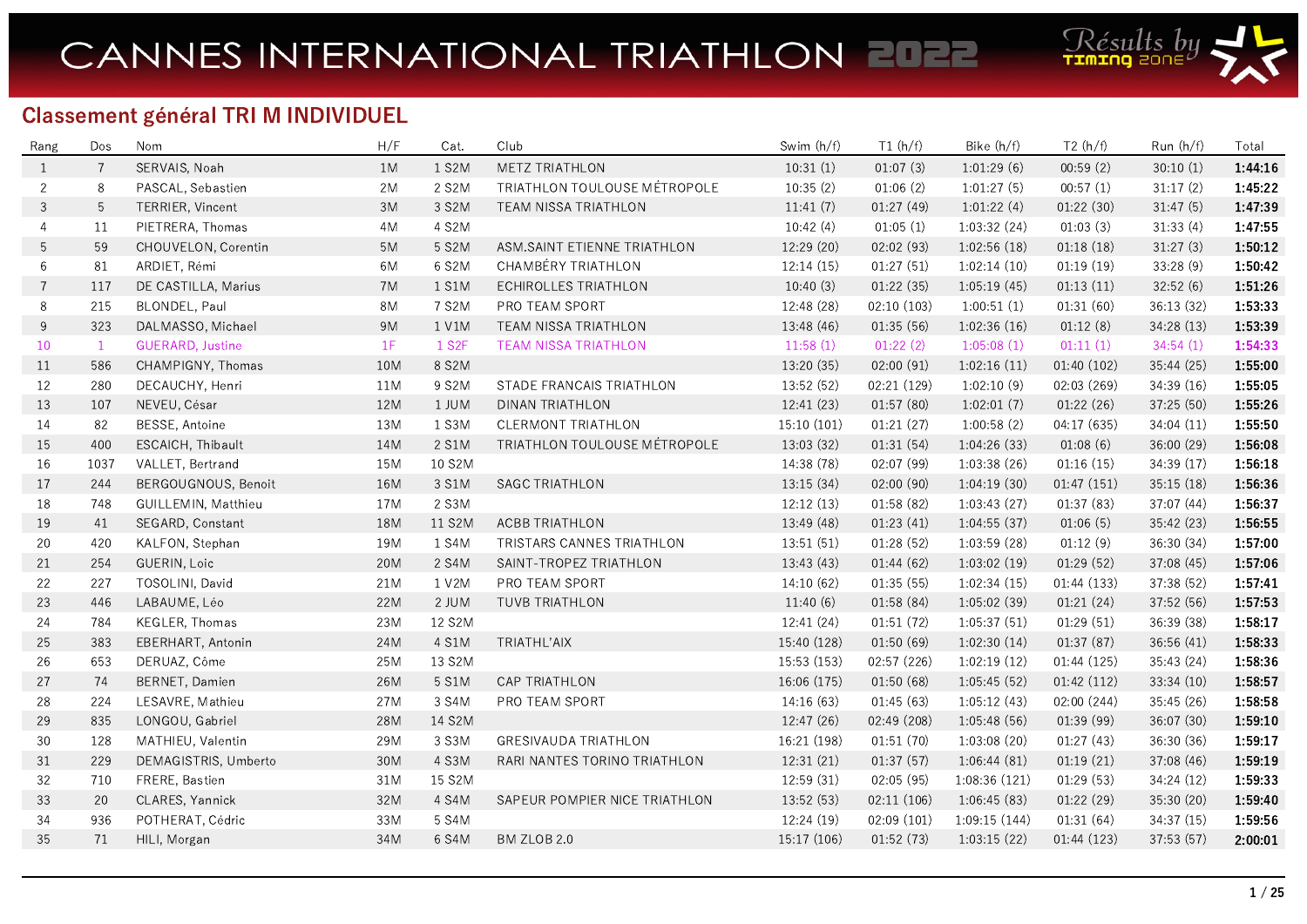| Rang | Dos  | Nom                     | H/F | Cat.               | Club                              | Swim (h/f)  | T1(h/f)     | Bike (h/f)    | T2(h/f)     | Run (h/f)   | Total   |
|------|------|-------------------------|-----|--------------------|-----------------------------------|-------------|-------------|---------------|-------------|-------------|---------|
| 36   | 715  | GALLET, Alexandre       | 35M | 16 S2M             |                                   | 20:11 (509) | 03:05 (248) | 1:02:07(8)    | 01:53(197)  | 33:07 (7)   | 2:00:23 |
| 37   | 191  | LAUGIER, Ludovic        | 36M | 5 S3M              | NICE TRIATHLON CLUB               | 14:45 (84)  | 02:09(102)  | 1:07:28(94)   | 01:27(42)   | 34:35(14)   | 2:00:24 |
| 38   | 66   | PAPILLON, Romain        | 37M | 6 S3M              | ATHLETIC CLUB BOULOGNE BILLANCOUR | 16:19 (193) | 02:11(105)  | 1:04:06(29)   | 01:23(35)   | 36:30 (35)  | 2:00:29 |
| 39   | 612  | COUANAU, Simon          | 38M | 17 S2M             |                                   | 13:41(41)   | 01:43(60)   | 1:06:35(74)   | 01:53(201)  | 36:59 (42)  | 2:00:51 |
| 40   | 40   | RENAUDET, Maxime        | 39M | 7 S4M              | ACBB TRIATHLON                    | 16:33 (210) | 02:18(122)  | 1:05:18(44)   | 01:14(13)   | 35:29 (19)  | 2:00:52 |
| 41   | 150  | GARGUET, Marc-Antoine   | 40M | 18 S2M             | <b>HYERES TRIATHLON</b>           | 13:48 (44)  | 02:20 (126) | 1:07:38(100)  | 01:35(75)   | 35:38 (22)  | 2:00:59 |
| 42   | 18   | DU LUART, Eloise        | 2F  | 2 S <sub>2</sub> F | <b>T3 TRIATHLON</b>               | 12:56(3)    | 01:35(6)    | 1:06:32(2)    | 01:26(6)    | 38:39(4)    | 2:01:08 |
| 43   | 690  | EUVERTE, Matthieu       | 41M | 19 S2M             |                                   | 16:00 (164) | 02:52(214)  | 1:05:22(47)   | 01:28(49)   | 36:10(31)   | 2:01:52 |
| 44   | 127  | CHEVREUIL, Mathieu      | 42M | 2 V1M              | FLEURY MEDITERRANEE TRIATHLON     | 17:45 (311) | 02:05(96)   | 1:02:40(17)   | 01:22(27)   | 38:02 (63)  | 2:01:54 |
| 45   | 315  | BERNARD, Julien         | 43M | 2 V2M              | TEAM NISSA TRIATHLON              | 13:59 (58)  | 02:06(97)   | 1:05:26(48)   | 01:52 (190) | 38:37 (82)  | 2:02:00 |
| 46   | 367  | LAYE, Arnaud            | 44M | 7 S3M              | <b>TRI360</b>                     | 12:36 (22)  | 02:31(153)  | 1:06:45(84)   | 01:32(65)   | 38:36 (80)  | 2:02:00 |
| 47   | 134  | POCHON, Etienne         | 45M | 6 S1M              | <b>GSEM NICE TRIATHLON</b>        | 13:49 (47)  | 02:00(85)   | 1:08:33(119)  | 01:40(104)  | 35:59 (28)  | 2:02:01 |
| 48   | 209  | HOLDERBACH, David       | 46M | 1 V3M              | POISSY TRIATHLON                  | 12:21 (18)  | 01:56 (76)  | 1:06:55(85)   | 01:46 (144) | 39:08 (98)  | 2:02:06 |
| 49   | 1096 | MARTIN, Charles         | 47M | 8 S3M              | <b>SBR TEAM BIGMAT</b>            | 13:55(55)   | 01:56(77)   | 1:07:52(103)  | 01:30(59)   | 36:54 (39)  | 2:02:07 |
| 50   | 89   | GAILLE, Alban           | 48M | 8 S4M              | CNN TRI NYON                      | 13:29 (38)  | 02:00 (89)  | 1:05:49(57)   | 01:38(93)   | 39:16 (103) | 2:02:12 |
| 51   | 391  | MYON PÉREZ, Matías      | 49M | 9 S4M              | TRIATHLON CLUB GENÈVE             | 12:55 (30)  | 02:26 (142) | 1:06:04(62)   | 02:01 (254) | 38:47 (89)  | 2:02:13 |
| 52   | 99   | BOLUFER, Arturo         | 50M | 9 S3M              | CRV LYON TRIATHLON                | 15:43 (136) | 02:27 (144) | 1:06:07(63)   | 01:21(23)   | 36:36 (37)  | 2:02:14 |
| 53   | 461  | BENJAMIN, Mardeen       | 51M | 10 S3M             | <b>USAT</b>                       | 15:28 (119) | 02:20 (124) | 1:04:48(35)   | 01:45(140)  | 37:57 (59)  | 2:02:18 |
| 54   | 231  | STRAFFORELLO, Giacomo   | 52M | 10 S4M             | RIVIERA TRIATHLON 1992            | 12:10(11)   | 02:29 (148) | 1:09:06 (137) | 01:17(16)   | 37:17 (49)  | 2:02:19 |
| 55   | 268  | ZEPPARELLI, Thierry     | 53M | 1 V4M              | <b>SOH TRIATHLON</b>              | 15:23 (113) | 02:06 (98)  | 1:06:21(66)   | 01:20(22)   | 37:10(48)   | 2:02:20 |
| 56   | 223  | LEBRET, Sylvain         | 54M | 2 V3M              | PRO TEAM SPORT                    | 15:51 (148) | 02:26 (143) | 1:04:25(32)   | 01:28(46)   | 38:15 (69)  | 2:02:25 |
| 57   | 477  | ALMIRALL-TORREL, Romain | 55M | 11 S4M             |                                   | 15:05 (97)  | 03:31 (324) | 1:03:13(21)   | 02:20 (365) | 38:50 (92)  | 2:02:59 |
| 58   | 1082 | REGALIN, Aurélien       | 56M | 11 S3M             | <b>EMBRUN TRIATHLON CLUB</b>      | 16:52 (231) | 02:59 (231) | 1:01:20(3)    | 01:50(181)  | 40:15 (139) | 2:03:16 |
| 59   | 674  | DUPASQUIER, Valentin    | 57M | 12 S3M             |                                   | 16:03(171)  | 03:01 (238) | 1:05:09(41)   | 02:09 (304) | 36:56 (40)  | 2:03:18 |
| 60   | 30   | NEGRATO, Ivan           | 58M | 3 V1M              | A.S.D. VARESE TRIATHLON S.B.R.    | 14:28 (72)  | 01:55(75)   | 1:04:50(36)   | 01:21(25)   | 40:48 (160) | 2:03:22 |
| 61   | 838  | LOUIS, Guillaume        | 59M | 13 S3M             |                                   | 16:20 (195) | 02:44 (189) | 1:03:37(25)   | 02:46 (487) | 38:00(62)   | 2:03:27 |
| 62   | 138  | MORGANDO, Thibault      | 60M | 14 S3M             | ECHIROLLES TRIATHLON              | 12:18(17)   | 01:38(59)   | 1:07:29(95)   | 01:47 (149) | 40:27 (149) | 2:03:39 |
| 63   | 35   | DE CASTILLA, Pablo      | 61M | 15 S3M             | ACBB TRIATHLON                    | 12:46 (25)  | 01:55(74)   | 1:08:42(126)  | 01:33(67)   | 38:45 (88)  | 2:03:41 |
| 64   | 525  | BOCCHI, Sébastien       | 62M | 12 S4M             |                                   | 13:57 (56)  | 01:59(86)   | 1:06:42(78)   | 01:49(165)  | 39:20 (106) | 2:03:47 |
| 65   | 977  | JURAJ, Polak            | 63M | 7 S1M              | <b>3NT BRATISLAVA</b>             | 12:50 (29)  | 01:44(61)   | 1:10:09(177)  | 01:25(37)   | 37:41 (53)  | 2:03:49 |
| 66   | 352  | RAMBAUD, Stephane       | 64M | 4 V1M              | TEAM TRIATHLON ROQUEBRUNE         | 15:24 (114) | 02:34 (166) | 1:06:09(64)   | 01:54 (207) | 37:52 (55)  | 2:03:53 |
| 67   | 1073 | GERARD, Thibaud         | 65M | 16 S3M             |                                   | 15:29 (120) | 02:54 (219) | 1:05:13(42)   | 01:47(150)  | 38:31 (76)  | 2:03:54 |
| 68   | 163  | NORMAND, Seb            | 66M | 13 S4M             | LES CHAMEAUX DE BEZIERS           | 15:16 (104) | 02:15(112)  | 1:06:42(79)   | 01:40(101)  | 38:08 (68)  | 2:04:01 |
| 69   | 887  | MULLER-BRONN, Thibault  | 67M | 17 S3M             |                                   | 14:26 (70)  | 02:43 (187) | 1:07:09(88)   | 01:36 (76)  | 38:27 (71)  | 2:04:21 |
| 70   | 111  | PESENTI, Robin          | 68M | 3 V2M              | DRAGUIGNAN TRIATHLON              | 15:36 (124) | 01:56 (78)  | 1:05:46(53)   | 01:27(41)   | 39:43 (119) | 2:04:28 |
| 71   | 37   | LAMBERT, Quentin        | 69M | 20 S2M             | <b>ACBB TRIATHLON</b>             | 17:25 (270) | 02:01 (92)  | 1:08:25(114)  | 01:12(10)   | 35:36 (21)  | 2:04:39 |
| 72   | 899  | OHANIAN, Michael        | 70M | 18 S3M             |                                   | 16:49 (226) | 02:23 (135) | 1:03:31(23)   | 01:22(27)   | 40:37 (153) | 2:04:42 |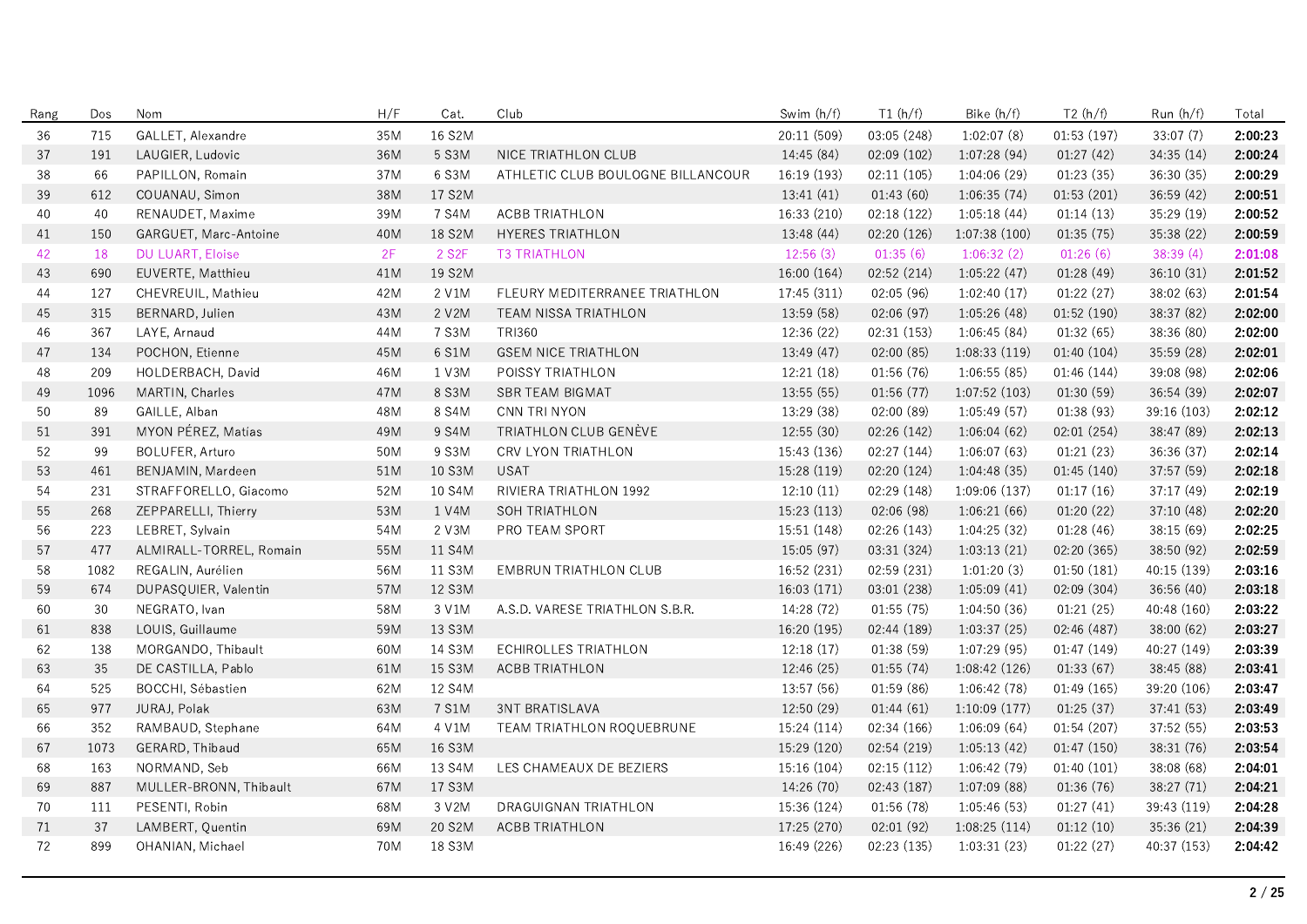| Rang | Dos  | Nom                         | H/F        | Cat.               | Club                            | Swim (h/f)  | T1(h/f)     | Bike (h/f)    | T2(h/f)     | Run (h/f)   | Total   |
|------|------|-----------------------------|------------|--------------------|---------------------------------|-------------|-------------|---------------|-------------|-------------|---------|
| 73   | 982  | SACCOLETTO, Benjamin        | 71M        | 5 V1M              |                                 | 13:11 (33)  | 02:13 (109) | 1:05:55(59)   | 01:23(31)   | 42:03 (212) | 2:04:45 |
| 74   | 185  | CHIPIER, Marie              | 3F         | 3 S <sub>2</sub> F | <b>MY TRIBE</b>                 | 14:51(9)    | 01:38(7)    | 1:07:08(3)    | 01:24(5)    | 39:46(6)    | 2:04:47 |
| 75   | 572  | CARIOU, Alan                | 72M        | 21 S2M             |                                 | 14:17 (65)  | 01:46(64)   | 1:08:12(108)  | 02:05 (277) | 38:32 (77)  | 2:04:52 |
| 76   | 949  | RANCÉ, Ludovic              | 73M        | 19 S3M             |                                 | 13:22 (36)  | 02:34(162)  | 1:06:44(82)   | 01:25(38)   | 41:12 (180) | 2:05:17 |
| 77   | 1055 | VOELTZEL, Jules             | 74M        | 20 S3M             |                                 | 15:47 (142) | 03:22 (296) | 1:06:22(67)   | 01:41(111)  | 38:07 (67)  | 2:05:19 |
| 78   | 70   | CHARVET, Pierre             | 75M        | 21 S3M             | <b>BEAUSOLEIL SPORTS</b>        | 15:45 (140) | 03:09 (258) | 1:06:41(77)   | 01:53(205)  | 37:59 (60)  | 2:05:27 |
| 79   | 90   | SCHACHER, Nicolas           | 76M        | 6 V1M              | CNN TRI NYON                    | 16:12 (183) | 02:05(94)   | 1:07:16(90)   | 01:25(39)   | 38:39 (84)  | 2:05:37 |
| 80   | 399  | FORESTA, Andrea             | 77M        | 7 V1M              | TRIATHLON SAVONA                | 16:09 (179) | 02:11(104)  | 1:06:23(68)   | 02:03 (270) | 39:08 (99)  | 2:05:54 |
| 81   | 83   | CÔME, Clément               | <b>78M</b> | 8 S1M              | CLUB DES NAGEURS DE PARIS       | 14:01(61)   | 02:18(119)  | 1:07:27(93)   | 01:51(185)  | 40:40 (156) | 2:06:17 |
| 82   | 106  | TAMBURRIELLO, Paolo         | 79M        | 2 V4M              | <b>DDS MILANO</b>               | 15:45 (139) | 02:09(100)  | 1:07:37(99)   | 01:27(45)   | 39:30 (111) | 2:06:28 |
| 83   | 155  | FAUQUET, Thomas             | 80M        | 14 S4M             | <b>KERHUON TRIATHLON</b>        | 16:24 (201) | 01:59(83)   | 1:05:47(55)   | 02:06 (288) | 40:19 (143) | 2:06:35 |
| 84   | 371  | CHEVALLIER, Philippe        | 81M        | 3 V4M              | TRIATH'CLUB D'ANDRESY           | 16:06 (177) | 02:16(113)  | 1:05:59(60)   | 01:36(81)   | 40:39 (154) | 2:06:36 |
| 85   | 541  | BOUZY, Thomas               | 82M        | 22 S3M             |                                 | 15:55 (157) | 02:30 (150) | 1:04:20(31)   | 01:51(186)  | 42:01 (209) | 2:06:37 |
| 86   | 240  | DROUET, Romain              | 83M        | 23 S3M             | S.O. HOUILLES TRIATHLON         | 18:18 (365) | 04:09 (417) | 1:04:36 (34)  | 02:15 (332) | 37:30 (51)  | 2:06:48 |
| 87   | 103  | BERDAT, Pierre              | 84M        | 22 S2M             | <b>CTSPORT</b>                  | 15:12 (102) | 02:24 (136) | 1:09:45(164)  | 01:35(74)   | 38:05(64)   | 2:07:01 |
| 88   | 918  | PEREIRA, Hugo               | 85M        | 23 S2M             |                                 | 14:44 (83)  | 02:51(213)  | 1:09:01(135)  | 01:41(110)  | 38:47 (90)  | 2:07:04 |
| 89   | 320  | COLLIN, Sébastien           | 86M        | 4 V2M              | TEAM NISSA TRIATHLON            | 14:55 (92)  | 02:18(118)  | 1:06:18(65)   | 02:45 (484) | 41:11 (178) | 2:07:27 |
| 90   | 277  | CHANDET, Laurine            | 4F         | 4 S2F              | <b>STADE FRANCAIS TRIATHLON</b> | 12:49(2)    | 01:52(9)    | 1:12:46(17)   | 01:33(12)   | 38:30(3)    | 2:07:30 |
| 91   | 288  | MEILLAND, Renaud            | 87M        | 8 V1M              | STADE FRANCAIS TRIATHLON        | 14:20(67)   | 01:47(65)   | 1:09:05(138)  | 02:09(303)  | 40:09 (135) | 2:07:30 |
| 92   | 898  | JOLY, Xavier                | 88M        | 5 V2M              | <b>DIJON SINGLETRACK</b>        | 14:50 (89)  | 02:31(155)  | 1:05:46(54)   | 01:26(40)   | 42:59 (241) | 2:07:32 |
| 93   | 47   | HARS, Antoine               | 89M        | 24 S3M             | ANTIBES TRIATHLON               | 16:42 (218) | 02:22 (132) | 1:08:21(112)  | 02:02 (261) | 38:07(66)   | 2:07:34 |
| 94   | 411  | BORDOT, Geoffroy            | 90M        | 25 S3M             | TRISTARS CANNES TRIATHLON       | 14:45 (85)  | 01:56 (79)  | 1:08:32(116)  | 01:33(69)   | 41:03 (171) | 2:07:49 |
| 95   | 341  | DJERORO, Karim              | 91M        | 9 V1M              | TEAM TRIATHLON ROQUEBRUNE       | 15:39 (125) | 02:36 (172) | 1:07:58(105)  | 02:02 (255) | 39:36 (115) | 2:07:51 |
| 96   | 597  | CLOUET D'ORVAL, Paul-Adrien | 92M        | 24 S2M             |                                 | 15:19 (109) | 02:43 (186) | 1:10:00(172)  | 01:55(211)  | 38:05 (65)  | 2:08:02 |
| 97   | 108  | CHRETIEN, Yoann             | 93M        | 26 S3M             | DRAGUIGNAN TRIATHLON            | 15:16 (105) | 02:48 (203) | 1:09:52(167)  | 01:44 (130) | 38:33 (78)  | 2:08:13 |
| 98   | 555  | BROWN, Richard              | 94M        | 15 S4M             |                                 | 16:33 (212) | 02:45 (193) | 1:07:20(91)   | 01:49 (171) | 39:51 (126) | 2:08:18 |
| 99   | 798  | LANDOIS, Thomas             | 95M        | 27 S3M             |                                 | 12:16(16)   | 02:35(165)  | 1:10:39 (196) | 02:14 (328) | 40:42 (159) | 2:08:26 |
| 100  | 781  | KAIDOMAR, Erwan             | 96M        | 25 S2M             |                                 | 12:05(9)    | 01:58(81)   | 1:12:18(249)  | 01:56 (221) | 40:12 (136) | 2:08:29 |
| 101  | 338  | <b>BOURREL, Nicolas</b>     | 97M        | 6 V2M              | TEAM TRIATHLON ROQUEBRUNE       | 18:12 (350) | 03:17 (277) | 1:06:28(70)   | 02:08 (294) | 38:27 (72)  | 2:08:32 |
| 102  | 708  | MOREAU, Eddy                | 98M        | 10 V1M             | SAINT RAPHAEL TRIATHLON         | 13:54 (54)  | 02:01 (88)  | 1:09:32 (155) | 01:43(119)  | 41:35 (194) | 2:08:45 |
| 103  | 129  | LEO, Stefano                | 99M        | 16 S4M             | GRTEENSPOR                      | 17:33 (287) | 02:45 (190) | 1:07:42(101)  | 01:50(184)  | 38:57 (93)  | 2:08:47 |
| 104  | 267  | <b>CLIMENT, Nicolas</b>     | 100M       | 11 V1M             | SIX-FOURS TRIATHLON             | 16:01(167)  | 02:15(111)  | 1:05:56(58)   | 05:06 (666) | 39:41 (117) | 2:08:59 |
| 105  | 1103 | <b>BONATELLI, Tommaso</b>   | 101M       | 12 V1M             | TRYLOGY ASD                     | 15:49 (144) | 02:25 (138) | 1:10:26(184)  | 01:45 (138) | 38:36 (81)  | 2:09:01 |
| 106  | 17   | ARNEODO, Adrien             | 102M       | 28 S3M             |                                 | 14:38 (77)  | 02:49 (209) | 1:09:55(168)  | 01:55(213)  | 39:46 (121) | 2:09:03 |
| 107  | 38   | LETARNEC, Corentin          | 103M       | 29 S3M             | <b>ACBB TRIATHLON</b>           | 15:25 (115) | 01:49(66)   | 1:06:27(69)   | 01:15(14)   | 44:14 (287) | 2:09:10 |
| 108  | 504  | BASTIEN, Leo                | 104M       | 30 S3M             |                                 | 17:49 (316) | 02:31 (156) | 1:06:59(86)   | 02:06 (283) | 39:48 (123) | 2:09:13 |
| 109  | 374  | KERAMBELLEC, Pierre         | 105M       | 17 S4M             | TRIATH'CLUB D'ANDRESY           | 18:49 (400) | 01:27(50)   | 1:09:46(165)  | 02:05(280)  | 37:09(47)   | 2:09:16 |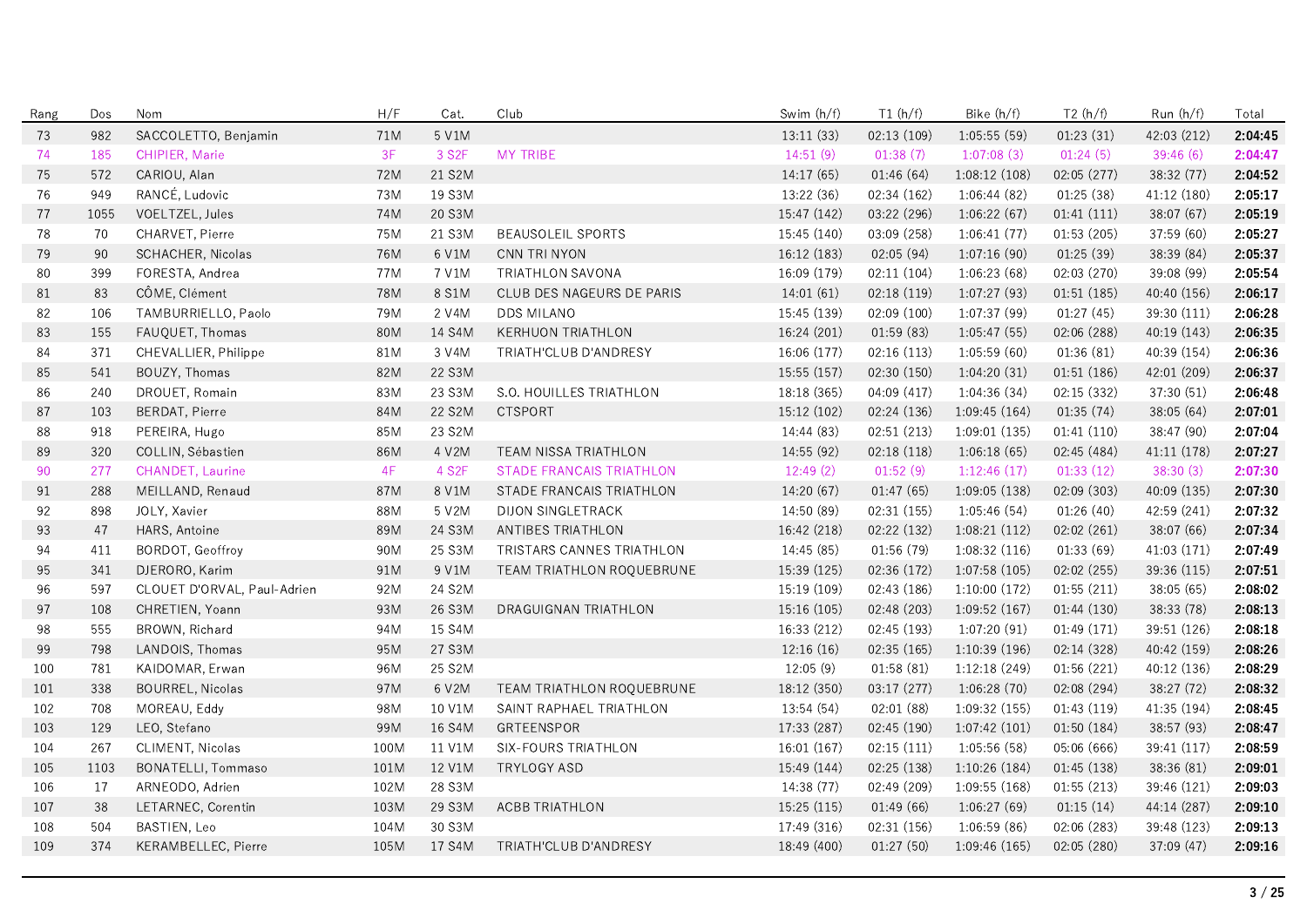| Rang | Dos  | Nom                        | H/F  | Cat.               | Club                            | Swim (h/f)  | T1(h/f)     | Bike (h/f)    | T2(h/f)     | Run (h/f)   | Total   |
|------|------|----------------------------|------|--------------------|---------------------------------|-------------|-------------|---------------|-------------|-------------|---------|
| 110  | 308  | CELLERIER, Quentin         | 106M | 31 S3M             | <b>TEAM KUPA A</b>              | 14:27(71)   | 02:35 (171) | 1:07:06(87)   | 01:58(235)  | 43:14 (254) | 2:09:20 |
| 111  | 14   | GIRAUDO, Nicolas           | 107M | 18 S4M             | <b>TEAM NISSA TRIATHLON</b>     | 15:00 (95)  | 02:46 (200) | 1:06:33(72)   | 02:00 (245) | 43:02 (245) | 2:09:21 |
| 112  | 661  | DI GIOVANNI, Luca Giuseppe | 108M | 3 V3M              | RARI NANTES TORINO TRIATHLON    | 11:48(8)    | 02:34(164)  | 1:10:26(185)  | 01:44(124)  | 42:50 (237) | 2:09:22 |
| 113  | 554  | <b>BROTONS, Patrick</b>    | 109M | 7 V2M              | PRO TEAM SPORT                  | 17:17 (255) | 03:26 (312) | 1:06:37(76)   | 01:55(215)  | 40:08 (133) | 2:09:23 |
| 114  | 318  | CARPENTRAS, Alexandre      | 110M | 26 S2M             | TEAM NISSA TRIATHLON            | 14:35 (75)  | 02:21 (127) | 1:11:52 (237) | 01:59 (242) | 38:40 (86)  | 2:09:27 |
| 115  | 286  | MAGNARD, Flore             | 5F   | 1 S3F              | <b>STADE FRANCAIS TRIATHLON</b> | 17:42 (49)  | 02:58(43)   | 1:09:20(5)    | 02:13(62)   | 37:16(2)    | 2:09:29 |
| 116  | 429  | ROLIN, Thibaut             | 111M | 32 S3M             | TRISTARS CANNES TRIATHLON       | 12:48 (27)  | 02:13(110)  | 1:08:41 (124) | 02:18 (352) | 43:37 (267) | 2:09:37 |
| 117  | 983  | SAFFERS, Paul              | 112M | 33 S3M             |                                 | 17:46 (313) | 01:22(38)   | 1:10:28(187)  | 01:40 (98)  | 38:29 (74)  | 2:09:45 |
| 118  | 298  | MAZZOLENI, Davide          | 113M | 8 V2M              | STEEL TRIATHLON                 | 13:37(40)   | 02:50 (212) | 1:09:08(139)  | 01:43(116)  | 42:39 (232) | 2:09:57 |
| 119  | 762  | HOMS, Arnaud               | 114M | 34 S3M             |                                 | 17:26 (274) | 02:59 (234) | 1:08:15(110)  | 02:08 (296) | 39:13 (101) | 2:10:01 |
| 120  | 940  | PRALONG, Thomas            | 115M | 19 S4M             |                                 | 14:39 (79)  | 02:36 (173) | 1:07:32 (97)  | 01:23(32)   | 43:52 (277) | 2:10:02 |
| 121  | 954  | REALE, Davide              | 116M | 20 S4M             |                                 | 17:18 (260) | 01:20(19)   | 1:09:17(147)  | 01:54 (204) | 40:21 (146) | 2:10:10 |
| 122  | 470  | CAMPANER MUÑOZ, Jaime      | 117M | 13 V1M             | XTREM CALVIA                    | 13:42 (42)  | 03:21 (290) | 1:10:56(203)  | 01:47 (156) | 40:25 (147) | 2:10:11 |
| 123  | 1094 | DEMONCHY, Théo             | 118M | 9 S1M              |                                 | 16:18 (192) | 02:26 (140) | 1:05:28(49)   | 01:55(214)  | 44:04 (281) | 2:10:11 |
| 124  | 953  | RACZKA, Frederic           | 119M | 21 S4M             | ASPL                            | 17:58 (330) | 01:22 (39)  | 1:10:34(193)  | 01:14(12)   | 39:05 (96)  | 2:10:13 |
| 125  | 730  | GIMAT, Pierre              | 120M | 35 S3M             |                                 | 16:16 (189) | 02:46(201)  | 1:09:34(156)  | 02:02(263)  | 39:38 (116) | 2:10:16 |
| 126  | 65   | BIDAR, Frank               | 121M | 36 S3M             | <b>ASVEL TRIATHLON</b>          | 18:02 (333) | 03:50 (368) | 1:08:37(122)  | 01:54 (208) | 37:57 (58)  | 2:10:20 |
| 127  | 772  | JEANNOT, Emilien           | 122M | 22 S4M             |                                 | 15:53 (152) | 03:23 (303) | 1:07:55(104)  | 02:00 (243) | 41:11 (179) | 2:10:22 |
| 128  | 410  | BIGI, Valentin             | 123M | 37 S3M             | TRISTARS CANNES TRIATHLON       | 18:41 (390) | 01:26(47)   | 1:08:32(118)  | 01:31(62)   | 40:15 (140) | 2:10:25 |
| 129  | 570  | CANNAC, Octave             | 124M | 27 S2M             |                                 | 15:52 (150) | 02:49 (206) | 1:09:11(142)  | 01:47(152)  | 40:48 (161) | 2:10:27 |
| 130  | 112  | ROMANO, Manon              | 6F   | 5 S <sub>2</sub> F | <b>DRAGUIGNAN TRIATHLON</b>     | 15:41(18)   | 02:07(13)   | 1:10:13(7)    | 01:37(14)   | 40:53(9)    | 2:10:31 |
| 131  | 901  | ORBOLATO, Thomas           | 125M | 38 S3M             |                                 | 14:46 (86)  | 04:07 (413) | 1:09:42(162)  | 01:51(177)  | 40:06 (132) | 2:10:32 |
| 132  | 282  | GALY, Arthur               | 126M | 10 S1M             | STADE FRANCAIS TRIATHLON        | 15:45 (138) | 02:47 (204) | 1:09:21(149)  | 01:48 (154) | 40:52 (166) | 2:10:33 |
| 133  | 287  | MARCELIS, Jaime            | 127M | 28 S2M             | STADE FRANCAIS TRIATHLON        | 14:37 (76)  | 03:00 (232) | 1:10:13(179)  | 01:53(196)  | 40:51 (163) | 2:10:34 |
| 134  | 100  | BLANCHARD, Hans            | 128M | 23 S4M             | CSA BONAPARTE                   | 17:50 (319) | 01:22(37)   | 1:10:31(190)  | 01:24(34)   | 39:33 (113) | 2:10:40 |
| 135  | 430  | SCARLINO, Julien           | 129M | 39 S3M             | TRISTARS CANNES TRIATHLON       | 17:19 (261) | 01:19(18)   | 1:09:12(141)  | 01:28(50)   | 41:26 (190) | 2:10:44 |
| 136  | 558  | BUNGE, Gaspard             | 130M | 29 S2M             |                                 | 17:27 (277) | 01:20(17)   | 1:11:09(214)  | 02:16 (337) | 38:33 (79)  | 2:10:45 |
| 137  | 613  | COURTEILLE, Rémi           | 131M | 24 S4M             |                                 | 15:51 (149) | 02:43 (185) | 1:10:04(173)  | 01:05(4)    | 41:02 (170) | 2:10:45 |
| 138  | 291  | POULMAIRE, Didier          | 132M | 4 V3M              | STADE FRANCAIS TRIATHLON        | 17:40 (301) | 01:21(30)   | 1:13:10(274)  | 01:34(71)   | 37:02(43)   | 2:10:47 |
| 139  | 232  | PIQUE, Johan               | 133M | 40 S3M             | RIVIÈRA TRIATHLON CLUB          | 15:59 (161) | 02:49 (210) | 1:05:30(50)   | 01:54(210)  | 44:36 (308) | 2:10:48 |
| 140  | 591  | CHUDZIK, Nicolas           | 134M | 14 V1M             |                                 | 19:14 (432) | 02:20 (125) | 1:08:10(106)  | 01:23 (33)  | 39:41 (118) | 2:10:48 |
| 141  | 1100 | MOLETTI, Enrico            | 135M | 25 S4M             | ATLETICA BELLINZAGO             | 15:06 (98)  | 02:17(114)  | 1:11:24(222)  | 01:30(58)   | 40:33 (151) | 2:10:50 |
| 142  | 253  | TEYSSANDIER, Alan          | 136M | 9 V2M              | SAINT-TROPEZ TRIAHLON           | 15:09 (100) | 02:27 (145) | 1:11:01(208)  | 01:56 (224) | 40:20 (145) | 2:10:53 |
| 143  | 746  | GUENNOC, Benjamin          | 137M | 41 S3M             |                                 | 16:58 (238) | 01:18(13)   | 1:11:29(225)  | 01:40(103)  | 39:29 (109) | 2:10:54 |
| 144  | 556  | BUCZKO, Matthieu           | 138M | 11 S1M             |                                 | 16:56 (236) | 04:13 (429) | 1:11:34 (228) | 02:25(401)  | 35:51(27)   | 2:10:59 |
| 145  | 467  | LARROCHE, Thomas           | 139M | 42 S3M             | VITROLLES TRIATHLON             | 13:50 (49)  | 03:43 (350) | 1:12:30 (251) | 01:57 (232) | 39:07 (97)  | 2:11:07 |
| 146  | 147  | COUQUET, Chris             | 140M | 4 V4M              | <b>HOUILLES TRIATHLON</b>       | 18:02 (334) | 02:21 (128) | 1:07:33 (98)  | 01:39 (96)  | 41:33 (193) | 2:11:08 |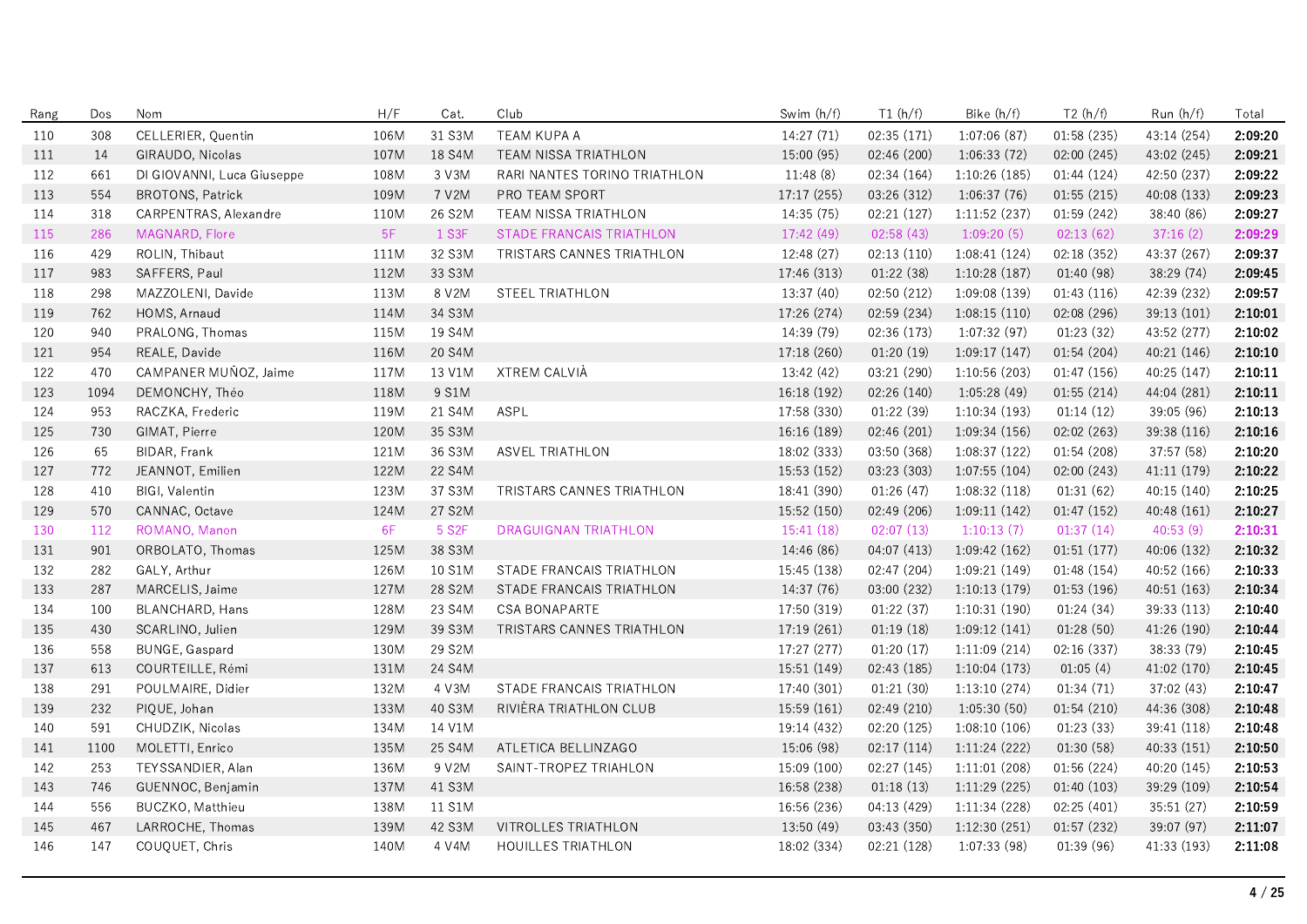| Rang | Dos  | Nom                          | H/F       | Cat.               | Club                         | Swim (h/f)  | T1(h/f)     | Bike (h/f)    | T2(h/f)     | Run (h/f)   | Total   |
|------|------|------------------------------|-----------|--------------------|------------------------------|-------------|-------------|---------------|-------------|-------------|---------|
| 147  | 186  | <b>ESTIENNE, Gilles</b>      | 141M      | 10 V2M             | MY TRIBE                     | 16:03 (170) | 02:42 (184) | 1:05:07(40)   | 01:47(153)  | 45:29 (354) | 2:11:08 |
| 148  | 121  | RIGOUT, Dominique            | 142M      | 5 V3M              | <b>EMBRUN TRIATHLON CLUB</b> | 15:43 (134) | 02:17(117)  | 1:09:22(150)  | 01:44(131)  | 42:10 (215) | 2:11:16 |
| 149  | 955  | REBAUDO, Maxence             | 143M      | 43 S3M             |                              | 16:50 (227) | 02:28 (146) | 1:08:30(115)  | 01:49 (170) | 41:50 (203) | 2:11:27 |
| 150  | 709  | FRAYSSE, Vincent             | 144M      | 44 S3M             |                              | 10:54(5)    | 03:00 (235) | 1:17:08 (375) | 01:41 (108) | 38:50 (91)  | 2:11:33 |
| 151  | 742  | GREMILLARD, Yann             | 145M      | 45 S3M             |                              | 18:54 (408) | 03:24 (307) | 1:11:04(211)  | 01:57 (234) | 36:15 (33)  | 2:11:34 |
| 152  | 1088 | NEWTON, James                | 146M      | 26 S4M             |                              | 17:33 (288) | 02:37 (179) | 1:10:37(195)  | 01:56 (222) | 38:58 (95)  | 2:11:41 |
| 153  | 777  | JOND, Rémy                   | 147M      | 30 S2M             |                              | 17:39 (300) | 03:04 (251) | 1:09:03 (136) | 01:31(61)   | 40:27 (150) | 2:11:44 |
| 154  | 494  | <b>BAILLOEUIL, Olivier</b>   | 148M      | 15 V1M             |                              | 15:40 (127) | 03:18 (282) | 1:08:54(133)  | 02:24 (392) | 41:30 (191) | 2:11:46 |
| 155  | 837  | LORENZO, Thomas              | 149M      | 46 S3M             |                              | 15:14 (103) | 03:04(247)  | 1:09:38(161)  | 02:19 (358) | 41:37 (196) | 2:11:52 |
| 156  | 408  | BERTUZZI, Boris              | 150M      | 11 V2M             | TRISALÈVE                    | 17:18 (256) | 02:32 (157) | 1:08:51(131)  | 01:31(63)   | 41:41 (198) | 2:11:53 |
| 157  | 533  | BOUCHET, Marc                | 151M      | 47 S3M             |                              | 17:20 (263) | 03:21 (292) | 1:08:37(123)  | 01:56 (217) | 40:39 (155) | 2:11:53 |
| 158  | 180  | MULLER, Bernard              | 152M      | 5 V4M              | MEUDON TRIATHLON             | 16:13 (186) | 03:07 (254) | 1:10:48(202)  | 02:01 (248) | 39:50 (125) | 2:11:59 |
| 159  | 912  | PASCUAL, Noemie              | <b>7F</b> | 6 S2F              |                              | 17:30(44)   | 02:36(22)   | 1:10:19(9)    | 01:15(2)    | 40:23(8)    | 2:12:03 |
| 160  | 319  | CHAUX, Mathieu               | 153M      | 48 S3M             | TEAM NISSA TRIATHLON         | 16:00 (165) | 03:31 (325) | 1:10:44(200)  | 01:52 (189) | 40:04 (130) | 2:12:11 |
| 161  | 360  | ROCHE, Johan                 | 154M      | 49 S3M             | <b>TRI 07</b>                | 15:54 (154) | 02:44(191)  | 1:08:49(128)  | 02:01(257)  | 42:47 (235) | 2:12:15 |
| 162  | 222  | LANNE, Stéphane              | 155M      | 12 V2M             | PRO TEAM SPORT               | 18:25 (374) | 02:55 (220) | 1:04:57(38)   | 01:36(80)   | 44:32 (303) | 2:12:25 |
| 163  | 511  | BELLAGUET, Marc              | 156M      | 6 V4M              |                              | 14:52 (90)  | 02:36 (168) | 1:09:16(146)  | 02:00 (249) | 43:46 (274) | 2:12:30 |
| 164  | 234  | MORET, François              | 157M      | 16 V1M             | RMA PARIS TRIATHLON          | 17:10 (248) | 02:38 (180) | 1:08:35(120)  | 02:06 (284) | 42:11 (216) | 2:12:40 |
| 165  | 42   | TRUSSARDI, Baptiste          | 158M      | 50 S3M             | AIX SAVOIE TRIATHLON         | 16:20 (196) | 03:23 (301) | 1:09:18(148)  | 02:04 (272) | 41:42 (199) | 2:12:47 |
| 166  | 527  | BOCHET, Remi                 | 159M      | 27 S4M             |                              | 18:38 (385) | 03:56 (380) | 1:06:41(80)   | 01:49 (164) | 41:43 (200) | 2:12:47 |
| 167  | 445  | ZANELLATO, Callisto          | 160M      | 13 V2M             | <b>TRYLOGY ASD</b>           | 17:54 (325) | 02:47 (202) | 1:09:36 (158) | 01:43(121)  | 40:52 (165) | 2:12:52 |
| 168  | 34   | <b>VERKINDT, Chloe</b>       | 8F        | 2 S3F              | <b>ACBB TRIATHLON</b>        | 14:37(8)    | 02:14(15)   | 1:11:57(14)   | 01:32(9)    | 42:34 (14)  | 2:12:54 |
| 169  | 487  | ARNAL, Paul                  | 161M      | 31 S2M             |                              | 15:42 (132) | 04:50 (515) | 1:12:10(246)  | 01:45(141)  | 38:31 (75)  | 2:12:58 |
| 170  | 33   | <b>AUBRY, Arline</b>         | 9F        | 1 S4F              | <b>ACBB TRIATHLON</b>        | 15:39(17)   | 01:43(8)    | 1:11:21(12)   | 01:28(8)    | 42:48 (16)  | 2:12:59 |
| 171  | 394  | <b>JULIEN, Jean Philippe</b> | 162M      | 14 V2M             | TRIATHLON MANOSQUE           | 19:29 (450) | 02:33(158)  | 1:07:51(102)  | 02:16 (339) | 40:51 (162) | 2:13:00 |
| 172  | 149  | CHODAT, Jérôme               | 163M      | 15 V2M             | <b>HYERES TRIATHLON</b>      | 14:39 (80)  | 02:22(131)  | 1:09:56(170)  | 01:40(97)   | 44:37 (312) | 2:13:14 |
| 173  | 1092 | DAHANE, Othmane              | 164M      | 17 V1M             | ANTONY TRIATHLON             | 13:25 (37)  | 02:00(87)   | 1:12:45(258)  | 01:38(88)   | 43:33 (265) | 2:13:21 |
| 174  | 87   | HANQUIEZ, Julien             | 165M      | 28 S4M             | CLUB DES NAGEURS DE PARIS    | 15:34 (122) | 02:18 (123) | 1:10:09(178)  | 01:41 (109) | 43:41 (268) | 2:13:23 |
| 175  | 243  | ROUSSELET, François          | 166M      | 6 V3M              | S.O. HOUILLES TRIATHLON      | 17:33 (285) | 03:01 (237) | 1:11:17(220)  | 01:47(147)  | 39:51 (128) | 2:13:29 |
| 176  | 614  | CRENEGUY, Laurent            | 167M      | 18 V1M             |                              | 17:27 (276) | 03:58 (388) | 1:07:22(92)   | 02:06 (289) | 42:37 (231) | 2:13:30 |
| 177  | 226  | RITI, Alice                  | 10F       | 7 S <sub>2</sub> F | PRO TEAM SPORT               | 15:13(12)   | 02:51(34)   | 1:10:50(10)   | 01:49(24)   | 43:01 (19)  | 2:13:44 |
| 178  | 210  | PORTAL, Frédéric             | 168M      | 19 V1M             | POISSY TRIATHLON             | 14:50 (88)  | 02:47 (204) | 1:11:02(209)  | 01:45(137)  | 43:32 (264) | 2:13:56 |
| 179  | 36   | JIBAULT, Cassandre           | 11F       | 8 S <sub>2</sub> F | <b>ACBB TRIATHLON</b>        | 16:00(24)   | 02:23(17)   | 1:10:19(8)    | 01:27(7)    | 43:48 (32)  | 2:13:57 |
| 180  | 45   | <b>BELHOUT, Nicolas</b>      | 169M      | 29 S4M             | ANILLE BRAYE TRIATHLON       | 14:29 (73)  | 03:02 (241) | 1:09:13(143)  | 02:01 (252) | 45:14 (339) | 2:13:59 |
| 181  | 340  | COUSYN, Louis                | 170M      | 51 S3M             | TEAM TRIATHLON ROQUEBRUNE    | 15:18 (107) | 02:37 (176) | 1:14:43(313)  | 01:37(89)   | 39:44 (120) | 2:13:59 |
| 182  | 363  | PERRONE, Marco Pierpaolo     | 171M      | 20 V1M             | TRI TEAM SAVIGLIANO          | 18:27 (377) | 03:24 (309) | 1:11:25(223)  | 01:34 (73)  | 39:09 (100) | 2:13:59 |
| 183  | 200  | BEJAR, Alexandre             | 172M      | 30 S4M             | PARIS SPORT CLUB             | 17:04 (241) | 03:14 (268) | 1:10:39(197)  | 02:45 (482) | 40:18 (142) | 2:14:00 |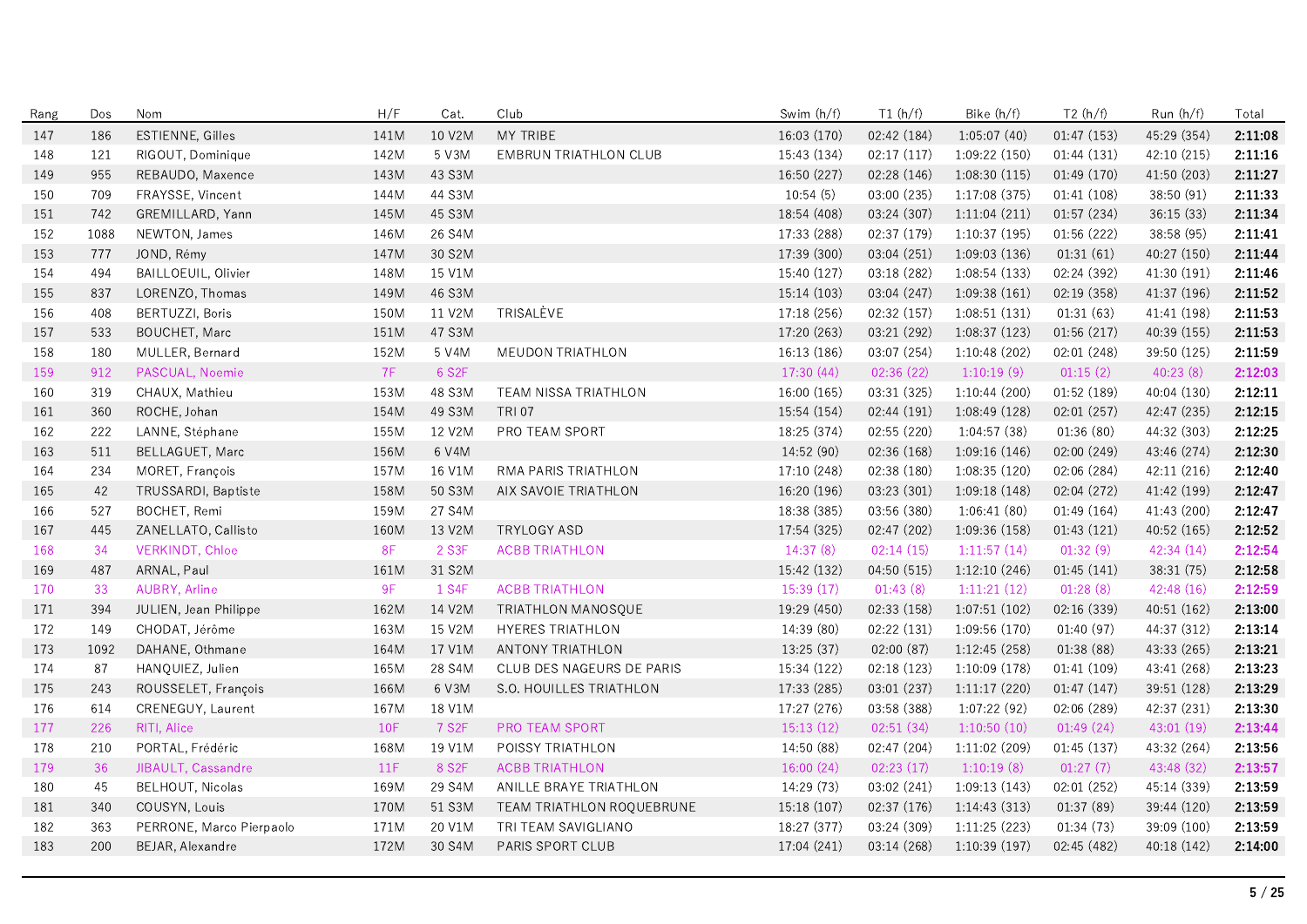| Rang | Dos  | Nom                            | H/F        | Cat.   | Club                         | Swim (h/f)  | T1(h/f)     | Bike (h/f)    | T2(h/f)     | Run (h/f)   | Total   |
|------|------|--------------------------------|------------|--------|------------------------------|-------------|-------------|---------------|-------------|-------------|---------|
| 184  | 641  | DEKREON, Julien                | 173M       | 31 S4M | TRI 360                      | 17:23 (268) | 03:21 (291) | 1:11:59 (240) | 02:01 (258) | 39:17 (105) | 2:14:01 |
| 185  | 448  | BAUDOUIN, Arnaud               | 174M       | 16 V2M | <b>U.S. CAGNES TRIATHLON</b> | 18:15 (358) | 01:24(43)   | 1:10:31(189)  | 01:36(77)   | 42:16 (218) | 2:14:02 |
| 186  | 454  | HEDDEBAUT, Paul                | 175M       | 32 S4M | U.S. CAGNES TRIATHLON        | 19:22 (440) | 03:14 (270) | 1:06:37(75)   | 02:09 (299) | 42:50 (236) | 2:14:12 |
| 187  | 119  | OEHLERT, Sebastian             | 176M       | 33 S4M | EINTRACHT FRANKFURT          | 19:00 (414) | 03:56 (379) | 1:08:42 (125) | 03:03 (542) | 39:35 (114) | 2:14:16 |
| 188  | 92   | GENESTE, Thibault              | 177M       | 32 S2M | COURI A FUVEAU TRIATHLON     | 19:56 (491) | 03:05 (252) | 1:08:11(107)  | 02:48 (497) | 40:19 (144) | 2:14:19 |
| 189  | 148  | BONILLA, Theo                  | 178M       | 21 V1M | HYERES TRIATHLON             | 19:09 (426) | 01:28(53)   | 1:11:14(218)  | 01:53 (203) | 40:36 (152) | 2:14:20 |
| 190  | 714  | GAJEWSKI, Steeve               | 179M       | 22 V1M |                              | 21:21 (572) | 04:17 (444) | 1:09:11 (140) | 01:48 (158) | 37:46 (54)  | 2:14:23 |
| 191  | 312  | ASENCIO, Stephane              | 180M       | 23 V1M | TEAM NISSA TRIATHLON         | 15:22 (111) | 03:19 (286) | 1:06:31(71)   | 02:25 (396) | 46:51 (415) | 2:14:28 |
| 192  | 507  | BEAUQUIER, Mayeul              | 181M       | 12 S1M |                              | 15:42 (133) | 02:44 (192) | 1:10:23(182)  | 01:50 (174) | 43:55 (278) | 2:14:34 |
| 193  | 698  | FINGER, Albane                 | 12F        | 9 S2F  |                              | 15:37(15)   | 02:38(25)   | 1:08:25(4)    | 03:01 (136) | 44:55(41)   | 2:14:36 |
| 194  | 109  | JACOMET, Marc                  | 182M       | 34 S4M | DRAGUIGNAN TRIATHLON         | 18:12 (351) | 03:04 (250) | 1:10:32(191)  | 01:42 (118) | 41:10 (177) | 2:14:40 |
| 195  | 503  | <b>BASTIEN, Karolina</b>       | 13F        | 1 JUF  |                              | 18:45(73)   | 01:27(4)    | 1:12:57(18)   | 02:01(41)   | 39:33(5)    | 2:14:43 |
| 196  | 412  | BOUAROUDJ, Dorian              | 183M       | 13 S1M | TRISTARS CANNES TRIATHLON    | 14:55 (93)  | 02:17(115)  | 1:13:01 (268) | 01:27 (48)  | 43:06 (248) | 2:14:46 |
| 197  | 270  | LIGORIO, Giuseppe              | 184M       | 24 V1M | SPORT64                      | 16:13 (184) | 03:01 (239) | 1:12:38(255)  | 01:36 (78)  | 41:21 (185) | 2:14:49 |
| 198  | 914  | PECCHIOLI, Lapo                | 185M       | 52 S3M |                              | 14:17(66)   | 03:03 (242) | 1:12:45(259)  | 01:51(175)  | 43:04 (246) | 2:15:00 |
| 199  | 77   | MASSA, Christophe              | 186M       | 7 V3M  | CAVIGAL NICE TRIATHLON       | 15:55 (155) | 02:33(159)  | 1:08:14(109)  | 02:43 (474) | 45:36 (361) | 2:15:01 |
| 200  | 306  | LAVERNE, Eric                  | 187M       | 7 V4M  | TEAM 2 TRI                   | 19:33 (456) | 04:05 (404) | 1:06:35(73)   | 02:20 (369) | 42:28 (228) | 2:15:01 |
| 201  | 439  | MANTOVANI, Edoardo Carlo       | 188M       | 17 V2M | TRYLOGY ASD                  | 15:41 (131) | 02:31(154)  | 1:13:40(288)  | 01:51(178)  | 41:22 (186) | 2:15:05 |
| 202  | 118  | MÉTIVIER, Florent              | 189M       | 18 V2M | EC-SARTROUVILLE              | 19:41 (465) | 03:14 (271) | 1:10:18(180)  | 01:45(136)  | 40:25 (148) | 2:15:23 |
| 203  | 756  | HANKUS, Gael                   | 190M       | 35 S4M |                              | 18:05 (338) | 04:21 (455) | 1:10:59(206)  | 02:29 (418) | 39:32 (112) | 2:15:26 |
| 204  | 1024 | TICHENOR, Matthew              | 191M       | 36 S4M |                              | 24:09 (643) |             |               |             |             | 2:15:26 |
| 205  | 704  | FONTAINE-DESCAMBRES, Stanislas | 192M       | 33 S2M |                              | 16:06 (176) | 03:17 (278) | 1:11:09(213)  | 01:57 (229) | 43:01 (242) | 2:15:30 |
| 206  | 1011 | SONG, Fabien                   | 193M       | 53 S3M |                              | 14:53(91)   | 02:37 (174) | 1:13:14(277)  | 02:26 (402) | 42:22 (223) | 2:15:32 |
| 207  | 629  | DE BUTLER, Mathieu             | 194M       | 14 S1M |                              | 19:13 (429) | 04:06 (409) | 1:09:37 (160) | 01:42(114)  | 40:56 (167) | 2:15:34 |
| 208  | 328  | PICCO, Jorick                  | 195M       | 25 V1M | TEAM NISSA TRIATHLON         | 15:41 (130) | 03:16 (275) | 1:08:51(130)  | 02:19 (363) | 45:34 (358) | 2:15:41 |
| 209  | 113  | SIMART, Julia                  | <b>14F</b> | 3 S3F  | <b>DRAGUIGNAN TRIATHLON</b>  | 19:42 (97)  | 01:31(5)    | 1:11:50(13)   | 01:18(3)    | 41:23 (12)  | 2:15:44 |
| 210  | 198  | TRICAUD, Loic                  | 196M       | 54 S3M | <b>OULLINS TRIATHLON</b>     | 19:00 (413) | 03:37 (335) | 1:10:30 (188) | 01:56 (218) | 40:41 (157) | 2:15:44 |
| 211  | 677  | DUPUIS, Gregory                | 197M       | 26 V1M |                              | 16:51 (229) | 03:27 (315) | 1:07:30(96)   | 02:01(253)  | 45:55 (377) | 2:15:44 |
| 212  | 398  | BERLINGERI, Stefano            | 198M       | 27 V1M | TRIATHLON SAVONA             | 19:03 (418) | 03:32 (327) | 1:10:33(192)  | 01:34(72)   | 41:03 (172) | 2:15:45 |
| 213  | 415  | CLEGUER, Marc                  | 199M       | 37 S4M | TRISTARS CANNES TRIATHLON    | 16:47 (225) | 02:26 (139) | 1:13:50 (290) | 02:37 (455) | 40:06 (131) | 2:15:46 |
| 214  | 304  | GARNODIER, Vincent             | 200M       | 8 V4M  | <b>TCVD</b>                  | 20:11 (507) | 03:32 (328) | 1:09:29(153)  | 02:28 (414) | 40:12 (137) | 2:15:52 |
| 215  | 1086 | VIALLANT, Arnaud               | 201M       | 28 V1M | TEAM NISSA TRIATHLON         | 17:22 (266) | 04:05 (403) | 1:11:35(227)  | 02:44 (481) | 40:08 (134) | 2:15:54 |
| 216  | 342  | DULIEU, Romain                 | 202M       | 38 S4M | TEAM TRIATHLON ROQUEBRUNE    | 18:42 (393) | 03:24 (305) | 1:13:52 (291) | 01:43 (127) | 38:23 (70)  | 2:16:04 |
| 217  | 1079 | MARIN, Pierre                  | 203M       | 55 S3M |                              | 18:15 (357) | 03:10 (264) | 1:08:21(113)  | 01:51(183)  | 44:28 (299) | 2:16:05 |
| 218  | 132  | CHOQUET, Brett                 | 204M       | 34 S2M | <b>GSEM NICE TRIATHLON</b>   | 15:44 (137) | 03:22 (294) | 1:12:51(261)  | 01:57 (233) | 42:14 (217) | 2:16:08 |
| 219  | 419  | IBRY, Jerome                   | 205M       | 19 V2M | TRISTARS CANNES TRIATHLON    | 17:15 (252) | 02:43 (188) | 1:11:52(238)  | 02:19 (360) | 42:03 (211) | 2:16:12 |
| 220  | 468  | TORREMONEIL, Christian         | 206M       | 9 V4M  | WAIMEA                       | 16:43 (221) | 02:12(108)  | 1:10:57(205)  | 01:53(194)  | 44:36 (307) | 2:16:21 |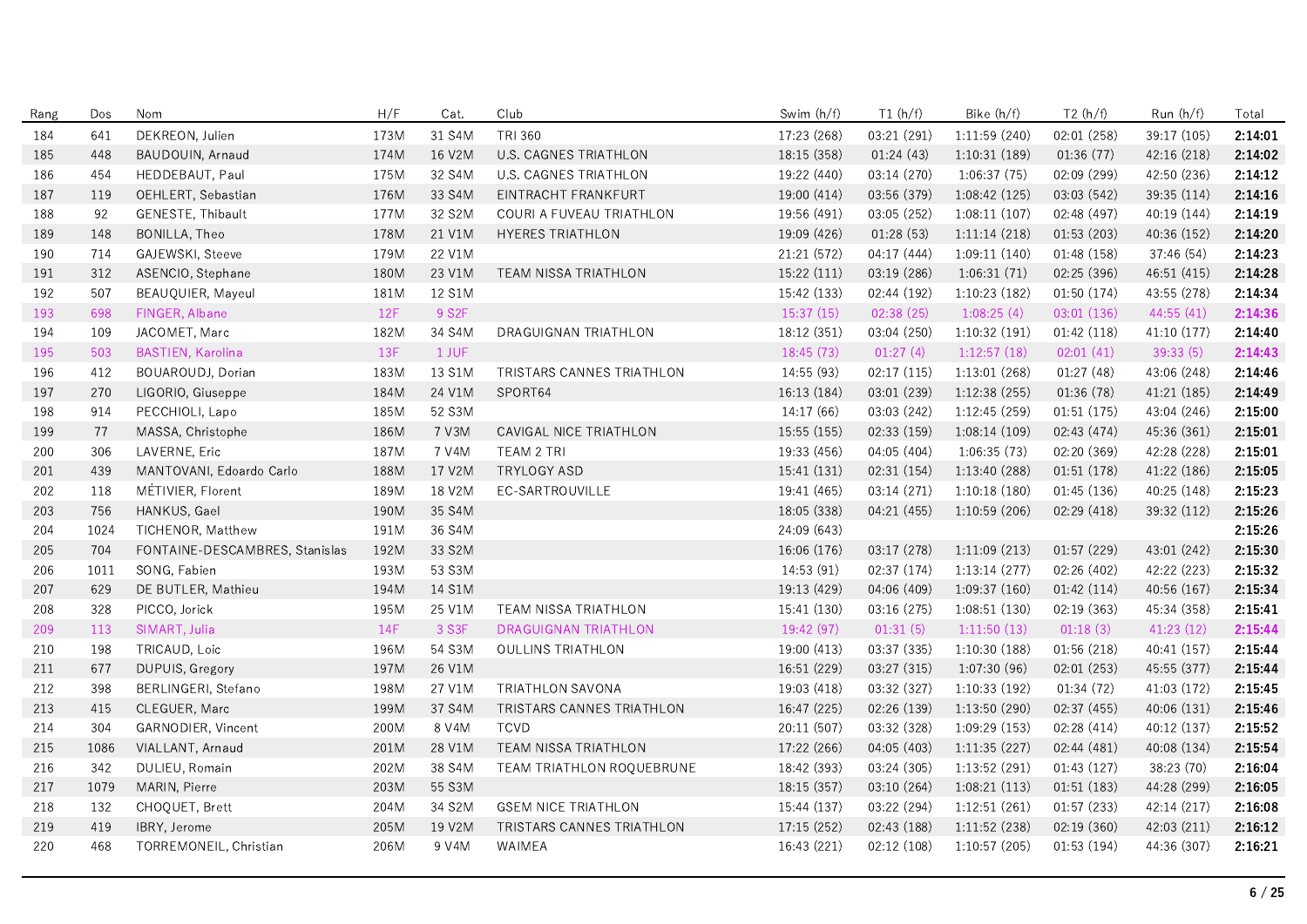| Rang | Dos             | Nom                         | H/F  | Cat.   | Club                             | Swim (h/f)  | T1(h/f)     | Bike (h/f)    | T2(h/f)     | Run (h/f)   | Total   |
|------|-----------------|-----------------------------|------|--------|----------------------------------|-------------|-------------|---------------|-------------|-------------|---------|
| 221  | 359             | LE VAN, Guillaume           | 207M | 35 S2M | TOULON VAR TRIATHLON             | 15:26 (117) | 02:53 (216) | 1:17:09 (377) | 01:39(95)   | 39:16 (104) | 2:16:23 |
| 222  | 1056            | VOIRON, Junior              | 208M | 56 S3M |                                  | 18:25 (375) | 03:23 (304) | 1:08:19(111)  | 01:42 (120) | 44:35 (305) | 2:16:24 |
| 223  | 667             | DONY, Maxime                | 209M | 57 S3M |                                  | 16:16 (190) | 04:18 (448) | 1:09:57 (169) | 01:47 (155) | 44:08 (283) | 2:16:26 |
| 224  | 225             | PASTRE, Patrick             | 210M | 8 V3M  | PRO TEAM SPORT                   | 15:49 (145) | 02:37 (177) | 1:12:51(262)  | 01:47 (145) | 43:24 (261) | 2:16:28 |
| 225  | 569             | CANDELA, Felix              | 211M | 36 S2M |                                  | 15:46 (141) | 04:31 (477) | 1:14:02 (296) | 02:22 (384) | 39:47 (122) | 2:16:28 |
| 226  | 86              | GAVRILOFF, Ivan             | 212M | 58 S3M | CLUB DES NAGEURS DE PARIS        | 14:57 (94)  | 02:54 (217) | 1:12:14(247)  | 02:03 (265) | 44:24 (296) | 2:16:32 |
| 227  | 335             | <b>BARTOLI, Nicolas</b>     | 213M | 39 S4M | <b>TEAM TRIATHLON ROQUEBRUNE</b> | 18:51 (404) | 03:05 (249) | 1:09:37(159)  | 01:48 (159) | 43:13 (253) | 2:16:34 |
| 228  | 1003            | BUNGE, Jérôme               | 214M | 37 S2M |                                  | 17:13 (250) | 04:33 (483) | 1:11:13(217)  | 02:05 (275) | 41:35 (195) | 2:16:39 |
| 229  | 152             | RITUCCI, Erika              | 15F  | 4 S3F  | <b>RARINANTES</b>                | 16:27(31)   | 02:08(14)   | 1:13:18(21)   | 01:38(15)   | 43:09 (20)  | 2:16:40 |
| 230  | 787             | KNISCH, Guillaume           | 215M | 59 S3M |                                  | 17:34 (289) | 01:21(25)   | 1:12:05(242)  | 02:02(266)  | 43:42 (270) | 2:16:44 |
| 231  | 271             | MACCARRONE, Matteo          | 216M | 29 V1M | SPORT 64                         | 17:44 (309) | 03:11 (265) | 1:08:59(134)  | 01:42(117)  | 45:11 (336) | 2:16:47 |
| 232  | 482             | AOUAD, Guillaume            | 217M | 60 S3M |                                  | 16:31 (207) | 02:56 (224) | 1:13:40(287)  | 02:08(301)  | 41:32 (192) | 2:16:47 |
| 233  | 689             | ETOILE, Carl                | 218M | 30 V1M |                                  | 17:05 (243) | 03:21 (293) | 1:11:13(216)  | 01:53(199)  | 43:17 (256) | 2:16:49 |
| 234  | 806             | LAUTARD, Nicolas            | 219M | 38 S2M |                                  | 16:37 (214) | 06:23 (621) | 1:10:00(171)  | 01:56 (219) | 41:55 (205) | 2:16:51 |
| 235  | 403             | MOSCARINI, Fabrizio         | 220M | 10 V4M | TRIATLETICA MONDOVI              | 18:57 (411) | 03:03 (246) | 1:13:57(293)  | 02:16 (342) | 38:40 (85)  | 2:16:53 |
| 236  | $6\phantom{.}6$ | SILLARS, James              | 221M | 40 S4M |                                  | 15:09 (99)  | 03:00 (233) | 1:09:15(145)  | 02:42 (471) | 46:52 (417) | 2:16:58 |
| 237  | 509             | BECERRIL GUERRERO, Leonardo | 222M | 61 S3M | TRISTARS CANNES TRIATHLON        | 17:33 (284) | 02:55 (222) | 1:13:07(272)  | 02:25 (397) | 40:59 (169) | 2:16:59 |
| 238  | 617             | CULIÈRE, François           | 223M | 39 S2M |                                  | 14:42 (81)  | 02:24(137)  | 1:15:23(331)  | 02:06 (285) | 42:26 (226) | 2:17:01 |
| 239  | 497             | <b>BANULS, Lorrain</b>      | 224M | 62 S3M |                                  | 19:44 (474) | 03:20 (285) | 1:10:05(175)  | 01:55(216)  | 42:00 (207) | 2:17:04 |
| 240  | 1089            | BELLONE, Jean-François      | 225M | 11 V4M | CHALLENGER LE CANNET             | 19:24 (443) | 04:17 (445) | 1:08:43(127)  | 03:29 (592) | 41:14 (182) | 2:17:07 |
| 241  | 104             | GENAT, Denis                | 226M | 1 V5M  | DB COACHING TRIATHLON            | 15:35 (123) | 02:22 (130) | 1:11:14(219)  | 01:51(182)  | 46:06 (385) | 2:17:08 |
| 242  | 67              | MICHAUD, Cyril              | 227M | 15 S1M | AUBAGNE TRIATHLON                | 15:30 (121) | 02:17(116)  | 1:10:57(204)  | 01:45 (142) | 46:42 (411) | 2:17:11 |
| 243  | 920             | PÉRIÉ, Victor               | 228M | 40 S2M |                                  | 15:50 (147) | 04:43 (504) | 1:11:27(224)  | 02:21 (370) | 42:51 (238) | 2:17:12 |
| 244  | 385             | JASMIN, Olivier             | 229M | 63 S3M | TRIATHL'AIX                      | 17:40 (303) | 03:56 (382) | 1:11:38(231)  | 02:07 (290) | 42:08 (214) | 2:17:29 |
| 245  | 314             | <b>BAIZE, Diane</b>         | 16F  | 5 S3F  | <b>TEAM NISSA TRIATHLON</b>      | 18:57(76)   | 03:24 (70)  | 1:10:51(11)   | 01:50(29)   | 42:31 (13)  | 2:17:33 |
| 246  | 458             | BOUMEDIENE, Mehdi           | 230M | 31 V1M | US PALAISEAU TRIATHLON           | 17:06 (246) | 02:11(107)  | 1:11:38 (229) | 01:47(146)  | 44:56 (325) | 2:17:38 |
| 247  | 258             | AMAN, Anthony               | 231M | 41 S2M | SARDINES TRIATHLON MARSEILLE     | 16:25 (202) | 03:27 (317) | 1:13:33 (285) | 01:59 (240) | 42:16 (219) | 2:17:40 |
| 248  | 389             | CAVALLARI, Gilles           | 232M | 9 V3M  | TRIATHLETE ATTITUDE VINCENNES    | 17:41 (304) | 02:25(141)  | 1:12:34(253)  | 02:00 (247) | 43:02 (244) | 2:17:42 |
| 249  | 937             | POULOT, Nicolas             | 233M | 32 V1M |                                  | 14:48 (87)  | 03:35 (330) | 1:11:39 (232) | 02:19 (362) | 45:24 (350) | 2:17:45 |
| 250  | 830             | LIEß, Tim                   | 234M | 16 S1M |                                  | 17:51 (320) | 05:01 (535) | 1:12:35(254)  | 03:04 (543) | 39:24 (107) | 2:17:55 |
| 251  | 26              | PUONS, Laurent              | 235M | 10 V3M | A.S. MONACO TRIATHLON            | 19:32 (455) | 04:25 (468) | 1:10:19(181)  | 02:39 (459) | 41:05 (173) | 2:18:00 |
| 252  | 249             | DUBOIS-VIOLETTE, Blaise     | 236M | 11 V3M | SAINT RAPHAEL TRIATHLON          | 15:58 (160) | 03:23 (298) | 1:07:11(89)   | 02:21 (377) | 49:08 (491) | 2:18:01 |
| 253  | 844             | MAGYARI, Sebastien          | 237M | 33 V1M |                                  | 21:50 (601) | 03:48 (360) | 1:09:26(152)  | 01:53 (198) | 41:05 (174) | 2:18:02 |
| 254  | 423             | MADEC, Dylan                | 238M | 64 S3M | TRISTARS CANNES TRIATHLON        | 16:01 (166) | 02:56 (225) | 1:18:03(402)  | 01:48 (157) | 39:15 (102) | 2:18:03 |
| 255  | 84              | DELAHAYE, Amélie            | 17F  | 10 S2F | CLUB DES NAGEURS DE PARIS        | 15:14(13)   | 03:12(54)   | 1:12:03(15)   | 01:57(35)   | 45:44 (49)  | 2:18:10 |
| 256  | 217             | CAREME, Gaetan              | 239M | 41 S4M | PRO TEAM SPORT                   | 15:21 (110) | 02:45(194)  | 1:13:08(273)  | 01:55(212)  | 45:05 (333) | 2:18:14 |
| 257  | 526             | <b>DEBEN, Patrick</b>       | 240M | 20 V2M |                                  | 16:39 (216) | 01:17(9)    | 1:12:51(260)  | 02:36 (452) | 44:59 (328) | 2:18:22 |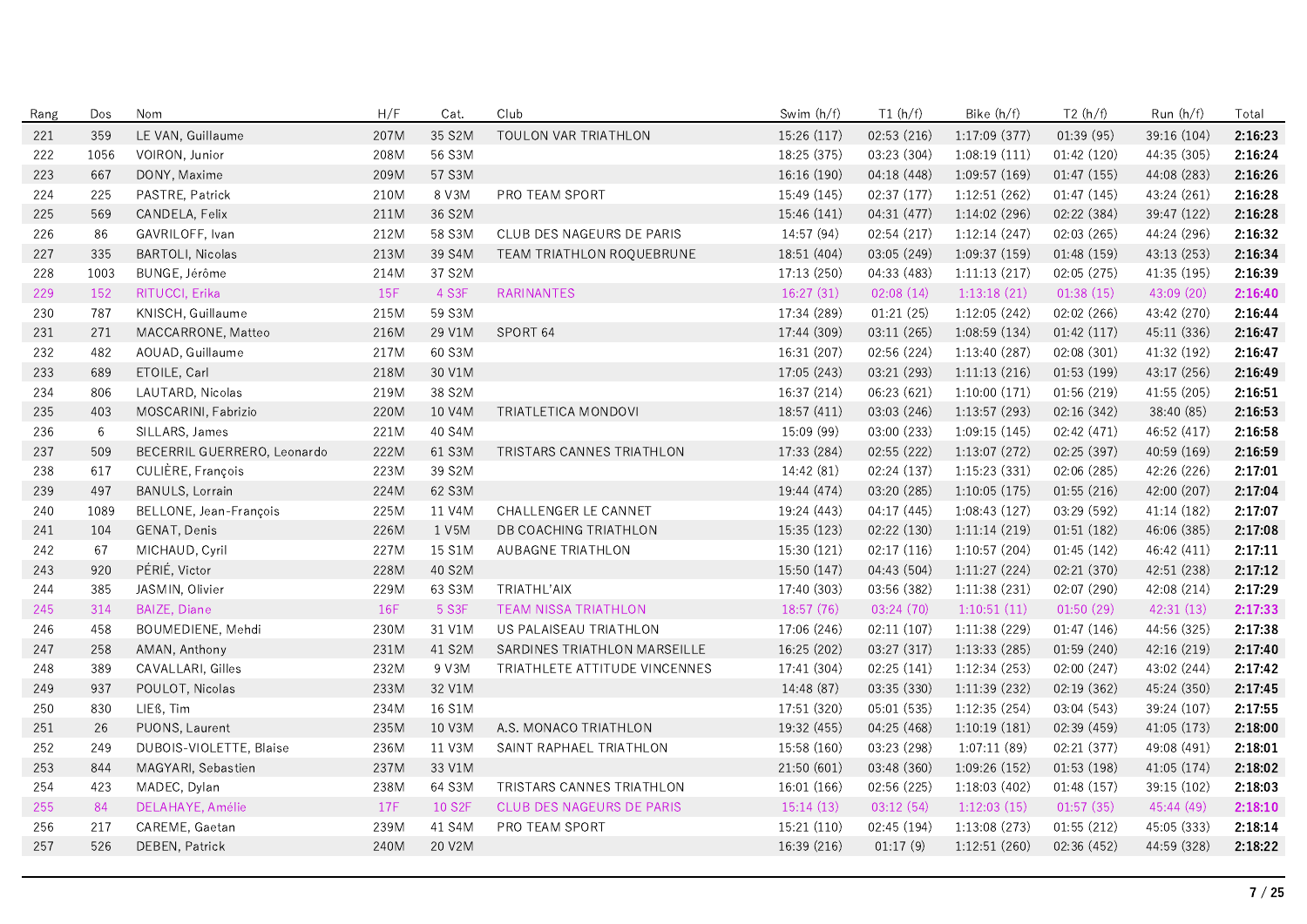| Rang | Dos  | Nom                    | H/F        | Cat.                | Club                              | Swim (h/f)  | T1(h/f)     | Bike (h/f)    | T2(h/f)     | Run (h/f)   | Total   |
|------|------|------------------------|------------|---------------------|-----------------------------------|-------------|-------------|---------------|-------------|-------------|---------|
| 258  | 615  | CROXSON, Louise        | <b>18F</b> | 1 V <sub>2</sub> F  |                                   | 13:27(4)    | 01:55(11)   | 1:18:06(52)   | 01:38(17)   | 43:19 (23)  | 2:18:25 |
| 259  | 608  | CORLETTO, Luca         | 241M       | 65 S3M              | <b>BROCCHI TEAM</b>               | 17:24 (269) | 03:42 (345) | 1:11:57(239)  | 02:04 (271) | 43:20 (259) | 2:18:27 |
| 260  | 627  | DAVID, Romain          | 242M       | 34 V1M              | TRISTARS CANNES TRIATHLON         | 18:54 (407) | 04:21 (458) | 1:14:16(303)  | 01:33 (68)  | 39:27 (108) | 2:18:31 |
| 261  | 694  | FASSONI, Clement       | 243M       | 42 S4M              |                                   | 13:57 (57)  | 04:13 (433) | 1:13:56 (292) | 03:17 (571) | 43:16 (255) | 2:18:39 |
| 262  | 146  | BARBÉ, Dominique       | 244M       | 2 V5M               | <b>HOUILLES TRIATHLON</b>         | 18:38 (386) | 01:26(46)   | 1:09:45(163)  | 02:09 (297) | 46:49 (414) | 2:18:47 |
| 263  | 114  | ROGER, Antoine         | 245M       | 42 S2M              | <b>DST</b>                        | 15:59 (162) | 03:20 (287) | 1:13:13(275)  | 01:49(161)  | 44:28 (300) | 2:18:49 |
| 264  | 1084 | TELLIER, Romain        | 246M       | 66 S3M              |                                   | 16:32 (209) | 03:48 (361) | 1:12:18(248)  | 01:37(86)   | 44:36 (306) | 2:18:51 |
| 265  | 220  | FALOURD, Jean Baptiste | 247M       | 21 V2M              | PRO TEAM SPORT                    | 20:04 (497) | 04:32 (480) | 1:10:43 (199) | 01:49 (167) | 41:44 (201) | 2:18:52 |
| 266  | 739  | GRAFF, Guillaume       | 248M       | 17 S1M              |                                   | 17:36 (293) | 04:06 (407) | 1:11:03(210)  | 03:00 (530) | 43:09 (251) | 2:18:54 |
| 267  | 988  | SAMATEY, Yohan         | 249M       | 43 S2M              |                                   | 20:40 (534) | 02:30(151)  | 1:12:43(257)  | 01:49(169)  | 41:13 (181) | 2:18:55 |
| 268  | 1000 | SEBAN, Alexis          | 250M       | 67 S3M              |                                   | 16:54 (233) | 01:18(11)   | 1:15:13(327)  | 02:24 (394) | 43:06 (249) | 2:18:55 |
| 269  | 906  | PAPASSEUDI, Philippe   | 251M       | 43 S4M              | ASPL                              | 16:17 (191) | 05:02 (536) | 1:17:18(380)  | 02:20 (374) | 38:00(61)   | 2:18:57 |
| 270  | 535  | BOUKHALFI, Christophe  | 252M       | 12 V3M              |                                   | 16:26 (204) | 03:31 (326) | 1:08:52(132)  | 02:08 (295) | 48:01 (460) | 2:18:58 |
| 271  | 789  | KRIZMAN, Arnaud        | 253M       | 44 S2M              | MONTPELLIER TRIATHLON             | 17:41 (306) | 01:22(34)   | 1:17:40 (392) | 02:13 (323) | 40:03 (129) | 2:18:59 |
| 272  | 462  | DOUAY, Martial         | 254M       | 13 V3M              | <b>USF TRIATHLON</b>              | 19:08 (425) | 03:08 (259) | 1:12:05(243)  | 02:17 (348) | 42:23 (224) | 2:19:01 |
| 273  | 276  | BOURLIER, Kevin        | 255M       | 68 S3M              | STADE FRANCAIS TRIATHLON          | 17:44 (310) | 02:36 (169) | 1:12:59(267)  | 02:20 (361) | 43:30 (262) | 2:19:09 |
| 274  | 921  | PERINET, Florian       | 256M       | 45 S2M              |                                   | 18:04 (336) | 01:24(42)   | 1:16:05(351)  | 01:49 (166) | 41:56 (206) | 2:19:18 |
| 275  | 687  | ESPIEUX, Benoît        | 257M       | 69 S3M              |                                   | 17:27 (275) | 03:49 (363) | 1:08:32(117)  | 02:22 (385) | 47:20 (435) | 2:19:30 |
| 276  | 9    | MARTINI, Antoine       | 258M       | 70 S3M              |                                   | 15:43 (135) | 01:12(4)    | 1:13:26(283)  | 02:31 (430) | 46:40 (408) | 2:19:32 |
| 277  | 484  | ARCELLI, Matteo        | 259M       | 71 S3M              |                                   | 14:33 (74)  | 03:47 (359) | 1:16:10(356)  | 01:57(225)  | 43:05 (247) | 2:19:32 |
| 278  | 22   | COLETTE, Vincent       | 260M       | 35 V1M              | A.S. MONACO TRIATHLON             | 18:10 (348) | 03:23 (302) | 1:11:45(234)  | 01:58 (239) | 44:19 (291) | 2:19:35 |
| 279  | 438  | GARAVAGLIA, Francesco  | 261M       | 22 V2M              | <b>TRYLOGY ASD</b>                | 14:43 (82)  | 02:35(163)  | 1:12:56(264)  | 01:47 (148) | 47:34 (441) | 2:19:35 |
| 280  | 178  | PEIGNIER, Patrick      | 262M       | 14 V3M              | METROPOLE NICE COTE D AZUR SPORTS | 17:56 (329) | 03:46 (357) | 1:10:07(176)  | 02:11(310)  | 45:47 (372) | 2:19:47 |
| 281  | 986  | SAINT-AUBIN, Baptiste  | 263M       | 46 S2M              |                                   | 18:39 (388) | 03:21 (289) | 1:11:00(207)  | 01:49(160)  | 45:02 (332) | 2:19:51 |
| 282  | 657  | DESTAILLEURS, Louis    | 264M       | 47 S2M              |                                   | 15:55 (156) | 03:58 (389) | 1:10:05(174)  | 02:20 (371) | 47:34 (440) | 2:19:52 |
| 283  | 68   | RAIMONDI, Filippo      | 265M       | 18 S1M              | <b>AVIA PERVIA</b>                | 14:22 (68)  | 01:51(71)   | 1:11:05(212)  | 01:29(56)   | 51:06 (536) | 2:19:53 |
| 284  | 349  | PICHE, Elodie          | 19F        | 11 S2F              | TEAM TRIATHLON ROQUEBRUNE         | 16:43(34)   | 02:33(20)   | 1:13:22(23)   | 01:49(25)   | 45:28 (47)  | 2:19:55 |
| 285  | 590  | CHIGNARD, Kevin        | 266M       | 72 S3M              |                                   | 16:21 (197) | 02:28 (147) | 1:13:05(271)  | 01:49 (168) | 46:13 (391) | 2:19:56 |
| 286  | 364  | PIER MICHELE, Dompe    | 267M       | 23 V2M              | TRI TEAM SAVIGLIANO               | 17:05 (245) | 05:02 (537) | 1:09:46 (166) | 02:18 (355) | 45:48 (373) | 2:19:59 |
| 287  | 481  | ANTUNES, Michael       | 268M       | 73 S3M              |                                   | 19:09 (427) | 03:19 (281) | 1:16:08(354)  | 02:47 (494) | 38:44 (87)  | 2:20:07 |
| 288  | 123  | LOFFREDO, Johan        | 269M       | 48 S2M              | EXPATRIES TRIATHLON PARIS         | 17:25 (271) | 01:20(21)   | 1:15:50(343)  | 01:49 (162) | 43:46 (275) | 2:20:10 |
| 289  | 719  | GARRIDO, Hugo          | 270M       | 74 S3M              |                                   | 17:32 (283) | 01:21(26)   | 1:14:18(304)  | 01:51 (188) | 45:10 (335) | 2:20:12 |
| 290  | 331  | ZDOROW, Ghislain       | 271M       | 44 S4M              | <b>TEAM NISSA TRIATHLON</b>       | 14:00 (59)  | 02:45 (196) | 1:11:18(221)  | 02:33 (438) | 49:41 (504) | 2:20:17 |
| 291  | 557  | BULLIARD, Clément      | 272M       | 75 S3M              |                                   | 17:58 (331) | 02:58 (230) | 1:15:01(321)  | 01:43 (126) | 42:43 (234) | 2:20:23 |
| 292  | 91   | DUMORA, Arnaud         | 273M       | 76 S3M              | COURBEVOIE TRIATHLON              | 14:16 (64)  | 04:35 (485) | 1:13:03(269)  | 02:18 (347) | 46:16 (393) | 2:20:28 |
| 293  | 174  | OLIVER, Galdric        | 274M       | 49 S2M              | <b>MASSILIA TRIAHLON</b>          | 12:13(14)   | 02:53(215)  | 1:17:53(399)  | 01:42(115)  | 45:48 (375) | 2:20:29 |
| 294  | 261  | AUER, Célia            | <b>20F</b> | 12 S <sub>2</sub> F | SARREGUEMINES TRIATHLON CLUB      | 15:53 (22)  | 03:14(59)   | 1:15:56(33)   | 02:04(48)   | 43:24 (24)  | 2:20:31 |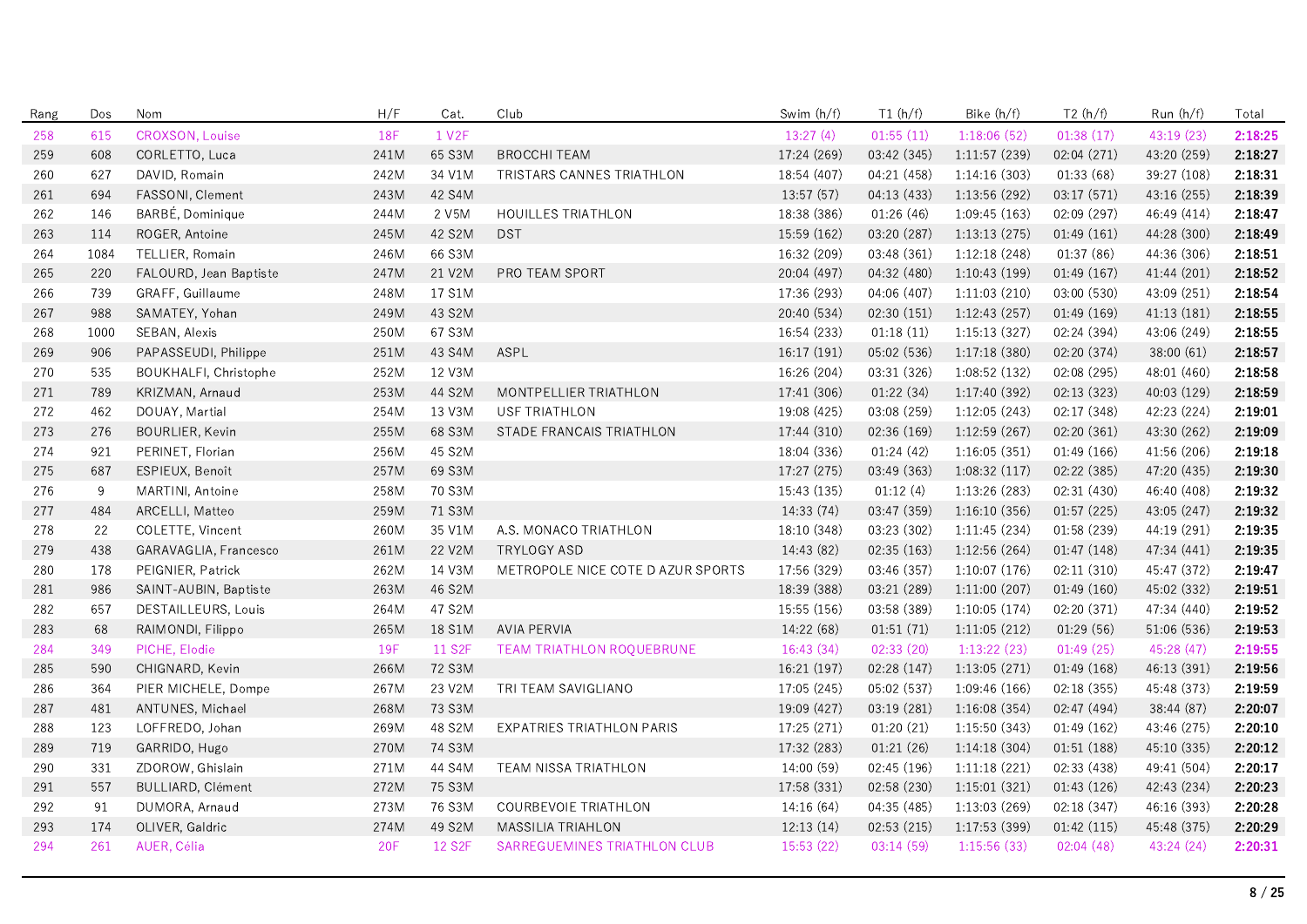| Rang | Dos  | Nom                     | H/F        | Cat.   | Club                              | Swim (h/f)  | T1(h/f)     | Bike (h/f)    | T2(h/f)     | Run (h/f)   | Total   |
|------|------|-------------------------|------------|--------|-----------------------------------|-------------|-------------|---------------|-------------|-------------|---------|
| 295  | 833  | LLACER, William         | 275M       | 77 S3M |                                   | 16:55 (234) | 03:36 (333) | 1:12:07 (245) | 02:33 (440) | 45:23 (349) | 2:20:34 |
| 296  | 805  | LAQUERBE, Jean-Michel   | 276M       | 24 V2M |                                   | 17:39 (299) | 04:46 (511) | 1:15:37(337)  | 02:22 (387) | 40:13 (138) | 2:20:37 |
| 297  | 1027 | TOLSMA, Jur             | 277M       | 50 S2M |                                   | 20:08 (502) | 04:49 (514) | 1:09:25(151)  | 02:31 (428) | 43:46 (276) | 2:20:39 |
| 298  | 62   | LAURENT, Alexandre      | 278M       | 78 S3M | ASPL                              | 15:40 (129) | 02:49 (207) | 1:14:40(311)  | 02:51(507)  | 44:40 (315) | 2:20:40 |
| 299  | 316  | <b>BRONDOLO, Audrey</b> | 21F        | 2 S4F  | <b>TEAM NISSA TRIATHLON</b>       | 16:56 (37)  | 02:37(23)   | 1:13:13(20)   | 01:33(10)   | 46:28 (59)  | 2:20:47 |
| 300  | 478  | AMOROS, Adrien          | 279M       | 19 S1M |                                   | 18:05 (339) | 04:07 (411) | 1:13:26 (284) | 02:01 (251) | 43:11 (252) | 2:20:50 |
| 301  | 771  | JEANNENEY, Thomas       | 280M       | 79 S3M |                                   | 16:04 (172) | 01:14(6)    | 1:18:42 (421) | 03:11 (555) | 41:40 (197) | 2:20:51 |
| 302  | 498  | BARBAUD, Jean-Gabriel   | 281M       | 25 V2M |                                   | 18:34 (381) | 01:26(45)   | 1:15:52 (344) | 01:54 (206) | 43:17 (257) | 2:21:03 |
| 303  | 453  | DUBOQUET, Matthieu      | 282M       | 36 V1M | U.S. CAGNES TRIATHLON             | 17:38 (297) | 02:55(218)  | 1:13:22(280)  | 02:04 (276) | 45:05 (334) | 2:21:04 |
| 304  | 49   | MOUFLE, Thibaud         | 283M       | 80 S3M | ANTIBES TRIATHLON                 | 19:02 (415) | 03:41 (343) | 1:10:23(183)  | 02:05 (279) | 45:55 (378) | 2:21:06 |
| 305  | 72   | DELZENNE, Sylvain       | 284M       | 26 V2M | BRIE FRANCILIENNE TRIATHLON       | 15:57 (159) | 02:34(161)  | 1:14:05(300)  | 01:44(134)  | 46:57 (421) | 2:21:17 |
| 306  | 888  | MURKETT, Alex           | 285M       | 45 S4M |                                   | 18:11 (349) | 01:24(44)   | 1:18:55 (430) | 01:25(36)   | 41:26 (189) | 2:21:21 |
| 307  | 414  | CATTOEN, Ludovic        | 286M       | 15 V3M | TRISTARS CANNES TRIATHLON         | 15:19 (108) | 02:45 (195) | 1:12:01(241)  | 01:58 (236) | 49:22 (497) | 2:21:25 |
| 308  | 1031 | TROTIN, Charles         | 287M       | 51 S2M |                                   | 14:01 (60)  | 02:37 (178) | 1:11:38(230)  | 02:51 (512) | 50:18 (520) | 2:21:25 |
| 309  | 135  | ROBAUT, Lucile          | 22F        | 13 S2F | <b>GSEM NICE TRIATHLON</b>        | 14:21(6)    | 03:24(69)   | 1:18:23(54)   | 02:35 (93)  | 42:45 (15)  | 2:21:28 |
| 310  | 428  | ROBINET, Maxime         | 288M       | 52 S2M | TRISTARS CANNES TRIATHLON         | 18:42 (391) | 01:26(48)   | 1:14:26(306)  | 01:27(47)   | 45:31 (356) | 2:21:32 |
| 311  | 50   | RIPERT, Bastien         | 289M       | 46 S4M | ANTIBES TRIATHLON                 | 19:20 (439) | 03:26 (310) | 1:11:46 (236) | 02:27 (406) | 44:39 (314) | 2:21:38 |
| 312  | 801  | LANGOUËT, Hoël          | 290M       | 47 S4M |                                   | 13:48 (45)  | 03:28 (320) | 1:20:19(464)  | 02:04 (278) | 42:01 (208) | 2:21:40 |
| 313  | 639  | DECTOT, Thomas          | 291M       | 53 S2M |                                   | 18:16 (360) | 03:20 (284) | 1:15:55(347)  | 02:15 (338) | 41:56 (204) | 2:21:42 |
| 314  | 846  | MAININI, Antoine        | 292M       | 81 S3M |                                   | 19:42 (468) | 04:17 (446) | 1:14:03(298)  | 02:00 (241) | 41:44 (202) | 2:21:46 |
| 315  | 723  | GAYETANO, Pierre        | 293M       | 16 V3M |                                   | 18:06 (341) | 03:45 (352) | 1:13:19(279)  | 02:30 (425) | 44:10 (284) | 2:21:50 |
| 316  | 850  | MARBLÉ, Yohann          | 294M       | 54 S2M |                                   | 19:31 (453) | 05:15 (558) | 1:09:35(157)  | 02:08 (300) | 45:23 (348) | 2:21:52 |
| 317  | 365  | QUESTIER, Nicolas       | 295M       | 48 S4M | <b>TRI07 PRIVAS</b>               | 17:23 (267) | 04:31 (479) | 1:08:48(129)  | 02:04 (273) | 49:07 (490) | 2:21:53 |
| 318  | 27   | TOLEDO, Filippo         | 296M       | 17 V3M | A.S. MONACO TRIATHLON             | 17:29 (279) | 02:46 (199) | 1:14:02 (294) | 01:52 (192) | 45:46 (371) | 2:21:55 |
| 319  | 623  | DAUDEY, Adrien          | 297M       | 82 S3M |                                   | 16:25 (203) | 03:07 (255) | 1:13:05(270)  | 01:57(230)  | 47:22 (436) | 2:21:56 |
| 320  | 524  | BLIECQ, Laurent         | 298M       | 18 V3M |                                   | 18:20 (369) | 04:37 (491) | 1:17:52 (398) | 02:32 (434) | 38:38 (83)  | 2:21:59 |
| 321  | 172  | CARDINEAU, Marine       | 23F        | 3 S4F  | <b>MASSILIA TRIAHLON</b>          | 17:08 (38)  | 02:59(44)   | 1:13:19(22)   | 02:10(57)   | 46:24 (55)  | 2:22:00 |
| 322  | 75   | BOUTIN, Sylvain         | 299M       | 12 V4M | CAVIGAL NICE TRIATHLON            | 18:08 (344) | 03:10 (263) | 1:09:30(154)  | 01:38(91)   | 49:40 (503) | 2:22:06 |
| 323  | 302  | JABALÉ, Nicholas        | 300M       | 19 V3M | <b>TCA</b>                        | 17:55 (328) | 02:36 (170) | 1:13:49(289)  | 01:49(163)  | 46:07 (386) | 2:22:16 |
| 324  | 485  | ARCHENOUX, Louis        | 301M       | 55 S2M |                                   | 18:49 (399) | 03:03 (245) | 1:16:50(365)  | 03:24 (585) | 40:16 (141) | 2:22:22 |
| 325  | 307  | RUIZ, Jean Louis        | 302M       | 1 V6M  | TEAM 2 TRI                        | 18:01 (332) | 01:23(40)   | 1:14:33(310)  | 03:01 (538) | 45:25 (352) | 2:22:23 |
| 326  | 409  | BERTUZZI, Matthias      | 303M       | 3 JUM  | TRISALÈVE                         | 17:41 (305) | 01:21(31)   | 1:14:50(317)  | 01:41(107)  | 46:52 (416) | 2:22:25 |
| 327  | 1078 | LOUP, Méline            | <b>24F</b> | 14 S2F |                                   | 20:05 (110) | 04:39 (145) | 1:14:47(27)   | 01:49(26)   | 41:06(11)   | 2:22:26 |
| 328  | 177  | <b>DESENS, Mathilde</b> | 25F        | 1 S1F  | METROPOLE NICE COTE D AZUR SPORTS | 16:23 (30)  | 03:35(77)   | 1:13:07(19)   | 03:29 (172) | 45:55 (52)  | 2:22:29 |
| 329  | 1098 | MAUFFREY, Sylvaine      | <b>26F</b> | 4 S4F  | <b>STADE FRANCAIS TRIATHLON</b>   | 16:10(27)   | 02:32(19)   | 1:16:46(37)   | 01:18(4)    | 45:49 (51)  | 2:22:35 |
| 330  | 395  | TOGNATTI, Gerald        | 304M       | 20 V3M | <b>TRIATHLON MANOSQUE</b>         | 21:13(561)  | 03:26 (313) | 1:12:55(263)  | 02:30 (426) | 42:33 (230) | 2:22:37 |
| 331  | 656  | DESPLENTER, David       | 305M       | 49 S4M |                                   | 19:12 (428) | 04:11 (424) | 1:15:04(323)  | 02:44 (479) | 41:26 (188) | 2:22:37 |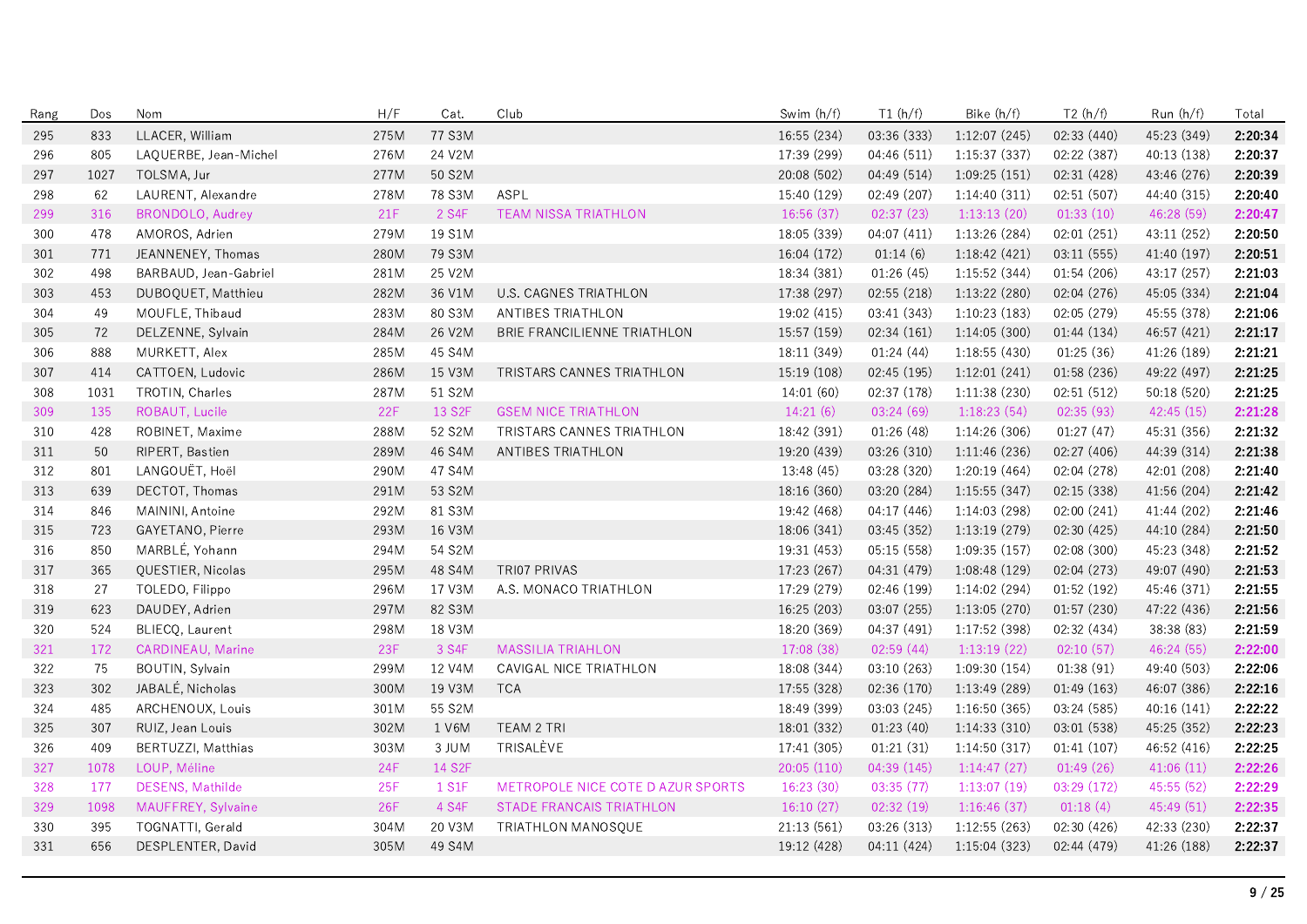| Rang | Dos  | Nom                            | H/F  | Cat.                | Club                           | Swim (h/f)  | T1(h/f)     | Bike (h/f)    | T2(h/f)     | Run (h/f)   | Total   |
|------|------|--------------------------------|------|---------------------|--------------------------------|-------------|-------------|---------------|-------------|-------------|---------|
| 332  | 474  | AGUILLON, Valentin             | 306M | 56 S2M              |                                | 24:35 (652) | 04:21 (454) | 1:10:28 (186) | 02:09 (302) | 41:05 (176) | 2:22:38 |
| 333  | 934  | PONT, Aymeric                  | 307M | 57 S2M              |                                | 18:42 (392) | 03:17 (279) | 1:11:11(215)  | 01:44 (129) | 47:45 (450) | 2:22:39 |
| 334  | 189  | HOUBRE, Serge                  | 308M | 21 V3M              | NEW SARREBOURG TEAM TRIATHLON  | 21:32 (586) | 03:03 (240) | 1:11:45(235)  | 01:27(44)   | 44:53 (323) | 2:22:40 |
| 335  | 707  | FOUQUES DUPARC, Thibaut        | 309M | 22 V3M              |                                | 17:32 (282) | 01:20(23)   | 1:14:29 (308) | 01:40 (105) | 47:42 (447) | 2:22:43 |
| 336  | 299  | GHIRARDELLI, Sergio            | 310M | 23 V3M              | <b>SWISS TRIATHLON</b>         | 16:50 (228) | 04:52 (519) | 1:12:58(265)  | 01:56 (220) | 46:12 (390) | 2:22:48 |
| 337  | 329  | POUCHIN, Thomas                | 311M | 50 S4M              | TEAM NISSA TRIATHLON           | 17:49 (318) | 03:07 (256) | 1:14:07(301)  | 02:49 (499) | 44:59 (329) | 2:22:51 |
| 338  | 744  | GROSPERRIN, Charles            | 312M | 83 S3M              |                                | 16:14 (187) | 03:05 (253) | 1:14:02 (295) | 02:17 (350) | 47:18 (434) | 2:22:56 |
| 339  | 895  | NOUHAUD, Louise                | 27F  | 15 S <sub>2</sub> F |                                | 18:24(62)   | 04:07(114)  | 1:16:57(40)   | 02:30(82)   | 41:02(10)   | 2:23:00 |
| 340  | 1025 | TICHIT, Arthur                 | 313M | 20 S1M              |                                | 19:28 (448) | 03:45 (353) | 1:18:51(426)  | 01:29(55)   | 39:30 (110) | 2:23:03 |
| 341  | 375  | MARCHAND, Matthieu             | 314M | 24 V3M              | TRIATH'CLUB D'ANDRESY          | 16:47 (224) | 02:36 (175) | 1:16:07(353)  | 01:53(195)  | 45:48 (374) | 2:23:11 |
| 342  | 269  | REZE, Julien                   | 315M | 84 S3M              | SORGUES TRIATHLON              | 24:40 (653) | 04:00 (392) | 1:10:47(201)  | 02:31 (431) | 41:24 (187) | 2:23:22 |
| 343  | 975  | ROTH, Julien                   | 316M | 85 S3M              |                                | 17:54 (323) | 04:42 (502) | 1:10:43(198)  | 02:51(514)  | 47:13 (428) | 2:23:23 |
| 344  | 168  | MARLARD, Alice                 | 28F  | 16 S <sub>2F</sub>  | <b>LILLE TRIATHLON</b>         | 17:45 (50)  | 02:56(41)   | 1:17:02(41)   | 02:36(95)   | 43:14 (22)  | 2:23:33 |
| 345  | 145  | OZON, Franck                   | 317M | 25 V3M              | HERMITAGE TOURNONAIS TRIATHLON | 17:17 (254) | 04:18(447)  | 1:15:16(329)  | 02:03(264)  | 44:50 (322) | 2:23:44 |
| 346  | 260  | DER-GAZERIAN, Philippe-Olivier | 318M | 26 V3M              | SARDINES TRIATHLON MARSEILLE   | 20:05 (498) | 03:07 (257) | 1:13:19(278)  | 02:04 (274) | 45:12 (338) | 2:23:47 |
| 347  | 362  | BERGESIO, Sara                 | 29F  | 2 S1F               | TRI TEAM SAVIGLIANO            | 14:25(7)    | 01:54(10)   | 1:17:36(48)   | 01:40(18)   | 48:12 (74)  | 2:23:47 |
| 348  | 910  | PARINOT, Thomas                | 319M | 37 V1M              |                                | 16:39 (215) | 03:41 (347) | 1:12:59(266)  | 02:35 (448) | 47:56 (455) | 2:23:50 |
| 349  | 23   | MATHIEU, Gerald                | 320M | 13 V4M              | A.S. MONACO TRIATHLON          | 17:05 (244) | 01:19(16)   | 1:17:37 (390) | 03:07 (548) | 44:46 (319) | 2:23:54 |
| 350  | 673  | DUFOUR, Sébastien              | 321M | 21 S1M              |                                | 17:37 (296) | 01:22(33)   | 1:14:04 (297) | 02:43 (478) | 48:14 (463) | 2:24:00 |
| 351  | 1013 | SOUQUET, Ronan                 | 322M | 27 V2M              |                                | 21:02(554)  | 05:55(604)  | 1:11:43(233)  | 02:03(267)  | 43:22 (260) | 2:24:05 |
| 352  | 351  | RAMBAUD, Florence              | 30F  | 17 S <sub>2</sub> F | TEAM TRIATHLON ROQUEBRUNE      | 19:54 (102) | 02:54(38)   | 1:15:16(30)   | 01:49(27)   | 44:17 (36)  | 2:24:10 |
| 353  | 587  | CHAPELLE, Frederic             | 323M | 28 V2M              |                                | 16:34 (213) | 01:16(8)    | 1:18:06 (403) | 01:44(131)  | 46:31 (401) | 2:24:11 |
| 354  | 239  | CHERCHARI, Rahmani             | 324M | 29 V2M              | S.O. HOUILLES TRIATHLON        | 20:27 (524) | 04:15(441)  | 1:16:13(358)  | 02:35 (447) | 40:42 (158) | 2:24:12 |
| 355  | 281  | ETIENNE, Thomas                | 325M | 51 S4M              | STADE FRANCAIS TRIATHLON       | 16:42 (219) | 04:23 (460) | 1:18:34(415)  | 02:27 (407) | 42:07 (213) | 2:24:13 |
| 356  | 160  | JOUBERT, Laura                 | 31F  | 6 S3F               | LE PUY EN VELAY TRIATHLON      | 15:12(11)   | 02:51(33)   | 1:16:51(39)   | 02:15(66)   | 47:06 (64)  | 2:24:15 |
| 357  | 297  | THOURAIN, Maxime               | 326M | 52 S4M              | STADE LAURENTIN TRIATHLON      | 21:47 (600) | 04:34 (484) | 1:10:36(194)  | 02:44 (476) | 44:37 (310) | 2:24:18 |
| 358  | 655  | DESMARESCAUX, Frédéric         | 327M | 53 S4M              |                                | 17:18 (257) | 04:15 (440) | 1:14:21(305)  | 02:22 (388) | 46:02 (381) | 2:24:18 |
| 359  | 48   | KITCHING, Anna                 | 32F  | 1 V4F               | <b>ANTIBES TRIATHLON</b>       | 17:22 (42)  | 03:42(83)   | 1:17:42(50)   | 02:03(44)   | 43:32 (27)  | 2:24:21 |
| 360  | 811  | LE DRÉAN, Thibault             | 328M | 86 S3M              |                                | 15:23 (112) | 04:02 (398) | 1:15:55(346)  | 03:20 (577) | 45:44 (369) | 2:24:24 |
| 361  | 600  | COLIN, Cécile                  | 33F  | 1 V1F               |                                | 20:02 (106) | 04:01 (109) | 1:17:30(47)   | 02:44(105)  | 40:08(7)    | 2:24:25 |
| 362  | 1097 | <b>PEREZ MAURICE, Isabelle</b> | 34F  | 7 S3F               | TRISTARS CANNES TRIATHLON      | 15:56 (23)  | 02:00(12)   | 1:18:18(53)   | 01:34(13)   | 46:38(61)   | 2:24:26 |
| 363  | 53   | ALLEAUME, Julie                | 35F  | 18 S <sub>2F</sub>  | <b>ARC ANNECY</b>              | 15:45(21)   | 04:04(112)  | 1:18:50(56)   | 02:07(54)   | 43:45 (31)  | 2:24:31 |
| 364  | 32   | GALOPPIN, Fabrice              | 329M | 30 V2M              | A.S.O. ANTIBOIS                | 17:43 (308) | 03:12 (266) | 1:17:10(378)  | 02:08 (291) | 44:20 (293) | 2:24:33 |
| 365  | 1101 | RIGAULT, Nicolas               | 330M | 54 S4M              |                                | 18:14 (353) | 06:37 (628) | 1:14:41(312)  | 04:15 (633) | 40:52 (164) | 2:24:39 |
| 366  | 939  | POUTZ, Jean-Marie              | 331M | 14 V4M              |                                | 18:10 (347) | 04:13 (432) | 1:15:41(340)  | 02:24 (398) | 44:18 (290) | 2:24:46 |
| 367  | 322  | <b>COURCIER, Marion</b>        | 36F  | 19 S2F              | <b>TEAM NISSA TRIATHLON</b>    | 16:28 (32)  | 02:50 (32)  | 1:19:16(60)   | 02:10(58)   | 44:03 (33)  | 2:24:47 |
| 368  | 1090 | THOMAS, Vincent                | 332M | 27 V3M              |                                | 16:31 (206) | 03:59 (391) | 1:15:15(328)  | 03:53 (618) | 45:11 (337) | 2:24:49 |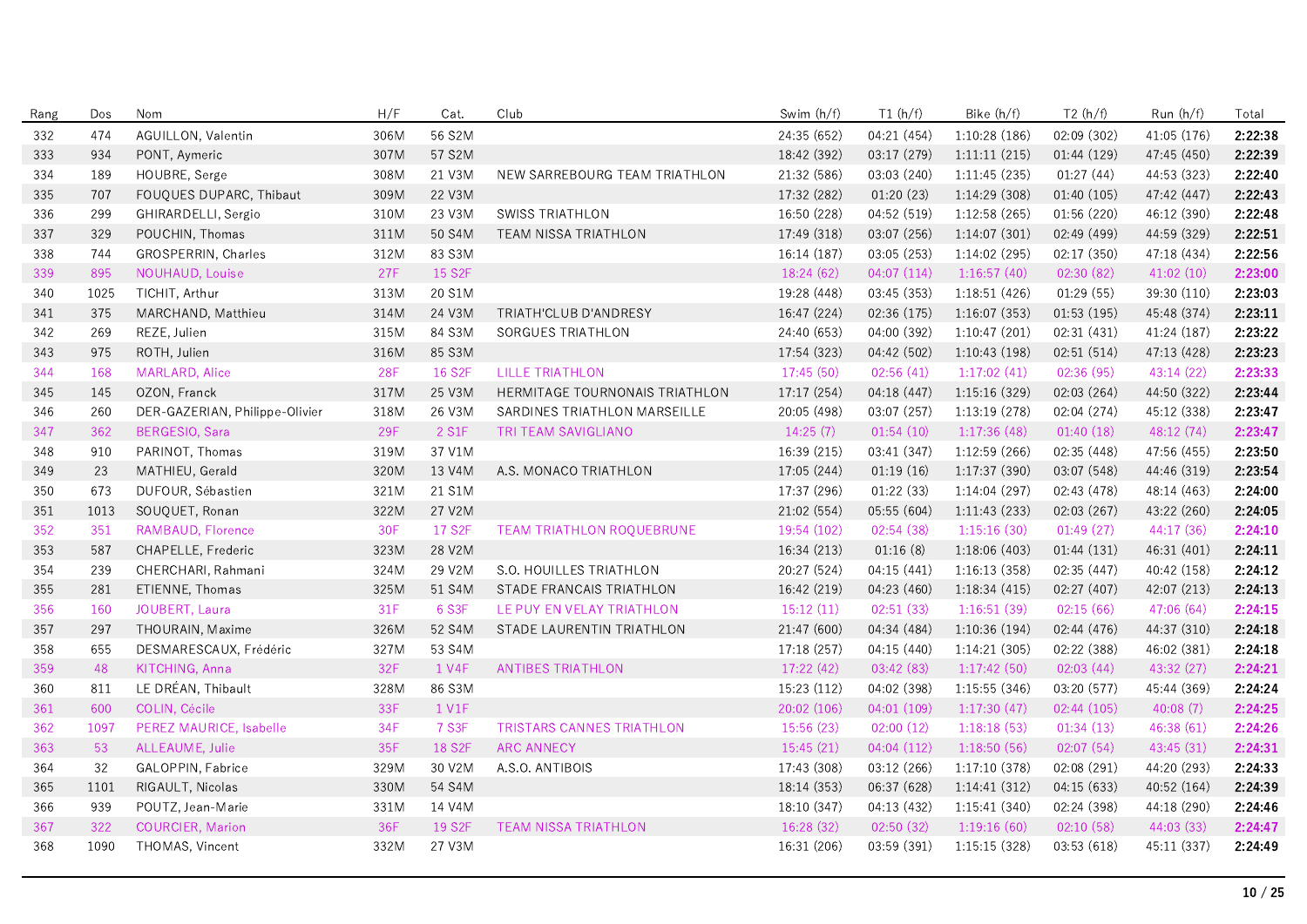| Rang | Dos  | Nom                      | H/F  | Cat.                | Club                         | Swim (h/f)  | T1(h/f)     | Bike $(h/f)$  | T2(h/f)     | Run (h/f)   | Total   |
|------|------|--------------------------|------|---------------------|------------------------------|-------------|-------------|---------------|-------------|-------------|---------|
| 369  | 219  | DI FRUSCIA, Lilian       | 333M | 22 S1M              | PRO TEAM SPORT               | 21:33 (589) | 05:21 (560) | 1:12:31(252)  | 02:35(445)  | 42:51 (239) | 2:24:51 |
| 370  | 290  | PINOTEAUX, Gauthier      | 334M | 87 S3M              | STADE FRANCAIS TRIATHLON     | 15:39 (126) | 03:30 (321) | 1:17:39(393)  | 02:23 (390) | 45:44 (368) | 2:24:55 |
| 371  | 431  | VEGER, Mathieu           | 335M | 38 V1M              | TRISTARS CANNES TRIATHLON    | 17:39 (298) | 01:21(32)   | 1:19:07(434)  | 01:50(180)  | 45:02 (331) | 2:24:59 |
| 372  | 372  | DESMARETS, Claude        | 37F  | 2 V <sub>2</sub> F  | <b>TRIATH'CLUB D'ANDRESY</b> | 17:40(47)   | 03:17(63)   | 1:15:37(31)   | 02:16(64)   | 46:11(53)   | 2:25:01 |
| 373  | 984  | SAFSAF, Zackarie         | 336M | 58 S2M              |                              | 18:16 (361) | 04:45 (509) | 1:19:58 (452) | 02:12 (319) | 39:50 (124) | 2:25:01 |
| 374  | 55   | PAYEN, David             | 337M | 28 V3M              | AS TRIATHLON CATALAN         | 16:01 (168) | 02:35 (167) | 1:17:06 (374) | 02:11 (311) | 47:12 (429) | 2:25:05 |
| 375  | 115  | DUMAIN, Didier           | 338M | 3 V5M               | DUC TRIATHLON DRACENIE       | 19:53 (488) | 03:53 (372) | 1:15:57 (349) | 02:56 (520) | 42:27 (227) | 2:25:06 |
| 376  | 761  | HERMIER, Frederic        | 339M | 29 V3M              |                              | 17:33 (286) | 04:12 (426) | 1:14:57 (320) | 02:28(411)  | 45:58 (380) | 2:25:08 |
| 377  | 804  | MARQUEBIEILLE, Charlotte | 38F  | 3 S1F               |                              | 18:18(60)   | 03:30(74)   | 1:16:39(36)   | 02:26(75)   | 44:16(35)   | 2:25:09 |
| 378  | 672  | DUCHESNE, Aurelien       | 340M | 31 V2M              |                              | 17:25 (272) | 03:16 (274) | 1:17:26 (383) | 02:26 (404) | 44:38 (313) | 2:25:11 |
| 379  | 251  | SAVATIER, Valerie        | 39F  | 3 V <sub>2</sub> F  | SAINT RAPHAEL TRIATHLON      | 19:32 (90)  | 03:00(45)   | 1:14:55(28)   | 02:00(40)   | 45:45 (50)  | 2:25:12 |
| 380  | 133  | NEUVILLERS, Adrien       | 341M | 55 S4M              | <b>GSEM NICE TRIATHLON</b>   | 16:09 (178) | 02:18(121)  | 1:14:46 (316) | 01:51 (176) | 50:10 (516) | 2:25:14 |
| 381  | 388  | TÉTART, David            | 342M | 32 V2M              | TRIATHL'AIX                  | 19:24 (442) | 02:45(197)  | 1:15:54(345)  | 01:43(128)  | 45:42 (367) | 2:25:28 |
| 382  | 518  | BESNARD, Florian         | 343M | 56 S4M              |                              | 16:03 (169) | 04:13 (430) | 1:16:23(359)  | 03:27 (590) | 45:29 (355) | 2:25:35 |
| 383  | 593  | CLAYTON, Matthew         | 344M | 30 V3M              |                              | 19:19 (438) | 03:37 (336) | 1:15:37(338)  | 03:02 (539) | 44:03 (280) | 2:25:38 |
| 384  | 325  | GRIMOT, Julien           | 345M | 33 V2M              | TEAM NISSA TRIATHLON         | 18:19 (367) | 04:06 (408) | 1:13:37 (286) | 02:20 (366) | 47:18 (433) | 2:25:40 |
| 385  | 327  | LETELLIER, Guillaume     | 346M | 57 S4M              | TEAM NISSA TRIATHLON         | 17:40 (302) | 01:21(29)   | 1:18:36(416)  | 01:43(122)  | 46:20 (395) | 2:25:40 |
| 386  | 489  | ARROYO, Jose             | 347M | 39 V1M              |                              | 16:10 (180) | 03:45 (355) | 1:19:39(441)  | 02:36 (450) | 43:35 (266) | 2:25:45 |
| 387  | 384  | JASMIN, Alix             | 40F  | 20 S <sub>2</sub> F | TRIATHL'AIX                  | 18:31(64)   | 02:38(26)   | 1:12:08(16)   | 03:55(191)  | 48:49 (82)  | 2:26:01 |
| 388  | 343  | GABRIAC, Alexis          | 348M | 58 S4M              | TEAM TRIATHLON ROQUEBRUNE    | 21:09 (559) | 04:41 (498) | 1:12:39 (256) | 02:18 (356) | 45:19 (346) | 2:26:06 |
| 389  | 916  | PERDAEMS, Victor         | 349M | 59 S2M              |                              | 20:00 (493) | 04:23 (463) | 1:14:08(302)  | 02:00(250)  | 45:35 (360) | 2:26:06 |
| 390  | 337  | BLANQUER, Romain         | 350M | 59 S4M              | TEAM TRIATHLON ROQUEBRUNE    | 19:54 (489) | 02:29 (149) | 1:15:12(326)  | 01:56 (223) | 46:37 (407) | 2:26:08 |
| 391  | 620  | DAEL, Michel             | 351M | 15 V4M              |                              | 21:16(565)  | 03:54 (376) | 1:16:51(368)  | 02:06(282)  | 42:02 (210) | 2:26:09 |
| 392  | 294  | TILLIER, Louis           | 352M | 60 S4M              | STADE FRANCAIS TRIATHLON     | 17:53 (322) | 04:54 (525) | 1:18:37(418)  | 02:17 (345) | 42:31 (229) | 2:26:12 |
| 393  | 812  | LE MEUR, Martin          | 353M | 23 S1M              |                              | 17:00 (240) | 05:49 (596) | 1:15:37(336)  | 02:33 (436) | 45:16 (344) | 2:26:15 |
| 394  | 536  | BOULARD, Vincent         | 354M | 16 V4M              |                              | 14:26 (69)  | 03:47 (358) | 1:17:29 (387) | 01:56 (227) | 48:43 (472) | 2:26:21 |
| 395  | 776  | JOLY, Arnaud             | 355M | 61 S4M              |                              | 19:16 (434) | 03:00 (236) | 1:17:29 (386) | 02:14 (325) | 44:24 (295) | 2:26:23 |
| 396  | 126  | GIGLEUX, Thomas          | 356M | 40 V1M              | FIT TRI TEAM                 | 16:29 (205) | 04:12 (425) | 1:16:55(372)  | 02:08(293)  | 46:41 (410) | 2:26:25 |
| 397  | 900  | OLIVIER, Perrine         | 41F  | 2 V1F               |                              | 20:04 (109) | 03:48(92)   | 1:17:03(42)   | 02:31(87)   | 43:00 (18)  | 2:26:26 |
| 398  | 634  | DE SOUZA, Caroline       | 42F  | 21 S <sub>2</sub> F |                              | 19:09(80)   | 03:17(62)   | 1:16:12(34)   | 02:31(85)   | 45:20 (45)  | 2:26:29 |
| 399  | 642  | <b>DELBARRE, Lucie</b>   | 43F  | 8 S3F               |                              | 18:32 (66)  | 04:06(113)  | 1:17:07(44)   | 03:04 (143) | 43:40 (28)  | 2:26:29 |
| 400  | 750  | HAGGAI, Alexandre        | 357M | 88 S3M              |                              | 16:33 (211) | 04:43 (506) | 1:18:41(420)  | 02:13 (324) | 44:19 (292) | 2:26:29 |
| 401  | 726  | GEORGES, Denis           | 358M | 17 V4M              |                              | 20:21 (520) | 03:49 (365) | 1:14:32(309)  | 02:05(281)  | 45:49 (376) | 2:26:36 |
| 402  | 675  | DUPERRIN, Nicolas        | 359M | 41 V1M              | PRO TEAM SPORT               | 19:45 (475) | 03:20 (288) | 1:17:35(388)  | 01:57 (231) | 44:05 (282) | 2:26:42 |
| 403  | 1022 | THIBERT, Frederic        | 360M | 18 V4M              |                              | 15:52 (151) | 03:09 (262) | 1:16:50(366)  | 02:09 (298) | 48:53 (480) | 2:26:53 |
| 404  | 1070 | GALEWICZ, Ewa            | 44F  | 9 S3F               |                              | 19:19 (83)  | 02:45(29)   | 1:14:32(26)   | 02:02(43)   | 48:17 (76)  | 2:26:55 |
| 405  | 697  | FIGHIERA, Vincent        | 361M | 60 S2M              |                              | 16:51 (230) | 01:18(12)   | 1:15:08(324)  | 02:14 (329) | 51:28 (542) | 2:26:59 |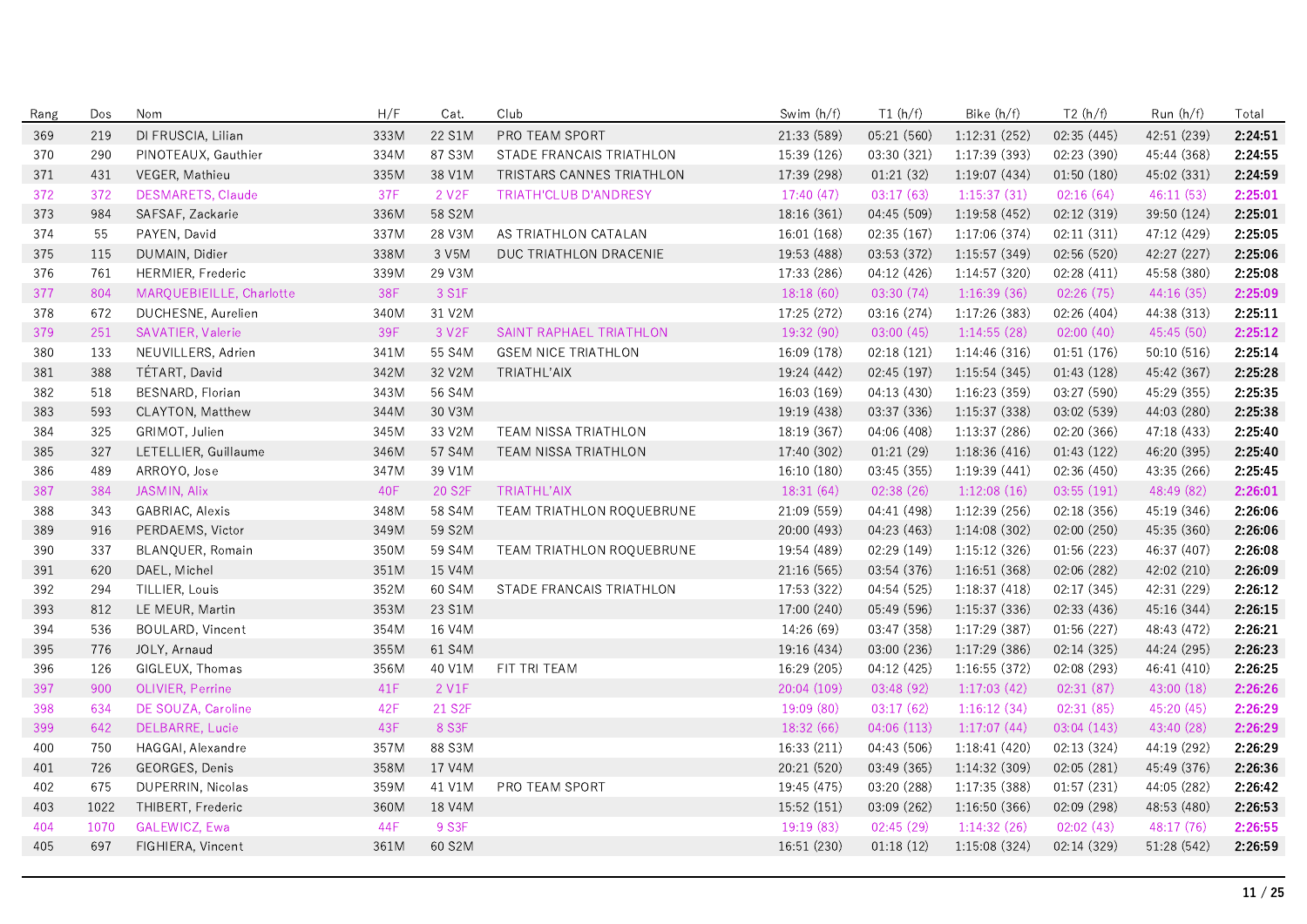| Rang | Dos  | Nom                       | H/F  | Cat.                | Club                           | Swim (h/f)  | T1(h/f)     | Bike (h/f)    | T2(h/f)     | Run (h/f)   | Total   |
|------|------|---------------------------|------|---------------------|--------------------------------|-------------|-------------|---------------|-------------|-------------|---------|
| 406  | 547  | BRAMBILLA, Davide Luigi   | 362M | 61 S2M              |                                | 19:06 (420) | 03:41 (344) | 1:12:18(250)  | 02:54 (516) | 49:04 (488) | 2:27:03 |
| 407  | 125  | SURUGUE, Floriane         | 45F  | 22 S <sub>2</sub> F | FFTRI                          | 18:41 (71)  | 03:14(57)   | 1:19:41(64)   | 02:35(94)   | 42:54 (17)  | 2:27:05 |
| 408  | 964  | RICHEN, Sébastien         | 363M | 62 S4M              |                                | 18:17 (363) | 03:17 (276) | 1:15:24 (332) | 02:29 (419) | 47:38 (444) | 2:27:05 |
| 409  | 1067 | DAVID-AFFRE, Maxence      | 364M | 89 S3M              |                                | 18:48 (398) | 04:37 (493) | 1:13:14(276)  | 02:50 (506) | 47:36 (443) | 2:27:05 |
| 410  | 721  | <b>GAUTHIER, Camille</b>  | 46F  | 23 S <sub>2</sub> F |                                | 15:37(16)   | 03:13(56)   | 1:15:03(29)   | 02:01(42)   | 51:12(113)  | 2:27:06 |
| 411  | 97   | FERRER, Richard           | 365M | 31 V3M              | CROCO D'AIRAIN NIMES TRIATHLON | 20:58 (549) | 03:43 (351) | 1:15:45(342)  | 03:01 (536) | 43:42 (269) | 2:27:09 |
| 412  | 552  | BROCARD, Jérome           | 366M | 63 S4M              |                                | 18:33 (379) | 04:30 (476) | 1:14:52 (318) | 02:18 (354) | 46:57 (420) | 2:27:10 |
| 413  | 76   | GILSON, Florian           | 367M | 62 S2M              | CAVIGAL NICE TRIATHLON         | 13:51 (50)  | 02:46 (198) | 1:27:20 (577) | 02:18 (353) | 40:58 (168) | 2:27:13 |
| 414  | 722  | GAUTIER, Valentin         | 368M | 63 S2M              |                                | 17:11 (249) | 04:14 (438) | 1:18:32(412)  | 02:41 (468) | 44:37 (311) | 2:27:15 |
| 415  | 387  | NDOFUNSU, Emmanuel        | 369M | 90 S3M              | TRIATHL'AIX                    | 20:43 (536) | 03:03 (243) | 1:15:42(341)  | 02:52 (515) | 44:56 (324) | 2:27:16 |
| 416  | 190  | GODEFROY, Clément         | 370M | 91 S3M              | NICE TRIATHLON CLUB            | 19:03 (417) | 02:58(227)  | 1:19:11(435)  | 01:45 (139) | 44:27 (298) | 2:27:24 |
| 417  | 131  | BREGEON, Jean-François    | 371M | 42 V1M              | <b>GSEM NICE TRIATHLON</b>     | 20:47 (539) | 04:11 (423) | 1:15:56 (348) | 02:49(503)  | 43:43 (272) | 2:27:26 |
| 418  | 628  | DAVID-MULLER, Marc        | 372M | 64 S2M              |                                | 16:31 (208) | 03:42 (346) | 1:17:24(382)  | 02:46 (489) | 47:06 (427) | 2:27:29 |
| 419  | 879  | MOREL, Yann               | 373M | 34 V2M              |                                | 17:45 (312) | 01:22(36)   | 1:21:46 (486) | 02:21 (381) | 44:27 (297) | 2:27:41 |
| 420  | 476  | ALLAIS, Roman             | 374M | 65 S2M              |                                | 20:06 (500) | 04:48 (513) | 1:14:52 (319) | 03:13 (562) | 44:48 (321) | 2:27:47 |
| 421  | 741  | GRASSI, Jeremy            | 375M | 92 S3M              |                                | 18:53 (405) | 05:31 (571) | 1:15:16(330)  | 02:35(443)  | 45:34 (359) | 2:27:49 |
| 422  | 425  | MICHOLET, Franck          | 376M | 32 V3M              | TRISTARS CANNES TRIATHLON      | 20:07 (501) | 03:19 (283) | 1:15:59(350)  | 01:54(209)  | 46:37 (406) | 2:27:56 |
| 423  | 355  | RUBIO, Sandra             | 47F  | 5 S4F               | TEAM TRIATHLON ROQUEBRUNE      | 20:33 (122) | 03:15(61)   | 1:17:07(43)   | 02:06(50)   | 45:00 (44)  | 2:28:01 |
| 424  | 506  | <b>BAUD, Maxime</b>       | 377M | 93 S3M              |                                | 18:21 (370) | 04:02 (397) | 1:18:16(406)  | 02:21 (379) | 45:14 (342) | 2:28:14 |
| 425  | 173  | GARNIER, Jean Laurent     | 378M | 33 V3M              | MASSILIA TRIAHLON              | 19:30 (452) | 03:13 (267) | 1:16:51(367)  | 02:13 (326) | 46:32 (402) | 2:28:19 |
| 426  | 686  | EMERY, Richard            | 379M | 94 S3M              |                                | 17:30 (281) | 01:21(28)   | 1:20:50 (474) | 02:29 (416) | 46:12 (389) | 2:28:22 |
| 427  | 598  | COISNON, Franck           | 380M | 35 V2M              |                                | 16:45 (222) | 01:17(10)   | 1:21:36 (484) | 02:13 (321) | 46:32 (404) | 2:28:23 |
| 428  | 221  | GOURNAY, Christophe       | 381M | 36 V2M              | PRO TEAM SPORT                 | 22:47 (617) | 07:02 (642) | 1:12:06(244)  | 02:22 (383) | 44:17 (289) | 2:28:34 |
| 429  | 703  | FONTAINE, Paul            | 382M | 95 S3M              |                                | 15:50 (146) | 01:13(5)    | 1:22:40 (509) | 02:27 (403) | 46:26 (399) | 2:28:36 |
| 430  | 853  | MARINO, Aldo              | 383M | 96 S3M              |                                | 16:12 (182) | 03:23 (306) | 1:21:25(481)  | 02:28 (410) | 45:17 (345) | 2:28:45 |
| 431  | 492  | BACON, Yann               | 384M | 37 V2M              |                                | 20:06 (499) | 03:34 (329) | 1:18:49(423)  | 02:08 (292) | 44:10 (285) | 2:28:47 |
| 432  | 422  | LECOMPTE, Philippe        | 385M | 19 V4M              | TRISTARS CANNES TRIATHLON      | 16:15 (188) | 03:08 (260) | 1:20:42 (471) | 01:56 (226) | 46:52 (418) | 2:28:53 |
| 433  | 230  | <b>GEYMONAT, Alice Ce</b> | 48F  | 3 V1F               | <b>RARINANTES</b>              | 18:09(57)   | 03:44(85)   | 1:19:08(58)   | 02:59 (130) | 44:55 (42)  | 2:28:55 |
| 434  | 859  | MEJEAN, Cyril             | 386M | 43 V1M              |                                | 19:26 (444) | 03:14 (269) | 1:16:41(362)  | 01:56 (228) | 47:42 (446) | 2:28:59 |
| 435  | 493  | BACQUÉ, Pierre            | 387M | 97 S3M              |                                | 22:42 (616) | 04:18 (451) | 1:16:29(361)  | 02:30 (421) | 43:01 (243) | 2:29:00 |
| 436  | 892  | NEATE, Gus                | 388M | 66 S2M              |                                | 19:14 (431) | 03:50 (367) | 1:17:23(381)  | 01:37 (82)  | 46:59 (424) | 2:29:03 |
| 437  | 786  | KIPFER, Thomas            | 389M | 44 V1M              | <b>PRO TEAM SPORT</b>          | 17:55 (327) | 06:01(609)  | 1:19:32(438)  | 02:30 (423) | 43:09 (250) | 2:29:07 |
| 438  | 897  | NOYON, Philippine         | 49F  | 24 S <sub>2</sub> F |                                | 16:09(26)   | 03:58(105)  | 1:15:43(32)   | 01:58(37)   | 51:21(115)  | 2:29:09 |
| 439  | 711  | GABILLET, Alexis          | 390M | 98 S3M              |                                | 18:30 (378) | 04:59 (534) | 1:18:33(413)  | 02:29 (415) | 44:41 (316) | 2:29:12 |
| 440  | 545  | BOYELDIEU, Pierre         | 391M | 45 V1M              |                                | 20:57 (547) | 04:04 (402) | 1:17:18(379)  | 02:17 (351) | 44:43 (318) | 2:29:19 |
| 441  | 357  | VAROL, Jacques            | 392M | 34 V3M              | TEAM TRIATHLON ROQUEBRUNE      | 21:30 (583) | 04:24 (466) | 1:15:39 (339) | 02:33 (434) | 45:16 (343) | 2:29:22 |
| 442  | 861  | MERLE, Frederic           | 393M | 46 V1M              |                                | 16:19 (194) | 03:37 (334) | 1:20:10 (458) | 02:27 (405) | 46:55 (419) | 2:29:28 |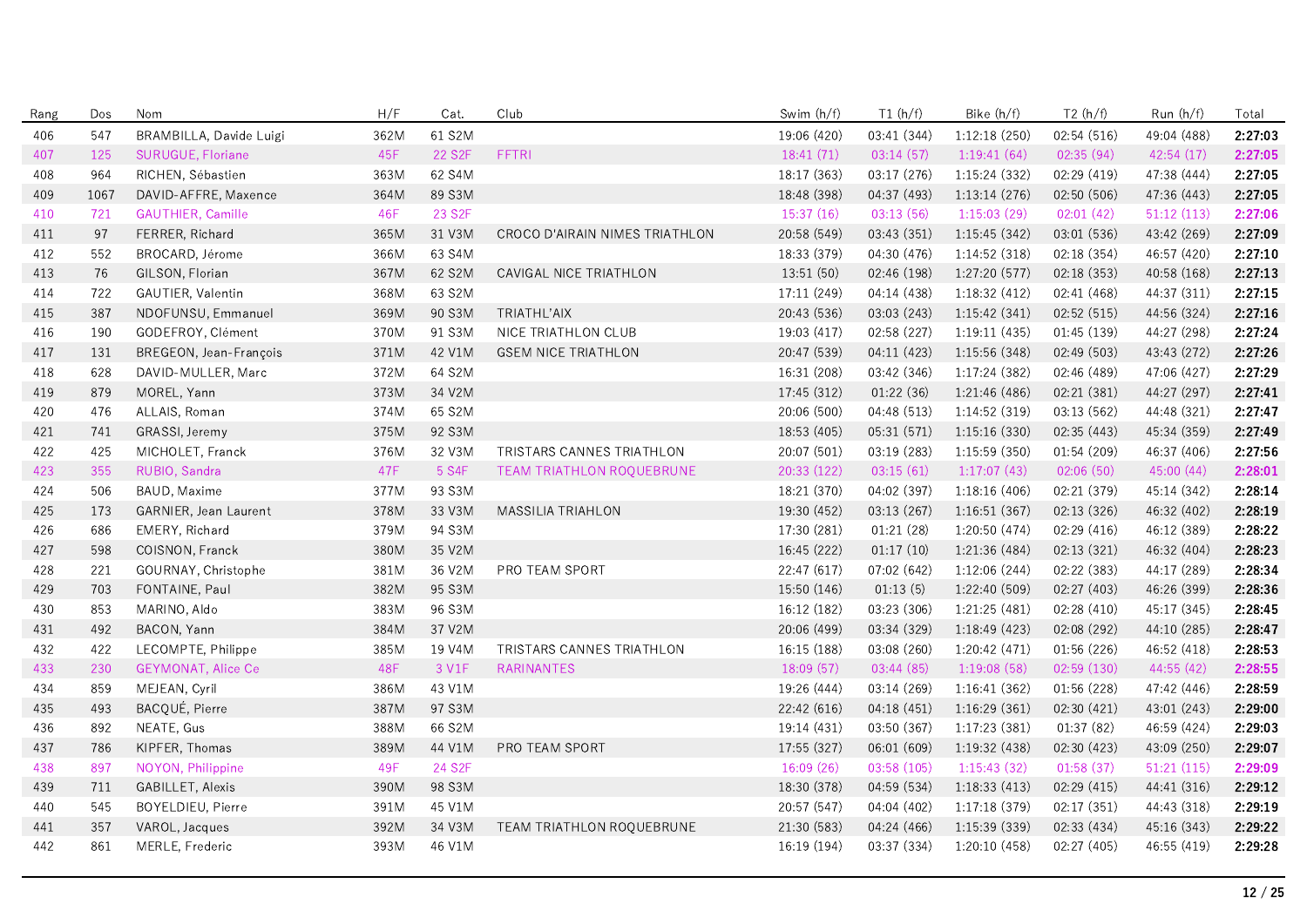| Rang | Dos  | Nom                           | H/F  | Cat.                | Club                              | Swim (h/f)  | T1(h/f)     | Bike (h/f)    | T2(h/f)     | Run (h/f)   | Total   |
|------|------|-------------------------------|------|---------------------|-----------------------------------|-------------|-------------|---------------|-------------|-------------|---------|
| 443  | 925  | PION, Alexis                  | 394M | 99 S3M              |                                   | 21:05 (557) | 04:55 (528) | 1:19:47(443)  | 01:32(66)   | 42:17 (221) | 2:29:36 |
| 444  | 959  | RENAUDON, Paul-Edouard        | 395M | 67 S2M              |                                   | 21:00 (550) | 05:06 (542) | 1:20:02(454)  | 02:25 (399) | 41:05 (175) | 2:29:38 |
| 445  | 175  | WODKA, Geoffrey               | 396M | 100 S3M             | <b>MASSILIA TRIAHLON</b>          | 18:06 (340) | 03:38 (339) | 1:17:48 (396) | 02:10 (308) | 48:00 (458) | 2:29:42 |
| 446  | 972  | ROMERO, Thomas                | 397M | 38 V2M              |                                   | 18:46 (397) | 03:23 (300) | 1:17:35 (389) | 02:02 (262) | 48:01 (459) | 2:29:47 |
| 447  | 1080 | AIDOUD, Nicolas               | 398M | 35 V3M              |                                   | 16:40 (217) | 03:50 (369) | 1:15:25(333)  | 02:50 (501) | 51:08 (539) | 2:29:53 |
| 448  | 540  | BOUZIN-RIBARIC, Grégoire      | 399M | 4 JUM               |                                   | 19:29 (449) | 03:42 (349) | 1:18:57(431)  | 02:12 (315) | 45:38 (363) | 2:29:58 |
| 449  | 96   | DEMAGNY, Antoine              | 400M | 68 S2M              | CRAPONNE TRIATHLON                | 19:38 (460) | 03:09 (261) | 1:13:24 (282) | 01:37(85)   | 52:14 (561) | 2:30:02 |
| 450  | 1038 | VALO, Jules                   | 401M | 101 S3M             |                                   | 18:14 (355) | 04:36 (488) | 1:23:23 (526) | 01:36 (79)  | 42:17 (220) | 2:30:06 |
| 451  | 513  | BENOIT, Antoine               | 402M | 69 S2M              |                                   | 20:10 (506) | 03:35 (331) | 1:22:02 (496) | 02:09(306)  | 42:19 (222) | 2:30:15 |
| 452  | 551  | BRIETZ, Benjamin              | 403M | 64 S4M              |                                   | 16:05 (174) | 03:54 (375) | 1:18:39 (419) | 03:10 (551) | 48:29 (468) | 2:30:17 |
| 453  | 58   | SCABBIA, Massimo              | 404M | 36 V3M              | ASD TRIVIVISPORT FOSSANO          | 16:46 (223) | 03:49 (364) | 1:20:16(461)  | 02:24 (391) | 47:03 (426) | 2:30:18 |
| 454  | 305  | COQUET, Caroline              | 50F  | 2 V4F               | <b>TEAM 2 TRI</b>                 | 19:40 (95)  | 03:58(106)  | 1:16:49(38)   | 03:11(149)  | 46:47 (62)  | 2:30:25 |
| 455  | 928  | PLANCKE, Edouard              | 405M | 70 S2M              |                                   | 17:26 (273) | 01:20(24)   | 1:23:16(525)  | 02:15 (335) | 46:24 (396) | 2:30:41 |
| 456  | 621  | DANTCIKIAN, Christophe        | 406M | 37 V3M              |                                   | 21:57 (606) | 03:38 (338) | 1:15:31(335)  | 02:46 (491) | 46:57 (422) | 2:30:49 |
| 457  | 573  | CARRE, Alexis                 | 407M | 65 S4M              |                                   | 19:39 (462) | 03:23 (299) | 1:15:30 (334) | 02:10 (309) | 50:12 (517) | 2:30:54 |
| 458  | 911  | PARIS, Timothée               | 408M | 24 S1M              |                                   | 18:15 (359) | 04:04 (401) | 1:19:49(445)  | 01:19(20)   | 47:27 (439) | 2:30:54 |
| 459  | 869  | MILTIN, Guillaume             | 409M | 102 S3M             |                                   | 17:54 (326) | 05:12 (552) | 1:21:22 (480) | 02:12 (317) | 44:15 (288) | 2:30:55 |
| 460  | 935  | PONTOGLIO, Claudio            | 410M | 20 V4M              |                                   | 19:43 (471) | 04:41 (501) | 1:17:44(395)  | 02:19(364)  | 46:32 (403) | 2:30:59 |
| 461  | 1014 | STANOVICI, Julien             | 411M | 47 V1M              |                                   | 18:14 (356) | 04:32 (481) | 1:19:37(440)  | 02:29 (420) | 46:09 (387) | 2:31:01 |
| 462  | 813  | LE MOIGN', Chloé              | 51F  | 4 S1F               |                                   | 18:03(53)   | 04:03(110)  | 1:13:29(25)   | 02:04(49)   | 53:25 (139) | 2:31:04 |
| 463  | 28   | BONNET, Remi                  | 412M | 71 S2M              |                                   | 19:06 (424) | 03:29 (319) | 1:17:27 (384) | 01:39 (100) | 49:30 (501) | 2:31:11 |
| 464  | 450  | CALATRAVA, Cyril              | 413M | 39 V2M              | <b>U.S. CAGNES TRIATHLON</b>      | 17:36 (294) | 02:34(160)  | 1:16:23(360)  | 02:18 (349) | 52:20 (562) | 2:31:11 |
| 465  | 943  | PUONS, Maxime                 | 414M | 72 S2M              |                                   | 17:30 (280) | 01:20(22)   | 1:22:14 (499) | 01:58 (238) | 48:10 (462) | 2:31:12 |
| 466  | 255  | <b>TEYSSANDIER, Veronique</b> | 52F  | 4 V2F               | SAINT-TROPEZ TRIATHLON            | 19:44 (98)  | 03:26(73)   | 1:20:16(68)   | 02:12(61)   | 45:40 (48)  | 2:31:18 |
| 467  | 866  | MICHEL, Lucas                 | 415M | 103 S3M             |                                   | 18:24 (373) | 04:33 (482) | 1:16:41(363)  | 02:22 (386) | 49:27 (500) | 2:31:27 |
| 468  | 44   | HAECK, Antoine                | 416M | 104 S3M             | AMADEUS ATHLETIC ASSOCIATION TRIA | 21:30 (584) | 05:40 (581) | 1:14:46(315)  | 01:42(113)  | 47:51 (451) | 2:31:29 |
| 469  | 336  | <b>BAZID, Pauline</b>         | 53F  | 25 S <sub>2</sub> F | TEAM TRIATHLON ROQUEBRUNE         | 20:33 (123) | 02:40(27)   | 1:22:21(78)   | 01:38(16)   | 44:17 (37)  | 2:31:29 |
| 470  | 881  | MORIZOT, Baptiste             | 417M | 105 S3M             |                                   | 16:59 (239) | 05:35 (573) | 1:16:54(370)  | 02:21 (372) | 49:43 (505) | 2:31:32 |
| 471  | 421  | LAFFERS, Jean Luc             | 418M | 21 V4M              | TRISTARS CANNES TRIATHLON         | 21:19 (569) | 03:23 (295) | 1:15:02(322)  | 01:45(143)  | 50:11(515)  | 2:31:40 |
| 472  | 201  | ELSWIJK, Wietse               | 419M | 106 S3M             | PARIS SPORT CLUB                  | 20:19 (518) | 06:29 (626) | 1:16:51(369)  | 02:37 (456) | 45:28 (353) | 2:31:44 |
| 473  | 69   | RAIMONDI, Roberto             | 420M | 4 V5M               | <b>AVIA PERVIA</b>                | 19:51 (484) | 02:39 (181) | 1:14:04 (299) | 02:40 (463) | 52:39 (568) | 2:31:53 |
| 474  | 851  | MARECAL, Ludivine             | 54F  | 10 S3F              |                                   | 19:26 (88)  | 03:56 (99)  | 1:17:36(49)   | 02:31(83)   | 48:30 (78)  | 2:31:59 |
| 475  | 825  | LEROUX, Emmanuel              | 421M | 40 V2M              |                                   | 18:23 (371) | 04:26 (469) | 1:23:06 (522) | 01:51(187)  | 44:14 (286) | 2:32:00 |
| 476  | 141  | LESUEUR, Sylvain              | 422M | 107 S3M             | <b>HAC TRIATHLON</b>              | 24:53 (654) | 05:27 (564) | 1:16:55(371)  | 02:24 (389) | 42:24 (225) | 2:32:03 |
| 477  | 521  | BILLARD, Franck               | 423M | 41 V2M              |                                   | 21:08 (558) | 04:54 (523) | 1:21:08 (479) | 01:34 (70)  | 43:19 (258) | 2:32:03 |
| 478  | 334  | <b>BARBE, Delphine</b>        | 55F  | 26 S <sub>2</sub> F | <b>TEAM TRIATHLON ROQUEBRUNE</b>  | 20:12 (116) | 03:13(55)   | 1:16:33(35)   | 01:55(32)   | 50:11(99)   | 2:32:04 |
| 479  | 313  | BAÏZ, Emma                    | 56F  | 11 S3F              | <b>TEAM NISSA TRIATHLON</b>       | 21:37 (145) | 03:50 (94)  | 1:20:09(67)   | 02:44 (106) | 43:46 (30)  | 2:32:06 |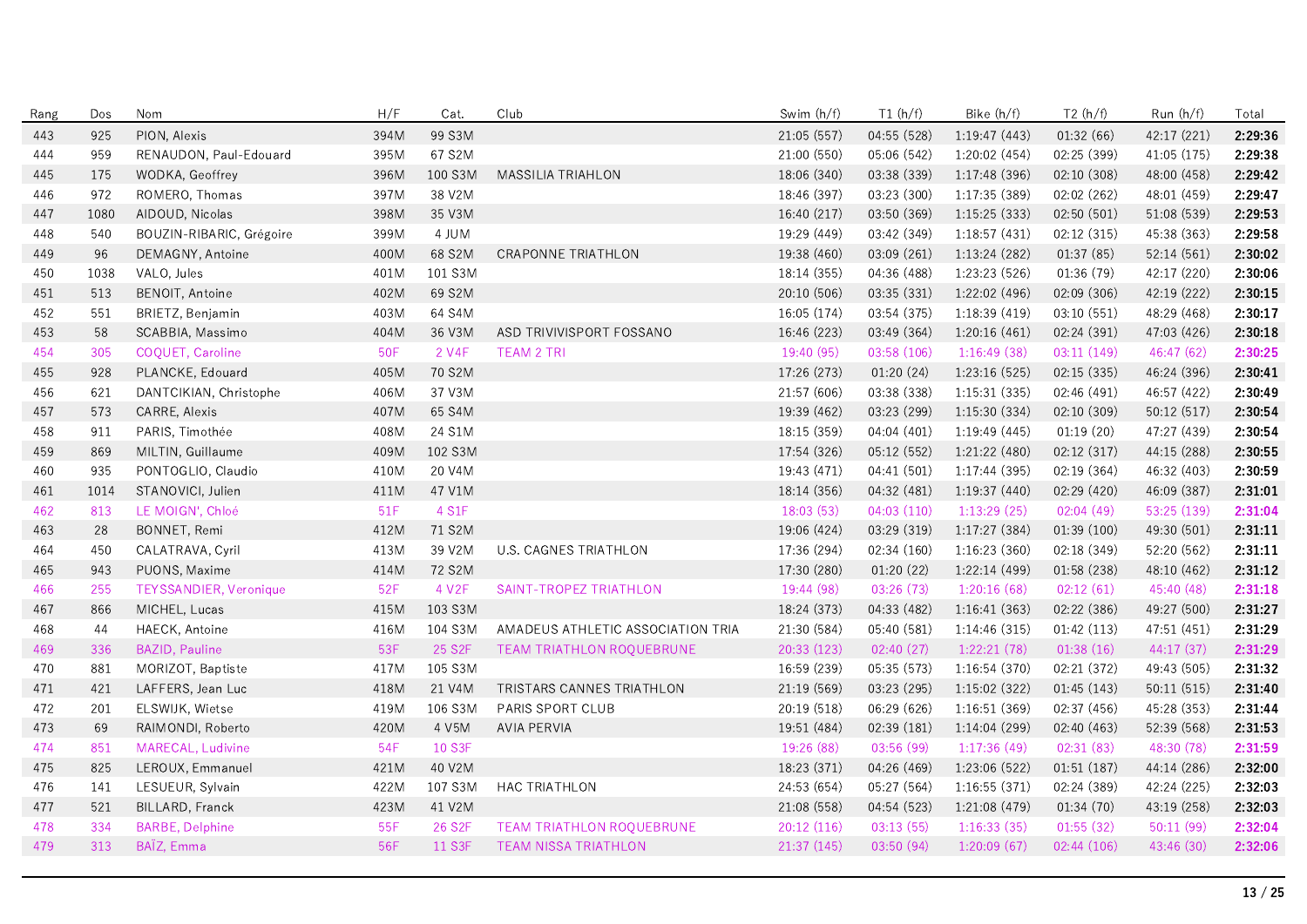| Rang | Dos  | Nom                      | H/F  | Cat.                | Club                            | Swim (h/f)  | T1(h/f)     | Bike (h/f)    | T2(h/f)     | Run (h/f)   | Total   |
|------|------|--------------------------|------|---------------------|---------------------------------|-------------|-------------|---------------|-------------|-------------|---------|
| 480  | 947  | RAFFIN, Herve            | 424M | 42 V2M              |                                 | 18:36 (383) | 04:56 (527) | 1:17:28 (385) | 02:50(505)  | 48:23 (466) | 2:32:13 |
| 481  | 441  | PRANDINI, Camilla Sophie | 57F  | 27 S2F              | <b>TRYLOGY ASD</b>              | 20:02 (107) | 02:21(16)   | 1:19:53(65)   | 01:57(34)   | 48:08 (73)  | 2:32:21 |
| 482  | 658  | DHAHBI, Adey             | 425M | 73 S2M              |                                 | 17:54 (324) | 05:50 (598) | 1:24:01(543)  | 04:46 (656) | 39:51 (127) | 2:32:22 |
| 483  | 455  | VEZIER, Jeanne           | 58F  | 28 S <sub>2F</sub>  | <b>U.S. CAGNES TRIATHLON</b>    | 20:05(111)  | 03:36 (79)  | 1:17:09(45)   | 02:09(56)   | 49:26 (94)  | 2:32:25 |
| 484  | 401  | RIBAUT, Benjamin         | 426M | 108 S3M             | TRIATHLON TOULOUSE MÉTROPOLE    | 18:50 (401) | 03:55 (377) | 1:19:18 (436) | 02:24 (393) | 47:59 (457) | 2:32:26 |
| 485  | 969  | ROGER, Thomas            | 427M | 109 S3M             |                                 | 49:30 (692) |             |               |             | 46:49 (413) | 2:32:38 |
| 486  | 595  | CLERC, Jérôme            | 428M | 48 V1M              |                                 | 21:45 (597) | 02:58 (228) | 1:16:08(355)  | 02:56 (521) | 48:55 (481) | 2:32:42 |
| 487  | 867  | MIGNOT, Didier           | 429M | 38 V3M              |                                 | 20:50 (541) | 03:16 (273) | 1:13:22 (281) | 02:43 (473) | 52:31 (566) | 2:32:42 |
| 488  | 976  | ROUQUETTE, Stephan       | 430M | 49 V1M              |                                 | 19:36 (458) | 05:38 (577) | 1:14:28(307)  | 03:06 (546) | 49:59 (511) | 2:32:47 |
| 489  | 606  | COMBOT, Maxime           | 431M | 110 S3M             |                                 | 21:03 (556) | 04:57 (531) | 1:19:33 (439) | 02:02 (259) | 45:14 (341) | 2:32:49 |
| 490  | 165  | MARTIN, Alexandre        | 432M | 111 S3M             | LES MANCHOTS DU TRIATHLON       | 21:29 (581) | 03:15 (272) | 1:17:37 (391) | 01:53(191)  | 48:38 (470) | 2:32:52 |
| 491  | 931  | PONSARD, Guillaume       | 433M | 112 S3M             |                                 | 18:51 (403) | 05:10 (547) | 1:19:48(444)  | 02:06(286)  | 46:58 (423) | 2:32:53 |
| 492  | 567  | CAMBRIEL, Edouard        | 434M | 113 S3M             |                                 | 18:17 (364) | 04:26 (470) | 1:18:49(424)  | 03:12(557)  | 48:16 (464) | 2:33:00 |
| 493  | 405  | NOLLET, Hervé            | 435M | 5 V5M               | <b>TRIAXION</b>                 | 17:16 (253) | 03:48 (362) | 1:19:53 (449) | 03:19 (575) | 48:46 (474) | 2:33:02 |
| 494  | 1069 | <b>DUBUET, Eloïse</b>    | 59F  | 29 S <sub>2</sub> F | <b>TEAM NISSA TRIATHLON</b>     | 16:37(33)   | 05:07(166)  | 1:20:45(71)   | 02:07(51)   | 48:27 (77)  | 2:33:03 |
| 495  | 858  | MATHIS, Pierre           | 436M | 114 S3M             |                                 | 16:53 (232) | 05:14 (555) | 1:24:59 (555) | 02:27 (408) | 43:31 (263) | 2:33:04 |
| 496  | 946  | RABOUTOT, Emmanuel       | 437M | 50 V1M              |                                 | 19:15 (433) | 05:11 (548) | 1:22:46 (510) | 03:10 (554) | 42:42 (233) | 2:33:04 |
| 497  | 344  | <b>GALLAIS, Gaelle</b>   | 60F  | 6 S4F               | TEAM TRIATHLON ROQUEBRUNE       | 15:00(10)   | 02:28(18)   | 1:22:08(76)   | 02:46(107)  | 50:46(107)  | 2:33:08 |
| 498  | 390  | MACHIN, Adeline          | 61F  | 5 S1F               | TRIATHLON CLUB DU MONTREUILLOIS | 19:55 (103) | 02:45(30)   | 1:19:33(62)   | 01:48(23)   | 49:08 (92)  | 2:33:09 |
| 499  | 700  | FISSELLIER, Benoit       | 438M | 66 S4M              |                                 | 16:11(181)  | 01:14(7)    | 1:28:03 (585) | 02:43 (477) | 44:59 (327) | 2:33:10 |
| 500  | 843  | MAFFEO, Eric             | 439M | 39 V3M              |                                 | 21:27 (578) | 04:14 (434) | 1:18:59(432)  | 02:13 (320) | 46:18 (394) | 2:33:11 |
| 501  | 1051 | VERTEDOR, Diego          | 440M | 67 S4M              |                                 | 22:58 (621) | 03:41 (342) | 1:23:26 (528) | 01:52 (193) | 41:16 (183) | 2:33:13 |
| 502  | 604  | COLLIN, Marcouf          | 441M | 74 S2M              |                                 | 19:41 (467) | 03:56 (383) | 1:20:50 (475) | 02:46 (485) | 46:02 (383) | 2:33:15 |
| 503  | 171  | DAUDENTHUN, Antoine      | 442M | 75 S2M              | LYS CALAIS TRIATHLON            | 15:04 (96)  | 04:07 (416) | 1:20:16(460)  | 02:36 (449) | 51:17 (540) | 2:33:20 |
| 504  | 361  | GEOFFRAY, Manon          | 62F  | <b>12 S3F</b>       | TRI SALEVE ANNEMASSE            | 17:12 (39)  | 02:44(28)   | 1:22:08(77)   | 02:27(77)   | 48:52 (83)  | 2:33:23 |
| 505  | 532  | BONTEMPS, Denis          | 443M | 76 S2M              |                                 | 17:18 (259) | 04:35 (486) | 1:20:12(459)  | 03:48 (614) | 47:35 (442) | 2:33:28 |
| 506  | 353  | RAPIN, Guillaume         | 444M | 43 V2M              | TEAM TRIATHLON ROQUEBRUNE       | 17:09 (247) | 04:10 (422) | 1:22:59 (516) | 02:32 (437) | 46:45 (412) | 2:33:35 |
| 507  | 241  | PERIN, Stephanie         | 63F  | 1 V3F               | S.O. HOUILLES TRIATHLON         | 19:27 (89)  | 04:08 (117) | 1:20:19(69)   | 02:11(60)   | 47:37 (70)  | 2:33:42 |
| 508  | 289  | MEISSO, Estelle          | 64F  | 6 S1F               | <b>STADE FRANCAIS TRIATHLON</b> | 19:46 (99)  | 03:57(101)  | 1:22:58(87)   | 02:51(119)  | 44:11(34)   | 2:33:43 |
| 509  | 402  | DANNI, Davide            | 445M | 44 V2M              | TRIATLETICA MONDOVI             | 23:13 (627) | 04:07 (410) | 1:18:14(405)  | 02:45 (480) | 45:24 (351) | 2:33:43 |
| 510  | 473  | MOSCA, Lorenzo           | 446M | 22 V4M              | ZEROTRENTA TRIATHLON            | 21:44 (596) | 03:24 (308) | 1:18:14(404)  | 01:37(84)   | 48:49 (476) | 2:33:48 |
| 511  | 1010 | SOLER PIZA, Francisco    | 447M | 40 V3M              |                                 | 17:36 (295) | 02:58 (229) | 1:20:20 (466) | 02:15 (333) | 50:42 (528) | 2:33:51 |
| 512  | 196  | COULOT, Stephanie        | 65F  | 5 V <sub>2</sub> F  | <b>OLYMPIC NICE NATATION</b>    | 21:31 (142) | 04:18 (124) | 1:21:54(75)   | 02:43 (104) | 43:31 (26)  | 2:33:57 |
| 513  | 192  | MARTIN, Célia            | 66F  | 7 S1F               | NICE TRIATHLON CLUB             | 16:05(25)   | 03:05(49)   | 1:18:23(55)   | 02:07(53)   | 54:20 (148) | 2:34:00 |
| 514  | 247  | <b>VINAI, Elisa</b>      | 67F  | 6 V2F               | SAINT PAUL LA COLLE TRIATHLON   | 19:09 (79)  | 03:36 (80)  | 1:23:33(95)   | 02:22(71)   | 45:24 (46)  | 2:34:04 |
| 515  | 800  | LANFRANCO, Alexandre     | 448M | 23 V4M              |                                 | 18:18 (366) | 04:22 (459) | 1:18:21 (408) | 03:23 (584) | 49:44 (506) | 2:34:08 |
| 516  | 1023 | THOULÉ FASS, Sébastien   | 449M | 41 V3M              |                                 | 21:14 (563) | 04:16 (443) | 1:18:31(411)  | 02:46 (486) | 47:23 (437) | 2:34:10 |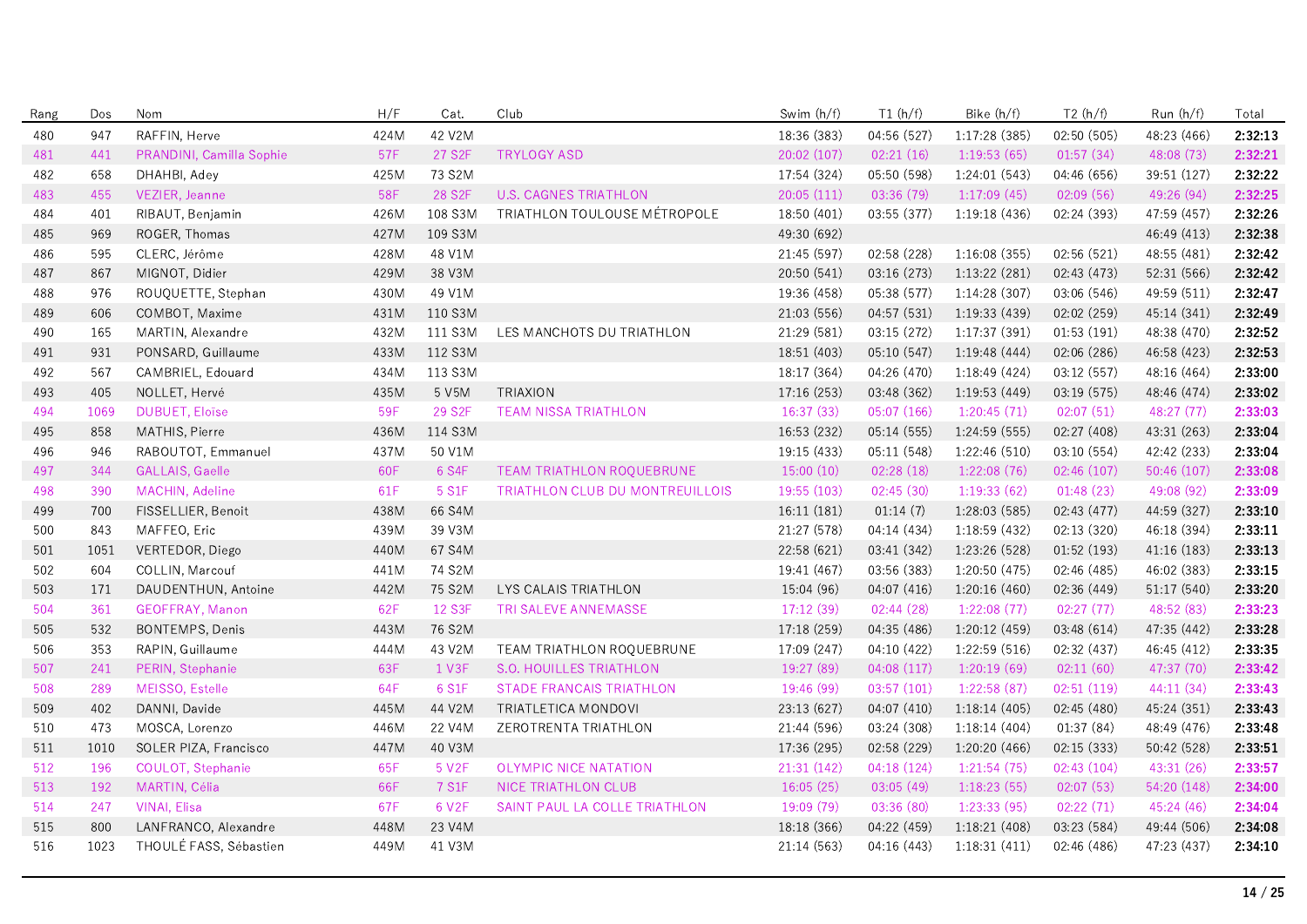| Rang | Dos  | Nom                     | H/F        | Cat.                | Club                              | Swim (h/f)  | T1(h/f)     | Bike (h/f)    | T2(h/f)     | Run (h/f)   | Total   |
|------|------|-------------------------|------------|---------------------|-----------------------------------|-------------|-------------|---------------|-------------|-------------|---------|
| 517  | 531  | <b>BONNARD, Jaadhes</b> | 68F        | 30 S2F              |                                   | 16:46 (35)  | 02:35(21)   | 1:20:42(70)   | 01:46(22)   | 52:26 (126) | 2:34:15 |
| 518  | 522  | BILLIG, Antoine         | 450M       | 115 S3M             |                                   | 18:33 (380) | 07:00 (639) | 1:18:50(425)  | 04:54 (662) | 45:01 (330) | 2:34:18 |
| 519  | 860  | MERLE, Fanny            | 69F        | 13 S3F              |                                   | 18:03 (54)  | 03:59 (107) | 1:22:34 (84)  | 02:20(69)   | 47:22 (67)  | 2:34:18 |
| 520  | 886  | MULLER-BRONN, Constant  | 451M       | 77 S2M              |                                   | 19:06 (423) | 03:27 (314) | 1:20:25 (468) | 02:22 (380) | 48:58 (484) | 2:34:18 |
| 521  | 204  | PINNA, Regis            | 452M       | 42 V3M              | PASSION TRIATHLON                 | 21:19 (568) | 03:42 (348) | 1:17:51(397)  | 02:21 (376) | 49:07 (492) | 2:34:20 |
| 522  | 188  | <b>BOUBEL, Sandra</b>   | <b>70F</b> | 7 V2F               | NEW SARREBOURG TEAM TRIATHLON     | 17:42 (48)  | 01:21(3)    | 1:22:32 (82)  | 02:15(65)   | 50:34 (105) | 2:34:24 |
| 523  | 528  | BOISSET, Anthony        | 453M       | 78 S2M              |                                   | 19:49 (479) | 03:25 (311) | 1:22:06 (497) | 01:51 (179) | 47:14 (431) | 2:34:25 |
| 524  | 205  | FERRAND, Carmelita      | 71F        | 3 V4F               | PASSION TRIATHLON / ACL LATTES    | 21:07(132)  | 05:35(180)  | 1:19:31(61)   | 03:15(151)  | 45:01(43)   | 2:34:29 |
| 525  | 378  | BENSUSSAN, Pascal       | 454M       | 43 V3M              | TRIATHL'AIX                       | 17:21 (265) | 04:27 (473) | 1:20:18(465)  | 02:22 (378) | 50:07 (513) | 2:34:35 |
| 526  | 832  | LIPKA, Xavier           | 455M       | 51 V1M              |                                   | 23:09 (624) | 04:00 (394) | 1:19:52 (447) | 02:15 (336) | 45:20 (347) | 2:34:36 |
| 527  | 932  | PONSARDIN, Christophe   | 456M       | 24 V4M              |                                   | 17:19 (262) | 03:56 (381) | 1:19:56(450)  | 02:34 (442) | 50:52 (532) | 2:34:37 |
| 528  | 933  | PONSARDIN, Marie        | <b>72F</b> | 31 S2F              |                                   | 16:56 (36)  | 03:12(52)   | 1:22:29(81)   | 01:55(33)   | 50:06(98)   | 2:34:38 |
| 529  | 958  | RENAUDON, Kevin         | 457M       | 116 S3M             |                                   | 24:17 (647) | 03:54 (374) | 1:17:57 (400) | 02:47 (496) | 45:46 (370) | 2:34:41 |
| 530  | 156  | CHUCHU, Alexandra       | 73F        | 7 S4F               | KINGFISHER TRIATHLETES            | 21:47 (155) | 04:51 (159) | 1:21:41(74)   | 02:43 (103) | 43:40 (29)  | 2:34:42 |
| 531  | 957  | REBOUR, Charles         | 458M       | 79 S2M              |                                   | 17:04 (242) | 05:02 (538) | 1:22:33(503)  | 02:12(316)  | 47:54 (452) | 2:34:45 |
| 532  | 588  | CHARTIER, Steve         | 459M       | 68 S4M              |                                   | 19:26 (445) | 05:09 (546) | 1:22:35(506)  | 03:06 (545) | 44:30 (301) | 2:34:46 |
| 533  | 670  | DUBOIS, Thomas          | 460M       | 25 S1M              |                                   | 16:57 (237) | 01:18(14)   | 1:22:37 (507) | 01:58 (237) | 51:56 (554) | 2:34:46 |
| 534  | 816  | LE SOMMER, Camille      | 74F        | 4 V1F               |                                   | 18:10 (58)  | 03:58 (104) | 1:26:29 (109) | 01:51(28)   | 44:19 (38)  | 2:34:47 |
| 535  | 820  | LEFORT, Alexia          | 75F        | 14 S3F              |                                   | 19:58 (105) | 04:00(108)  | 1:19:36(63)   | 02:16(67)   | 49:00 (87)  | 2:34:50 |
| 536  | 370  | ANTOINE, Raphaël        | 461M       | 44 V3M              | <b>TRIALP MOIRANS</b>             | 20:56 (546) | 02:30 (152) | 1:22:49(511)  | 02:06 (287) | 46:35 (405) | 2:34:56 |
| 537  | 52   | SARZIER, Christophe     | 462M       | 69 S4M              | API TRI                           | 19:06 (422) | 04:25 (467) | 1:22:34(505)  | 03:14 (565) | 45:38 (364) | 2:34:57 |
| 538  | 991  | SARZIER, Francois       | 463M       | 70 S4M              |                                   | 16:43 (220) | 05:38 (576) | 1:23:44 (534) | 03:13 (561) | 45:39 (366) | 2:34:57 |
| 539  | 992  | SARZIER, Frederic       | 464M       | 52 V1M              |                                   | 16:23 (199) | 05:54 (603) | 1:23:48 (536) | 03:14 (564) | 45:38 (365) | 2:34:57 |
| 540  | 94   | BARLAND, Stephane       | 465M       | 45 V2M              | COV COVENTRI                      | 15:27 (118) | 04:06 (405) | 1:20:29 (469) | 02:03 (268) | 53:03 (575) | 2:35:08 |
| 541  | 819  | LEFEBVRE, Leo           | 466M       | 117 S3M             |                                   | 19:06 (421) | 05:29 (568) | 1:23:11(523)  | 01:50 (173) | 45:34 (357) | 2:35:10 |
| 542  | 973  | ROMEYER, David          | 467M       | 71 S4M              |                                   | 20:01 (494) | 05:47 (594) | 1:18:54(429)  | 02:37 (453) | 47:54 (453) | 2:35:13 |
| 543  | 176  | PIHERY, Guillaume       | 468M       | 46 V2M              | <b>MBDA FRANCE</b>                | 21:32 (587) | 04:01 (393) | 1:20:24 (467) | 02:19 (359) | 47:03 (425) | 2:35:19 |
| 544  | 810  | LE CONIAC, Hortense     | 76F        | 32 S <sub>2</sub> F |                                   | 19:38 (93)  | 04:27 (133) | 1:22:51(86)   | 02:17(68)   | 46:13 (54)  | 2:35:26 |
| 545  | 1081 | MUSNIER, Alexandre      | 469M       | 72 S4M              |                                   | 16:00 (163) | 07:56 (660) | 1:24:19 (549) | 04:16 (634) | 42:55 (240) | 2:35:26 |
| 546  | 285  | LUTMAN, Camille         | 77F        | 33 S2F              | <b>STADE FRANCAIS TRIATHLON</b>   | 20:57 (126) | 03:48 (93)  | 1:19:06(57)   | 02:33(91)   | 49:08 (91)  | 2:35:32 |
| 547  | 512  | BENARD, Julien          | 470M       | 26 S1M              |                                   | 21:21 (571) | 05:24 (563) | 1:21:51 (489) | 02:25 (400) | 44:33 (304) | 2:35:34 |
| 548  | 923  | PIN, Herve              | 471M       | 45 V3M              |                                   | 23:00 (622) | 04:55 (526) | 1:16:49(364)  | 02:43 (475) | 48:30 (469) | 2:35:57 |
| 549  | 358  | CAILLOCH, Maxime        | 472M       | 118 S3M             | THRIATHLETE ATTITUDE VINCENNES    | 21:20 (570) | 05:12(550)  | 1:20:38 (470) | 02:46 (488) | 46:02 (382) | 2:35:58 |
| 550  | 1095 | DUMONT, Patrick         | 473M       | 6 V5M               | METROPOLE NICE COTE D AZUR SPORTS | 21:54 (603) | 04:36 (489) | 1:20:17(463)  | 02:57 (523) | 46:14 (392) | 2:35:58 |
| 551  | 568  | CANAULT, Matthias       | 474M       | 47 V2M              |                                   | 20:29 (528) | 04:08 (414) | 1:22:58 (517) | 03:49 (615) | 44:37 (309) | 2:36:01 |
| 552  | 1074 | GLOWNIA, Vianney        | 475M       | 53 V1M              | METROPOLE NICE COTE D AZUR SPORTS | 19:46 (477) | 05:14 (554) | 1:19:42 (442) | 04:07 (628) | 47:17 (432) | 2:36:06 |
| 553  | 1077 | LAURENT, Eric           | 476M       | 25 V4M              |                                   | 16:23 (200) | 03:18 (280) | 1:26:10(565)  | 02:54 (518) | 47:25 (438) | 2:36:10 |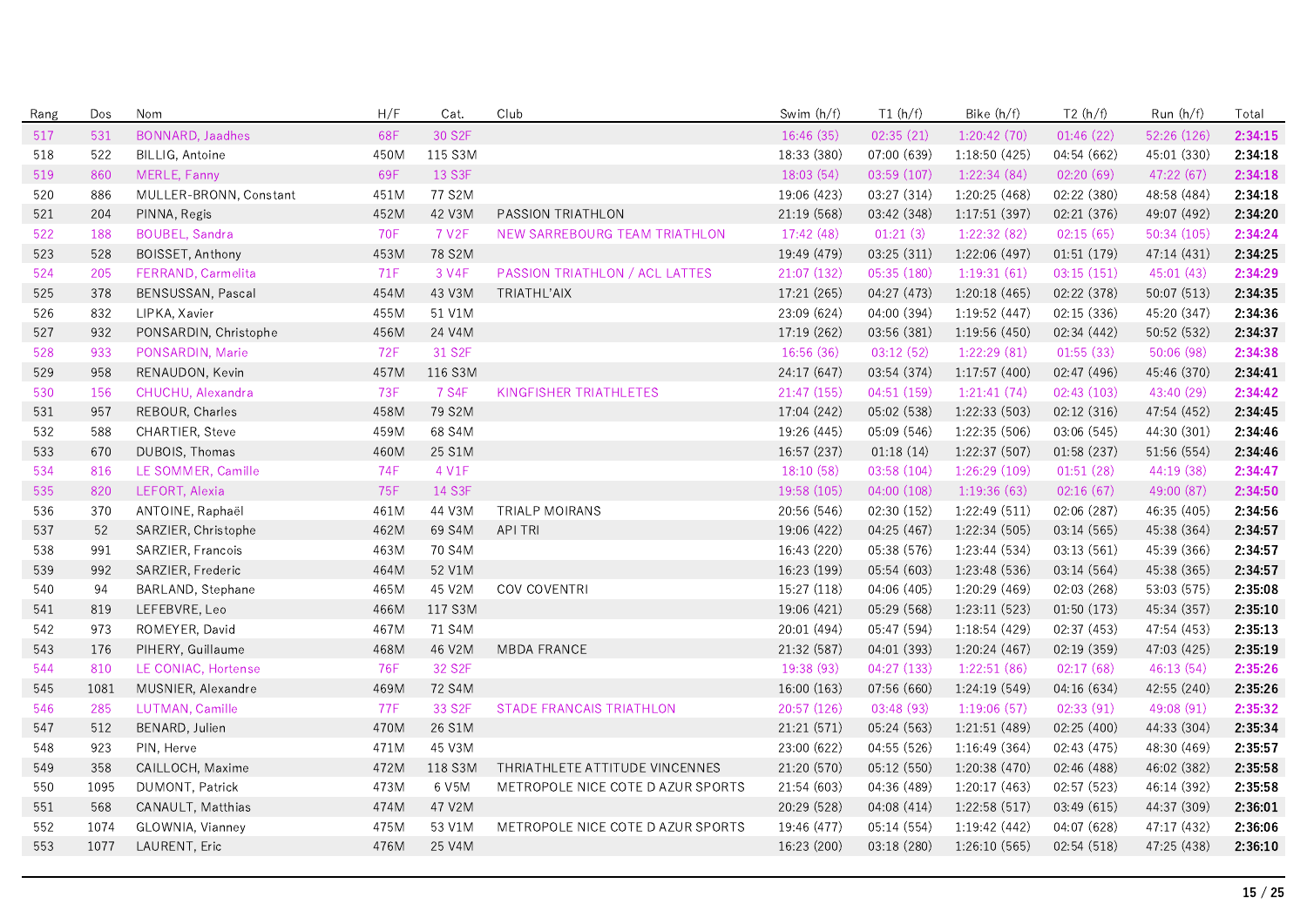| Rang | Dos  | Nom                      | H/F        | Cat.               | Club                               | Swim (h/f)  | T1(h/f)     | Bike (h/f)    | T2(h/f)     | Run (h/f)   | Total   |
|------|------|--------------------------|------------|--------------------|------------------------------------|-------------|-------------|---------------|-------------|-------------|---------|
| 554  | 718  | GARNIER, Philippe        | 477M       | 7 V5M              |                                    | 25:45 (665) | 05:39 (579) | 1:17:41(394)  | 03:20 (574) | 44:01 (279) | 2:36:26 |
| 555  | 456  | RICHARD, Carine          | <b>78F</b> | 8 V <sub>2</sub> F | UA SOCIETE GENERALE                | 20:29 (121) | 04:59 (163) | 1:20:05(66)   | 03:29 (173) | 47:34 (68)  | 2:36:36 |
| 556  | 39   | LETREGUILLY, Morgane     | <b>79F</b> | 15 S3F             | <b>ACBB TRIATHLON</b>              | 17:31(45)   | 02:48(31)   | 1:26:00(105)  | 01:33(11)   | 48:45 (81)  | 2:36:37 |
| 557  | 826  | LETARTRE, Paul           | 478M       | 80 S2M             |                                    | 20:14 (512) | 04:26 (471) | 1:27:26 (578) | 03:20 (576) | 41:17 (184) | 2:36:43 |
| 558  | 193  | CHARIAULT, Ludovic       | 479M       | 48 V2M             | NICE TRIATHLON CLUB                | 19:28 (446) | 03:46 (356) | 1:20:02 (455) | 02:22 (382) | 51:06 (537) | 2:36:44 |
| 559  | 907  | PAREDES, Martin          | 480M       | 27 S1M             |                                    | 19:16 (435) | 05:38 (575) | 1:17:03 (373) | 02:17 (344) | 52:37 (567) | 2:36:51 |
| 560  | 767  | IGLESIAS, Daniel         | 481M       | 54 V1M             |                                    | 17:43 (307) | 04:30 (478) | 1:19:52(446)  | 02:24 (395) | 52:26 (564) | 2:36:55 |
| 561  | 218  | DECLERCQ, Marie          | 80F        | 8 S4F              | <b>PRO TEAM SPORT</b>              | 17:19(40)   | 01:20(1)    | 1:24:21(100)  | 02:07(52)   | 51:51 (119) | 2:36:58 |
| 562  | 469  | <b>BATTISTI, Martina</b> | 81F        | 5 V1F              | <b>WOMAN TRIATHLON ITALIA</b>      | 15:44 (20)  | 02:56(40)   | 1:22:22(79)   | 03:03 (142) | 53:00 (133) | 2:37:05 |
| 563  | 208  | DUTERAGE, Thomas         | 482M       | 49 V2M             | POISSY TRIATHLON                   | 20:29 (527) | 02:55(221)  | 1:20:57(476)  | 01:53(202)  | 50:54 (533) | 2:37:08 |
| 564  | 836  | LOPEZ, Richard           | 483M       | 8 V5M              |                                    | 22:30 (611) | 05:53 (600) | 1:17:10(376)  | 02:36 (451) | 49:01 (486) | 2:37:10 |
| 565  | 637  | DEBOTTE, Vinciane        | 82F        | 16 S3F             |                                    | 19:00(77)   | 05:14 (168) | 1:19:13(59)   | 02:42(101)  | 51:04(111)  | 2:37:13 |
| 566  | 73   | VOIROL, Fanny            | 83F        | 6 V1F              | <b>BRIE FRANCILIENNE TRIATHLON</b> | 21:26 (139) | 02:38(24)   | 1:28:01(125)  | 01:59(38)   | 43:13 (21)  | 2:37:17 |
| 567  | 472  | MOSCA, Alberto           | 484M       | 26 V4M             | ZEROTRENTA TRIATHLON               | 20:15(515)  | 02:40 (182) | 1:18:24(409)  | 02:16(346)  | 53:42 (583) | 2:37:17 |
| 568  | 130  | BÉGUET, Marie-Lou        | <b>84F</b> | 8 S1F              | <b>GSEM NICE TRIATHLON</b>         | 15:42(19)   | 02:52(35)   | 1:27:22(117)  | 02:23(72)   | 49:01 (88)  | 2:37:20 |
| 569  | 303  | AGNEL, Veronique         | 85F        | 9 V2F              | <b>TCVD</b>                        | 21:51 (158) | 03:39(81)   | 1:17:23(46)   | 02:48 (112) | 51:39 (118) | 2:37:20 |
| 570  | 847  | MALBY, Fabien            | 485M       | 50 V2M             | TEAM PASSION TRIATHLON             | 24:21 (649) | 06:45 (631) | 1:17:59(401)  | 03:35 (600) | 44:42 (317) | 2:37:22 |
| 571  | 584  | CHABOD, Benjamin         | 486M       | 119 S3M            |                                    | 18:43 (395) | 04:53 (521) | 1:23:28 (529) | 01:50(172)  | 48:29 (467) | 2:37:23 |
| 572  | 413  | CAROUX, Sophie           | 86F        | 10 V2F             | TRISTARS CANNES TRIATHLON          | 21:05(131)  | 03:20(65)   | 1:18:03(51)   | 02:23(74)   | 52:33 (129) | 2:37:24 |
| 573  | 1007 | SIMON, Alexandre         | 487M       | 81 S2M             |                                    | 21:57 (605) | 06:23 (622) | 1:16:05(352)  | 02:50 (502) | 50:17 (519) | 2:37:32 |
| 574  | 1034 | VAILLANT, Thomas         | 488M       | 82 S2M             |                                    | 18:53 (406) | 04:13 (431) | 1:23:49 (537) | 03:00 (527) | 47:43 (448) | 2:37:38 |
| 575  | 16   | <b>BASTIEN, Thomas</b>   | 489M       | 28 S1M             |                                    | 20:03 (495) | 05:06 (539) | 1:20:58 (477) | 02:01 (256) | 49:39 (502) | 2:37:47 |
| 576  | 839  | LOUIS-RHODES, Hervé      | 490M       | 27 V4M             |                                    | 19:49 (480) | 02:23 (134) | 1:21:54(490)  | 02:13 (322) | 51:39 (545) | 2:37:58 |
| 577  | 516  | BERNARD, Philippe        | 491M       | 46 V3M             |                                    | 22:38 (614) | 07:02(641)  | 1:14:45(314)  | 03:41 (607) | 49:55 (508) | 2:38:01 |
| 578  | 611  | COSTEUR, Christophe      | 492M       | 28 V4M             |                                    | 18:16 (362) | 07:31 (649) | 1:18:33(414)  | 04:26 (642) | 49:15 (496) | 2:38:01 |
| 579  | 80   | NOMEN ESCODA, Oriol      | 493M       | 55 V1M             | CE RAYOTEAM                        | 17:28 (278) | 01:20(20)   | 1:20:49 (473) | 02:19 (357) | 56:09 (610) | 2:38:05 |
| 580  | 956  | REBBI, Mathieu           | 494M       | 83 S2M             |                                    | 17:21 (264) | 06:26 (625) | 1:27:02 (572) | 03:45 (611) | 43:43 (271) | 2:38:17 |
| 581  | 638  | DECLERCQ, Fabien         | 495M       | 9 V5M              |                                    | 19:39 (463) | 03:03 (244) | 1:18:53(427)  | 02:15 (331) | 54:28 (595) | 2:38:18 |
| 582  | 760  | HERBULOT, Marion         | 87F        | 34 S2F             |                                    | 16:19(28)   | 04:03(111)  | 1:22:34(83)   | 02:10(59)   | 53:22 (138) | 2:38:28 |
| 583  | 757  | HARNAY, Louis            | 496M       | 84 S2M             |                                    | 17:18 (258) | 04:24 (465) | 1:18:26 (410) | 02:21 (375) | 56:09 (609) | 2:38:38 |
| 584  | 817  | LEBRUN, Pierre           | 497M       | 51 V2M             |                                    | 19:50 (482) | 04:56 (530) | 1:22:14(500)  | 02:40 (462) | 48:58 (483) | 2:38:38 |
| 585  | 625  | DAUVERGNE, Margot        | 88F        | 35 S2F             |                                    | 20:13(117)  | 03:54(97)   | 1:23:03(89)   | 02:27(78)   | 49:02 (89)  | 2:38:39 |
| 586  | 647  | <b>DEMMERLE, Céline</b>  | 89F        | 9 S4F              | <b>TEAM ZOOT EUROPE</b>            | 23:15 (181) | 04:42 (151) | 1:23:56 (99)  | 01:53(31)   | 44:53 (40)  | 2:38:39 |
| 587  | 475  | ALLAIRE, Alexandre       | 498M       | 56 V1M             |                                    | 19:47 (478) | 03:23 (297) | 1:23:05(521)  | 03:21 (580) | 49:06 (489) | 2:38:42 |
| 588  | 758  | HARNAY, Yann             | 499M       | 120 S3M            | ANTIBES TRIATHLON                  | 21:03 (555) | 03:45 (354) | 1:23:32 (530) | 02:00 (246) | 48:23 (465) | 2:38:43 |
| 589  | 463  | DAVIZIAC, Mathieu        | 500M       | 121 S3M            | VALENCE TRIATHLON                  | 20:40 (535) | 04:02 (396) | 1:25:20 (558) | 02:30 (427) | 46:28 (400) | 2:39:00 |
| 590  | 93   | LAVIRON, Julia           | 90F        | 17 S3F             | COURI A FUVEAU TRIATHLON           | 21:22 (136) | 03:18(64)   | 1:20:50 (72)  | 02:22 (73)  | 51:09(112)  | 2:39:01 |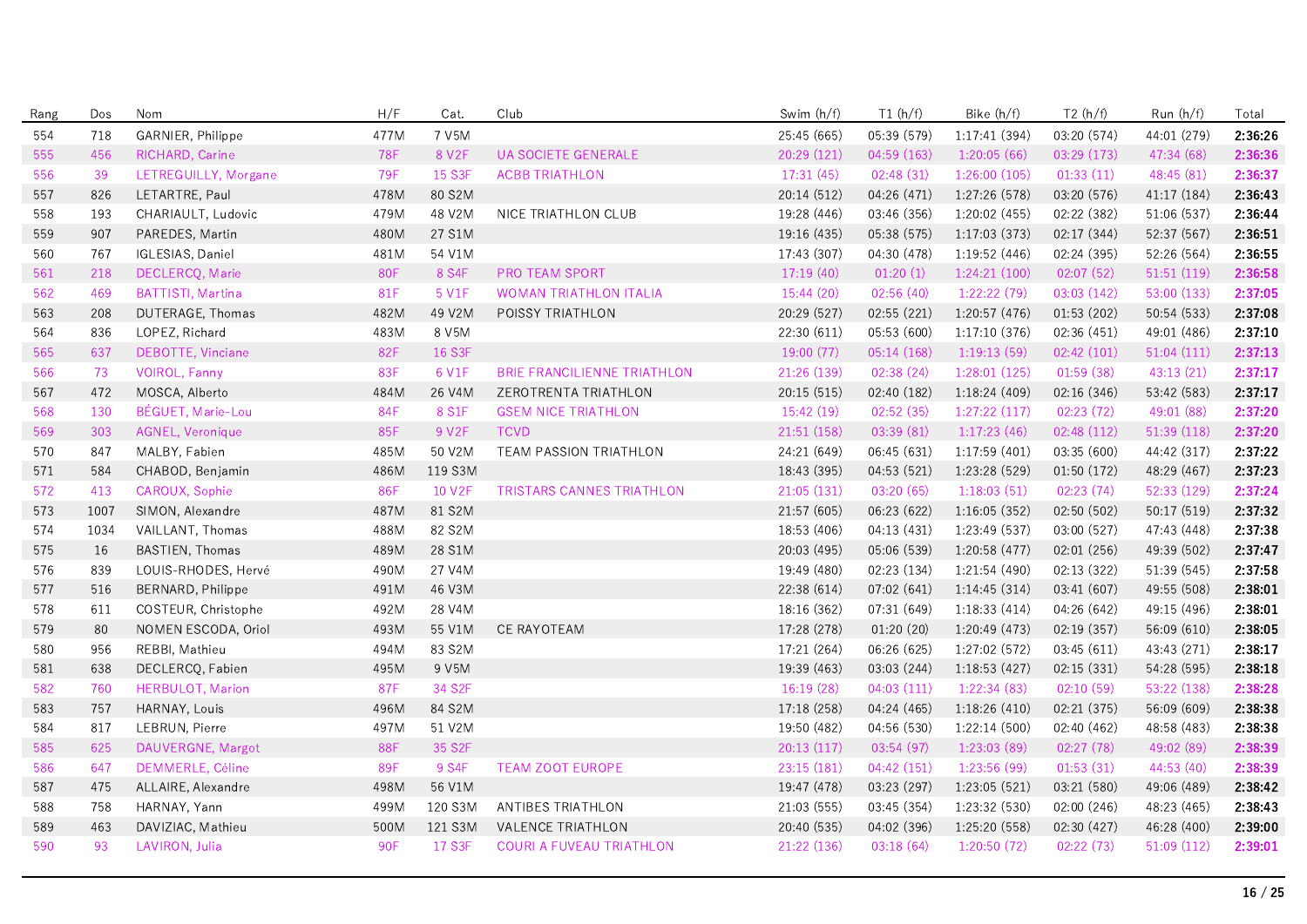| Rang | Dos  | Nom                        | H/F  | Cat.                | Club                               | Swim (h/f)  | T1(h/f)     | Bike (h/f)    | T2(h/f)     | Run (h/f)   | Total   |
|------|------|----------------------------|------|---------------------|------------------------------------|-------------|-------------|---------------|-------------|-------------|---------|
| 591  | 996  | SCARLATI, Didier           | 501M | 57 V1M              |                                    | 18:51 (402) | 03:28 (318) | 1:25:14(557)  | 02:46 (490) | 48:43 (473) | 2:39:02 |
| 592  | 856  | MARTIN, Hugues             | 502M | 47 V3M              |                                    | 19:49 (481) | 04:21 (457) | 1:21:25 (482) | 03:25 (587) | 50:23 (523) | 2:39:23 |
| 593  | 246  | MADDENS, Anne-Marie        | 91F  | 2 V3F               | SAINT PAUL LA COLLE TRIATHLON      | 20:17 (119) | 03:10(51)   | 1:23:49(97)   | 03:10 (148) | 48:59 (86)  | 2:39:25 |
| 594  | 561  | <b>BURIE, Clément</b>      | 503M | 122 S3M             |                                    | 23:36 (630) | 06:09 (615) | 1:23:04 (519) | 02:11 (312) | 44:30 (302) | 2:39:30 |
| 595  | 654  | DESFORGES, Stephane        | 504M | 29 V4M              |                                    | 20:49 (540) | 05:41 (585) | 1:18:18(407)  | 03:24 (586) | 51:18 (541) | 2:39:30 |
| 596  | 376  | MERAOUNA, Toufik           | 505M | 30 V4M              | TRIATH'CLUB D'ANDRESY              | 21:17 (566) | 04:18 (450) | 1:20:00(453)  | 03:00 (531) | 51:00 (534) | 2:39:35 |
| 597  | 296  | VALERO LANAU, Guillaume    | 506M | 73 S4M              | STADE FRANCAIS TRIATHLON           | 18:23 (372) | 04:21 (456) | 1:30:02 (602) | 02:29 (422) | 44:21 (294) | 2:39:36 |
| 598  | 712  | GABORIAU, Marie            | 92F  | 18 S3F              |                                    | 21:54 (159) | 04:44 (153) | 1:23:54 (98)  | 02:45 (109) | 46:26 (58)  | 2:39:43 |
| 599  | 676  | DUPRE, Diane               | 93F  | 19 S3F              |                                    | 20:12(115)  | 05:02(165)  | 1:23:17(91)   | 03:40 (180) | 47:37 (69)  | 2:39:48 |
| 600  | 733  | GIORGI, Hadrien            | 507M | 74 S4M              |                                    | 19:52 (486) | 05:54 (602) | 1:22:51(512)  | 02:21 (368) | 48:50 (477) | 2:39:48 |
| 601  | 579  | CAVAGLIERI, Rodolphe       | 508M | 52 V2M              |                                    | 18:43 (394) | 05:14 (556) | 1:20:44 (472) | 03:21 (578) | 51:57 (556) | 2:39:59 |
| 602  | 417  | <b>GAUTHIER, Eric</b>      | 509M | 31 V4M              | TRISTARS CANNES TRIATHLON          | 18:19 (368) | 04:41 (496) | 1:21:51(488)  | 03:06 (544) | 52:11 (559) | 2:40:08 |
| 603  | 632  | DE MONTIS HERMANS, Antonio | 510M | 48 V3M              |                                    | 15:47 (143) | 04:40 (497) | 1:23:15(524)  | 02:51(511)  | 53:40 (582) | 2:40:13 |
| 604  | 486  | ARICIQUE, Eddy             | 511M | 49 V3M              |                                    | 18:40 (389) | 05:40 (583) | 1:22:11 (498) | 03:32 (598) | 50:15 (518) | 2:40:18 |
| 605  | 605  | COLLINET, Pierre           | 512M | 50 V3M              |                                    | 17:47 (314) | 04:15 (439) | 1:24:56 (554) | 03:01 (537) | 50:31 (525) | 2:40:30 |
| 606  | 407  | THÉVENOT, Virginie         | 94F  | 1 V <sub>5F</sub>   | <b>TRIAXION</b>                    | 19:38 (92)  | 03:44(87)   | 1:23:28(93)   | 02:55(123)  | 50:46(106)  | 2:40:31 |
| 607  | 755  | HANKUS, Adrien             | 513M | 123 S3M             |                                    | 17:35 (290) | 06:26 (624) | 1:21:45 (485) | 03:09 (552) | 51:39 (546) | 2:40:34 |
| 608  | 902  | OROZCO, Tamara             | 95F  | 20 S3F              |                                    | 22:54 (173) | 05:25 (174) | 1:22:50(85)   | 03:00 (135) | 46:26 (57)  | 2:40:35 |
| 609  | 643  | DELL'ACQUA, Elio           | 514M | 32 V4M              |                                    | 18:57 (410) | 07:44(657)  | 1:21:58 (492) | 03:08 (549) | 48:51 (479) | 2:40:38 |
| 610  | 79   | MULLIER, Bernard           | 515M | 2 V6M               | CAVIGAL NICE TRIATHLON             | 19:03 (419) | 04:21 (453) | 1:16:12(357)  | 02:36 (454) | 58:27 (624) | 2:40:39 |
| 611  | 1104 | <b>KENT, Joshua Earl</b>   | 96F  | 36 S2F              |                                    | 16:20 (29)  | 03:51 (96)  | 1:26:43(110)  | 03:17(157)  | 50:28 (104) | 2:40:39 |
| 612  | 1060 | WILLEMSEN, Lauren          | 97F  | 9 S1F               |                                    | 21:40 (149) | 04:22(127)  | 1:21:40(73)   | 03:14(150)  | 49:46 (96)  | 2:40:42 |
| 613  | 562  | <b>BURQUIER, Nicolas</b>   | 516M | 58 V1M              |                                    | 20:11 (508) | 03:57 (385) | 1:19:52(448)  | 02:56 (519) | 53:51 (585) | 2:40:47 |
| 614  | 849  | MANTERO, Daniel            | 517M | 33 V4M              |                                    | 21:56 (604) | 04:36 (490) | 1:19:04(433)  | 02:12 (318) | 53:05 (577) | 2:40:53 |
| 615  | 885  | MULLEE, Thomas             | 518M | 124 S3M             |                                    | 20:28 (526) | 09:50 (682) | 1:27:11(576)  | 04:32 (646) | 38:57 (94)  | 2:40:58 |
| 616  | 560  | BUREAU, Tristan            | 519M | 85 S2M              |                                    | 18:09 (345) | 04:26 (472) | 1:29:37 (594) | 02:11 (314) | 46:41 (409) | 2:41:04 |
| 617  | 1091 | HUPPERT, Maxime            | 520M | 29 S1M              |                                    | 19:51 (483) | 04:52 (517) | 1:22:30 (502) | 03:30 (595) | 50:22 (521) | 2:41:05 |
| 618  | 1044 | VANDENBROUCKE, Philippe    | 521M | 53 V2M              |                                    | 17:14 (251) | 08:43 (670) | 1:20:07 (456) | 04:17 (636) | 50:48 (530) | 2:41:09 |
| 619  | 508  | BEAUVALOT, Franck          | 522M | 54 V2M              |                                    | 20:15 (514) | 05:35 (574) | 1:24:14(545)  | 03:09 (550) | 47:57 (456) | 2:41:10 |
| 620  | 195  | VALLÉE, Isabelle           | 98F  | 3 V3F               | <b>NST</b>                         | 17:30(43)   | 03:25(71)   | 1:28:08 (126) | 03:03(141)  | 49:06 (90)  | 2:41:12 |
| 621  | 713  | GAGEY, Guillemette         | 99F  | 37 S <sub>2</sub> F |                                    | 17:57(52)   | 04:41 (149) | 1:26:26(108)  | 03:35 (179) | 48:33 (79)  | 2:41:12 |
| 622  | 963  | RICHECOEUR, Maud           | 100F | 21 S3F              | CLUB DES NAGEURS DE PARIS          | 21:46 (153) | 03:45(89)   | 1:25:59(104)  | 01:46(21)   | 48:14 (75)  | 2:41:30 |
| 623  | 548  | <b>BRAME, Etienne</b>      | 523M | 125 S3M             |                                    | 19:43 (470) | 06:03(611)  | 1:20:08(457)  | 03:16 (570) | 52:30 (565) | 2:41:40 |
| 624  | 397  | <b>GUINARD, Christel</b>   | 101F | 10 S4F              | <b>TRIATHLON ROMANAIS PEAGEOIS</b> | 21:49 (156) | 02:54(39)   | 1:26:22(106)  | 02:49(114)  | 47:47 (71)  | 2:41:41 |
| 625  | 257  | SEYDOUX, Balthazar         | 524M | 51 V3M              |                                    | 18:14 (354) | 07:45 (658) | 1:23:37 (532) | 03:28 (591) | 48:47 (475) | 2:41:51 |
| 626  | 728  | GHIZZO, Cedric             | 525M | 55 V2M              |                                    | 19:14 (430) |             |               |             | 52:09 (558) | 2:41:55 |
| 627  | 808  | LE BORGNE, Estelle         | 102F | 38 S <sub>2F</sub>  |                                    | 19:20 (84)  | 03:05(48)   | 1:28:17(128)  | 03:15(155)  | 47:58 (72)  | 2:41:55 |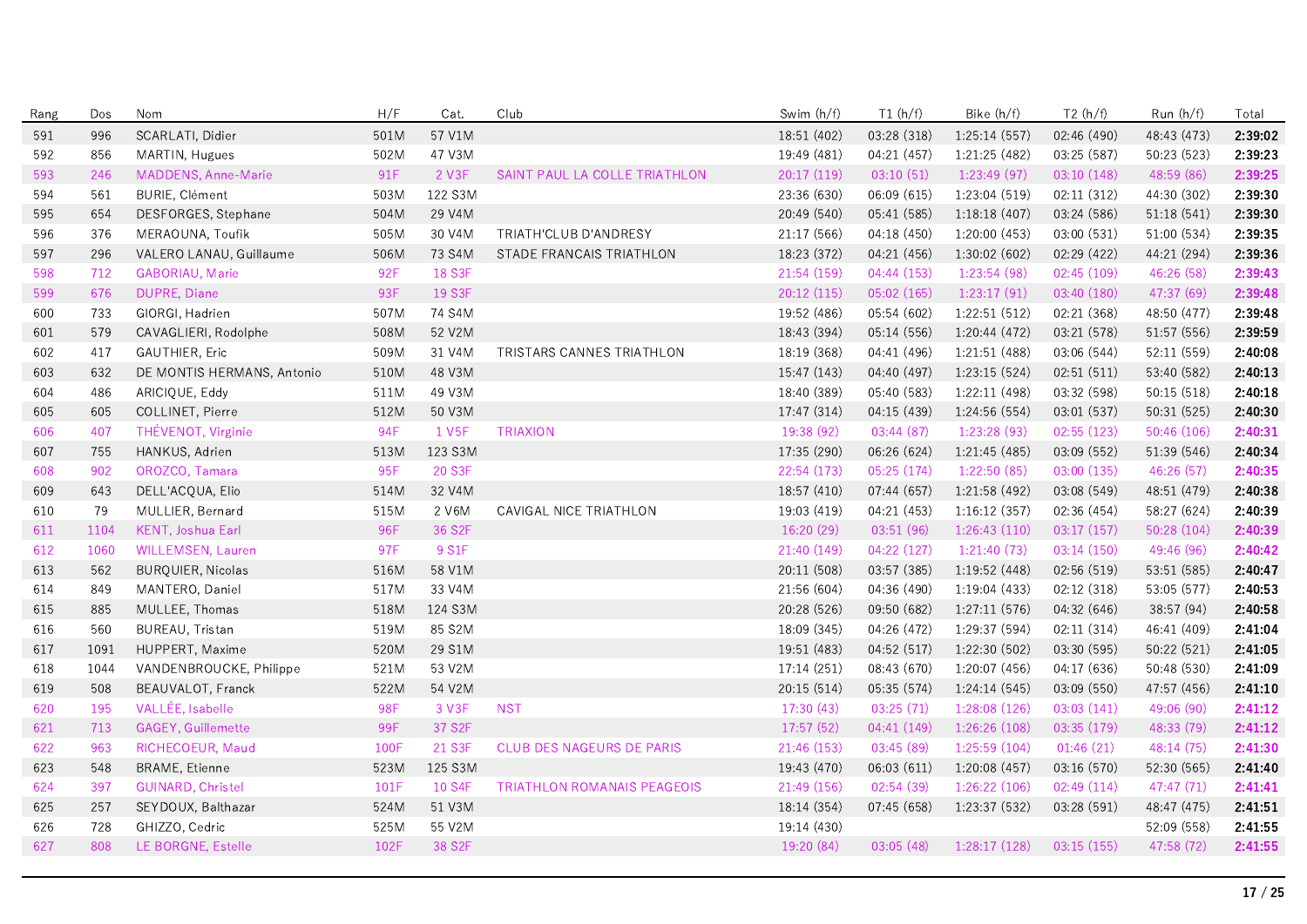| Rang | Dos  | Nom                            | H/F  | Cat.    | Club                      | Swim (h/f)  | T1(h/f)     | Bike (h/f)    | T2(h/f)     | Run (h/f)    | Total   |
|------|------|--------------------------------|------|---------|---------------------------|-------------|-------------|---------------|-------------|--------------|---------|
| 628  | 575  | CASCIO, Romain                 | 526M | 75 S4M  |                           | 21:26 (575) | 04:45 (510) | 1:27:44 (580) | 02:28 (413) | 45:38 (362)  | 2:42:01 |
| 629  | 1033 | UTVIK SALTNES, Marthe Therese  | 103F | 39 S2F  | <b>OSI TRIATHLON</b>      | 17:50(51)   | 03:19(66)   | 1:25:48 (103) | 02:57(125)  | 52:13 (122)  | 2:42:07 |
| 630  | 834  | LOGNONÉ, Victor                | 527M | 126 S3M |                           | 22:47 (618) | 04:58 (532) | 1:24:01 (542) | 01:44(135)  | 48:40 (471)  | 2:42:10 |
| 631  | 242  | PRIGENT, Jacques               | 528M | 1 V7M   | S.O. HOUILLES TRIATHLON   | 20:26 (523) | 04:07 (415) | 1:24:06 (544) | 02:46 (492) | 50:48 (531)  | 2:42:13 |
| 632  | 903  | OUTRE, Mathieu                 | 529M | 59 V1M  |                           | 18:36 (384) | 05:31 (569) | 1:19:57(451)  | 03:02 (540) | 55:09 (601)  | 2:42:15 |
| 633  | 515  | BERANGER, Jeremy               | 530M | 76 S4M  |                           | 23:41 (632) | 04:56 (529) | 1:22:26(501)  | 02:09(305)  | 49:10 (494)  | 2:42:22 |
| 634  | 609  | CORRE-GAUBERT, Frédéric-Charle | 531M | 127 S3M |                           | 22:50 (619) | 08:04 (661) | 1:22:55(514)  | 03:47 (613) | 44:48 (320)  | 2:42:24 |
| 635  | 345  | GORDON, Olivier                | 532M | 52 V3M  | TEAM TRIATHLON ROQUEBRUNE | 24:09 (644) | 04:10 (420) | 1:19:31(437)  | 02:48 (498) | 51:53 (553)  | 2:42:31 |
| 636  | 809  | LE BORGNE, Nicolas             | 533M | 86 S2M  |                           | 21:35 (590) | 03:56 (384) | 1:28:19(587)  | 02:20 (373) | 46:25 (398)  | 2:42:35 |
| 637  | 530  | BONJEAN, David                 | 534M | 53 V3M  |                           | 23:36 (629) | 04:12 (427) | 1:18:54(428)  | 02:46 (493) | 53:21 (578)  | 2:42:49 |
| 638  | 437  | DECISI, Sergio                 | 535M | 10 V5M  | <b>TRYLOGY ASD</b>        | 19:58 (492) | 02:56 (223) | 1:23:57(540)  | 02:15 (341) | 54:07 (589)  | 2:43:13 |
| 639  | 737  | GOSSELIN, Benjamin             | 536M | 128 S3M |                           | 19:38 (459) | 04:02 (399) | 1:31:51(621)  | 01:38(90)   | 46:11 (388)  | 2:43:20 |
| 640  | 791  | LA ROSA, Laurent               | 537M | 77 S4M  |                           | 17:51 (321) | 04:42 (499) | 1:23:37(531)  | 04:13 (632) | 53:01 (574)  | 2:43:24 |
| 641  | 876  | MORAN, Victor                  | 538M | 87 S2M  |                           | 22:39 (615) | 04:24 (464) | 1:22:34 (504) | 02:20 (367) | 51:30 (544)  | 2:43:27 |
| 642  | 264  | ROSER, Alain                   | 539M | 11 V5M  | <b>SG WANTZENAU TRI</b>   | 19:39 (464) | 03:57 (386) | 1:15:12(325)  | 02:47 (495) | 1:01:53(642) | 2:43:28 |
| 643  | 279  | CORNUDET, Camille              | 104F | 11 V2F  | STADE FRANCAIS TRIATHLON  | 18:36 (69)  | 04:09(119)  | 1:22:58(88)   | 03:02 (139) | 54:49 (152)  | 2:43:34 |
| 644  | 273  | AGRECH, Laurent                | 540M | 12 V5M  | STADE FRANCAIS TRIATHLON  | 20:36 (532) | 06:19 (620) | 1:18:35(417)  | 05:07 (667) | 52:58 (573)  | 2:43:35 |
| 645  | 1065 | ALBE, Gianluca                 | 541M | 78 S4M  | TEAM ZOOT EUROPE          | 19:45 (476) | 03:54 (373) | 1:24:43 (552) | 02:09 (307) | 53:05 (576)  | 2:43:36 |
| 646  | 792  | LA STORIA, François            | 542M | 13 V5M  |                           | 19:03 (416) | 04:46 (512) | 1:27:08 (575) | 04:41 (653) | 48:09 (461)  | 2:43:47 |
| 647  | 985  | SAILLY, Audrey                 | 105F | 22 S3F  |                           | 19:46 (100) | 03:48(91)   | 1:27:52(123)  | 02:00(39)   | 50:21(102)   | 2:43:47 |
| 648  | 1063 | ZURCHER, Olivia                | 106F | 7 V1F   |                           | 15:34(14)   | 04:23 (130) | 1:33:34(157)  | 01:46(20)   | 48:54 (84)   | 2:44:11 |
| 649  | 729  | GILLES, Clément                | 543M | 129 S3M |                           | 20:44 (538) | 04:41 (500) | 1:29:40 (595) | 03:58 (622) | 45:14 (339)  | 2:44:17 |
| 650  | 433  | ROBERT, Sebastien              | 544M | 56 V2M  | <b>TRITONS MELDOIS</b>    | 19:28 (447) | 02:42 (183) | 1:22:00(494)  | 02:38(457)  | 57:38 (620)  | 2:44:26 |
| 651  | 904  | PAGES, Fabien                  | 545M | 79 S4M  |                           | 19:41 (466) | 04:15 (442) | 1:24:18 (548) | 04:17 (637) | 51:57 (555)  | 2:44:28 |
| 652  | 1066 | BILLOT, Frédéric               | 546M | 60 V1M  |                           | 19:18 (437) | 04:28 (474) | 1:27:08(574)  | 04:45 (655) | 48:51 (478)  | 2:44:30 |
| 653  | 379  | <b>COTTERET, Severine</b>      | 107F | 4 V3F   | TRIATHL'AIX               | 21:55(160)  | 03:12(53)   | 1:23:28 (94)  | 03:00 (132) | 53:11 (135)  | 2:44:46 |
| 654  | 57   | <b>BEAUVAIS, Leslie</b>        | 108F | 23 S3F  | <b>ASASPP</b>             | 18:33 (68)  | 03:19(67)   | 1:27:24 (118) | 02:26 (79)  | 53:19 (137)  | 2:45:01 |
| 655  | 187  | <b>GULLIVER, Melanie</b>       | 109F | 4 V4F   | NELSON TRIATHLON CLUB     | 18:32(65)   | 04:19 (126) | 1:23:20(92)   | 03:00(131)  | 56:02(161)   | 2:45:13 |
| 656  | 660  | DI FRANZA, Gabriel             | 547M | 88 S2M  |                           | 21:26 (575) | 04:09 (418) | 1:21:27 (483) | 02:40 (460) | 55:49 (607)  | 2:45:31 |
| 657  | 607  | CONTAL, Sandro                 | 548M | 89 S2M  |                           | 25:45 (664) | 05:13 (553) | 1:26:09(564)  | 04:43 (654) | 43:44 (273)  | 2:45:34 |
| 658  | 688  | ESSNER, Renaud                 | 549M | 61 V1M  |                           | 21:47 (598) | 04:58 (533) | 1:24:16 (547) | 02:02 (260) | 52:47 (569)  | 2:45:50 |
| 659  | 495  | <b>BALDET, Matthieu</b>        | 550M | 130 S3M |                           | 18:38 (387) | 04:19 (452) | 1:30:04(603)  | 02:36 (446) | 50:22 (522)  | 2:45:59 |
| 660  | 754  | HAMADA, Timothee               | 551M | 30 S1M  |                           | 19:39 (461) | 03:37 (337) | 1:23:56 (539) | 02:40 (464) | 56:18 (613)  | 2:46:10 |
| 661  | 488  | ARNELLO, Chrystelle            | 110F | 11 S4F  |                           | 20:02 (108) | 04:25(131)  | 1:27:35 (121) | 02:36 (96)  | 51:34 (116)  | 2:46:12 |
| 662  | 1036 | VALIN, Nicolas                 | 552M | 54 V3M  |                           | 24:09 (642) | 04:14 (436) | 1:29:08 (591) | 02:39 (458) | 46:04 (384)  | 2:46:14 |
| 663  | 702  | <b>BURRER, Florent</b>         | 553M | 80 S4M  |                           | 20:44 (537) | 06:05 (612) | 1:28:41 (590) | 03:12 (559) | 47:42 (445)  | 2:46:24 |
| 664  | 814  | LE NEGRATE, Nolwenn            | 111F | 12 S4F  |                           | 20:10(113)  | 03:46 (90)  | 1:23:17(90)   | 03:17 (156) | 56:01 (160)  | 2:46:31 |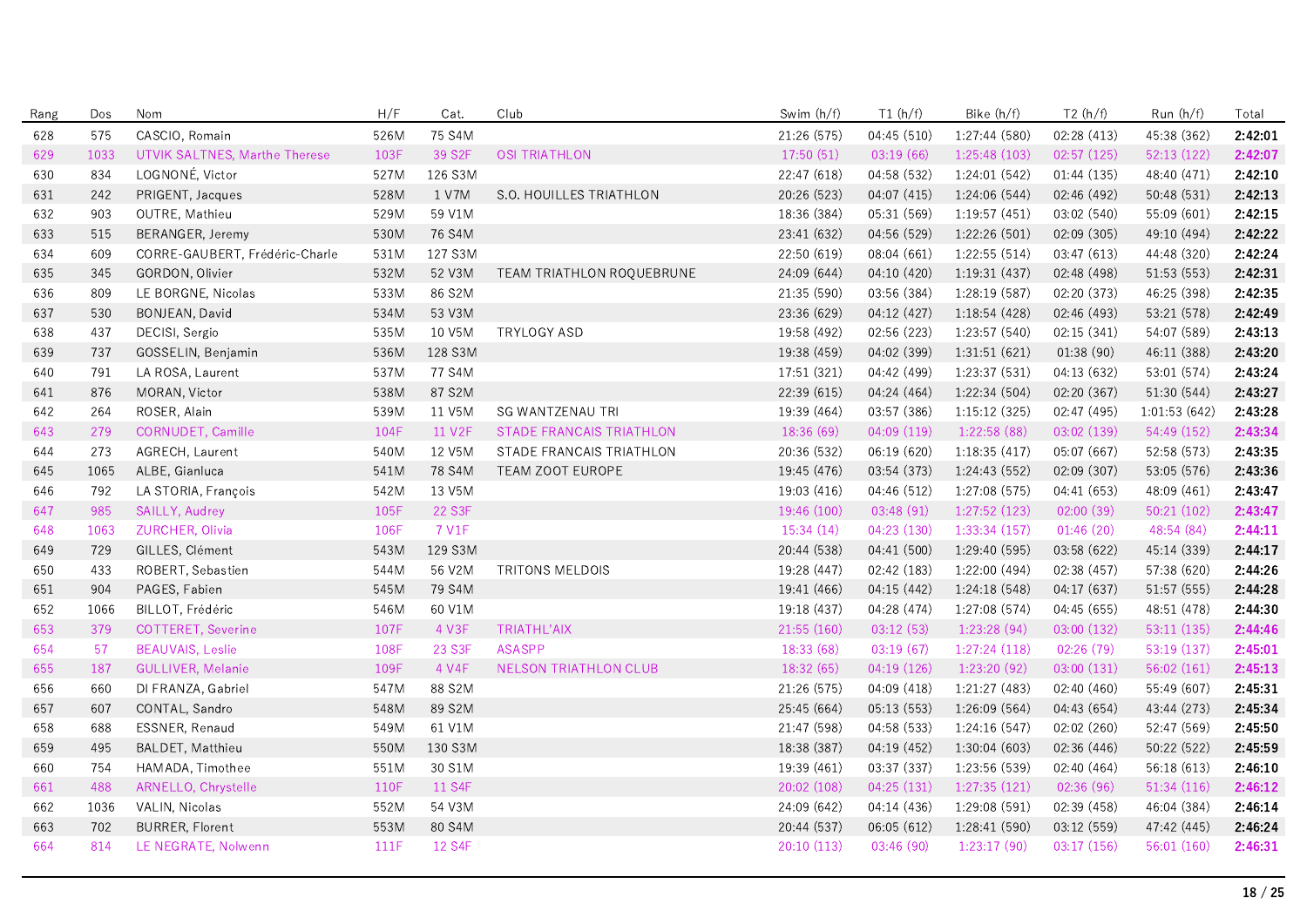| Rang | Dos  | Nom                              | H/F  | Cat.                | Club                             | Swim (h/f)  | T1(h/f)     | Bike (h/f)    | T2(h/f)     | Run(h/f)    | Total   |
|------|------|----------------------------------|------|---------------------|----------------------------------|-------------|-------------|---------------|-------------|-------------|---------|
| 665  | 599  | <b>COLAS DES FRANCS, Pauline</b> | 112F | 10 S1F              |                                  | 20:59 (127) | 04:42 (150) | 1:26:52(111)  | 03:14(152)  | 50:49 (108) | 2:46:36 |
| 666  | 544  | BOVEROUX, Pierre                 | 554M | 31 S1M              |                                  | 16:05 (173) |             |               | 02:30 (424) | 57:10 (619) | 2:46:39 |
| 667  | 324  | DARMON, Salomé                   | 113F | 11 S1F              | <b>TEAM NISSA TRIATHLON</b>      | 19:22 (86)  | 02:58(42)   | 1:29:34 (134) | 02:36 (97)  | 52:17 (125) | 2:46:47 |
| 668  | 779  | JOUVION, Adrien                  | 555M | 131 S3M             |                                  | 19:55 (490) | 05:42 (587) | 1:21:57(491)  | 04:01 (625) | 55:17 (604) | 2:46:52 |
| 669  | 275  | <b>BOULER, Gaelle</b>            | 114F | 40 S2F              | STADE FRANCAIS TRIATHLON         | 26:50 (204) | 03:31(76)   | 1:27:38 (122) | 02:32 (89)  | 46:25 (56)  | 2:46:56 |
| 670  | 102  | BONNEFOY, Henri                  | 556M | 2 V7M               | CTC CHALON SUR SAONE             | 25:43 (663) | 03:39 (340) | 1:18:48 (422) | 02:27 (412) | 56:22 (615) | 2:46:59 |
| 671  | 716  | GALLIEN, Eric                    | 557M | 34 V4M              |                                  | 20:13 (511) | 05:43 (589) | 1:21:49 (487) | 03:26 (589) | 55:53 (608) | 2:47:04 |
| 672  | 418  | HADDADI, Adele                   | 115F | 13 S4F              | <b>TRISTARS CANNES TRIATHLON</b> | 20:07 (112) | 03:13(58)   | 1:28:54(132)  | 02:04(47)   | 52:47 (131) | 2:47:05 |
| 673  | 782  | KARAJ, Eleïssa                   | 116F | 41 S2F              |                                  | 22:31 (167) | 03:39(82)   | 1:31:36(147)  | 02:47(111)  | 46:33 (60)  | 2:47:06 |
| 674  | 98   | NAFRAICHEUR, Claude              | 558M | 3 V6M               | CROCO D'AIRAIN NIMES TRIATHLON   | 20:55 (545) | 03:36 (332) | 1:20:16(462)  | 02:40 (466) | 59:53 (636) | 2:47:20 |
| 675  | 624  | DAUMAIL, Guillaume               | 559M | 132 S3M             |                                  | 23:41 (633) | 04:10 (421) | 1:33:06 (629) | 01:29(54)   | 44:58 (326) | 2:47:24 |
| 676  | 645  | DEMAEL, Julien                   | 560M | 81 S4M              |                                  | 20:10 (505) | 04:29 (475) | 1:23:46 (535) | 02:52 (513) | 56:09 (611) | 2:47:26 |
| 677  | 770  | JEANDEL, Thomas                  | 561M | 62 V1M              |                                  | 21:24 (574) | 05:31 (570) | 1:29:26 (593) | 03:22 (579) | 47:43 (449) | 2:47:26 |
| 678  | 576  | CASTAINGS, Alexandre             | 562M | 90 S2M              |                                  | 17:48 (315) | 07:35 (653) | 1:33:37(634)  | 02:31 (432) | 45:59 (379) | 2:47:30 |
| 679  | 594  | HOORELBECK, Olivier              | 563M | 55 V3M              |                                  | 23:13 (626) | 05:46 (593) | 1:22:59(518)  | 03:39 (605) | 51:53 (552) | 2:47:30 |
| 680  | 95   | ROULLEAU, Didier                 | 564M | 35 V4M              | COV COVENTRI                     | 18:58 (412) | 03:51 (370) | 1:28:02 (584) | 03:00 (529) | 53:55 (587) | 2:47:46 |
| 681  | 1050 | <b>VERSACE, Nathalie</b>         | 117F | 8 V1F               |                                  | 21:14(133)  | 06:43 (196) | 1:27:09(115)  | 02:32(84)   | 50:11(101)  | 2:47:49 |
| 682  | 815  | LE ROHELLEC, Christel            | 118F | 9 V1F               |                                  | 23:21 (182) | 04:30 (138) | 1:28:38(130)  | 02:47(110)  | 48:37 (80)  | 2:47:53 |
| 683  | 635  | DEARDEN, Michael                 | 565M | 133 S3M             |                                  | 21:13 (562) | 01:38(58)   | 1:25:38 (561) | 05:54 (676) | 53:35 (581) | 2:47:58 |
| 684  | 1001 | SEBAN, Julie                     | 119F | 14 S4F              | UFIT                             | 21:40 (148) | 06:27(191)  | 1:34:29 (162) | 02:03(46)   | 43:28 (25)  | 2:48:07 |
| 685  | 136  | TANCOGNE, Marion                 | 120F | 42 S <sub>2</sub> F | <b>GSEM NICE TRIATHLON</b>       | 21:01(129)  | 05:57(185)  | 1:31:13(144)  | 03:01(138)  | 46:57 (63)  | 2:48:09 |
| 686  | 457  | BAYEUX, Florian                  | 566M | 91 S2M              | US IVRY TRIATHLON                | 23:43 (634) | 05:42 (588) | 1:24:32 (551) | 02:16 (340) | 52:05 (557) | 2:48:18 |
| 687  | 278  | CHIN, Lorraine                   | 121F | 10 V1F              | <b>STADE FRANCAIS TRIATHLON</b>  | 17:38 (46)  | 04:44(154)  | 1:32:46 (153) | 02:57 (126) | 50:21(103)  | 2:48:26 |
| 688  | 630  | DE CASTILLA, Stephane            | 567M | 14 V5M              |                                  | 19:53 (487) | 05:06 (540) | 1:23:25 (527) | 03:14 (566) | 56:48 (616) | 2:48:26 |
| 689  | 822  | LEMARCIS, Sarah                  | 122F | 24 S3F              |                                  | 19:40 (94)  | 03:29(75)   | 1:33:15(156)  | 02:14(63)   | 50:01(97)   | 2:48:39 |
| 690  | 631  | DE CHAZOURNES, Alban             | 568M | 92 S2M              |                                  | 21:02 (552) | 03:31 (323) | 1:26:43 (566) | 03:11 (556) | 54:13 (592) | 2:48:40 |
| 691  | 987  | SALLEZ, Benoit                   | 569M | 63 V1M              |                                  | 18:07 (343) | 05:52 (599) | 1:31:59 (622) | 02:34 (441) | 50:08 (514) | 2:48:40 |
| 692  | 764  | HUËT, Julien                     | 570M | 64 V1M              |                                  | 20:09 (503) | 05:18 (559) | 1:23:04 (520) | 03:21 (582) | 56:50 (617) | 2:48:42 |
| 693  | 321  | JAEGER, Annebelle                | 123F | 5 V3F               | <b>AS MONACO TRI</b>             | 20:29 (120) | 04:07(116)  | 1:27:55(124)  | 03:47 (184) | 52:26 (127) | 2:48:44 |
| 694  | 85   | <b>DUMAS, Alexia</b>             | 124F | 43 S2F              | <b>CLUB DES NAGEURS DE PARIS</b> | 21:01(130)  | 03:25 (72)  | 1:29:30 (133) | 02:46 (108) | 52:07 (121) | 2:48:49 |
| 695  | 252  | CLARKE, Laura                    | 125F | 44 S2F              | <b>CLUB DES NAGEURS DE PARIS</b> | 18:47 (74)  | 03:44(86)   | 1:30:40(140)  | 02:29(81)   | 53:09 (134) | 2:48:49 |
| 696  | 626  | DAVID, Christian                 | 571M | 36 V4M              |                                  | 24:31 (651) | 04:14 (435) | 1:27:02 (573) | 03:19 (572) | 49:48 (507) | 2:48:54 |
| 697  | 863  | MEYER, Alexandre                 | 572M | 134 S3M             |                                  | 18:10 (346) | 04:36 (492) | 1:30:00(601)  | 01:39 (94)  | 54:37 (596) | 2:49:02 |
| 698  | 783  | KATEB, Jean-François             | 573M | 37 V4M              |                                  | 20:14 (513) | 05:43 (590) | 1:24:22 (550) | 04:37 (650) | 54:26 (593) | 2:49:22 |
| 699  | 1032 | TRUBLEREAU, Cindy                | 126F | 25 S3F              |                                  | 19:08 (78)  | 04:28 (136) | 1:27:11(116)  | 02:59(127)  | 55:38 (157) | 2:49:24 |
| 700  | 842  | MACNAB, Emma                     | 127F | 15 S4F              |                                  | 21:21 (134) | 05:25(173)  | 1:27:27 (120) | 04:32 (198) | 51:00(110)  | 2:49:45 |
| 701  | 56   | ROBERT, Sylvie                   | 128F | 5 V4F               | AS VILLENEUVE TRIAHTLON          | 18:33 (67)  | 03:44 (88)  | 1:24:54(101)  | 03:07 (145) | 59:28 (179) | 2:49:46 |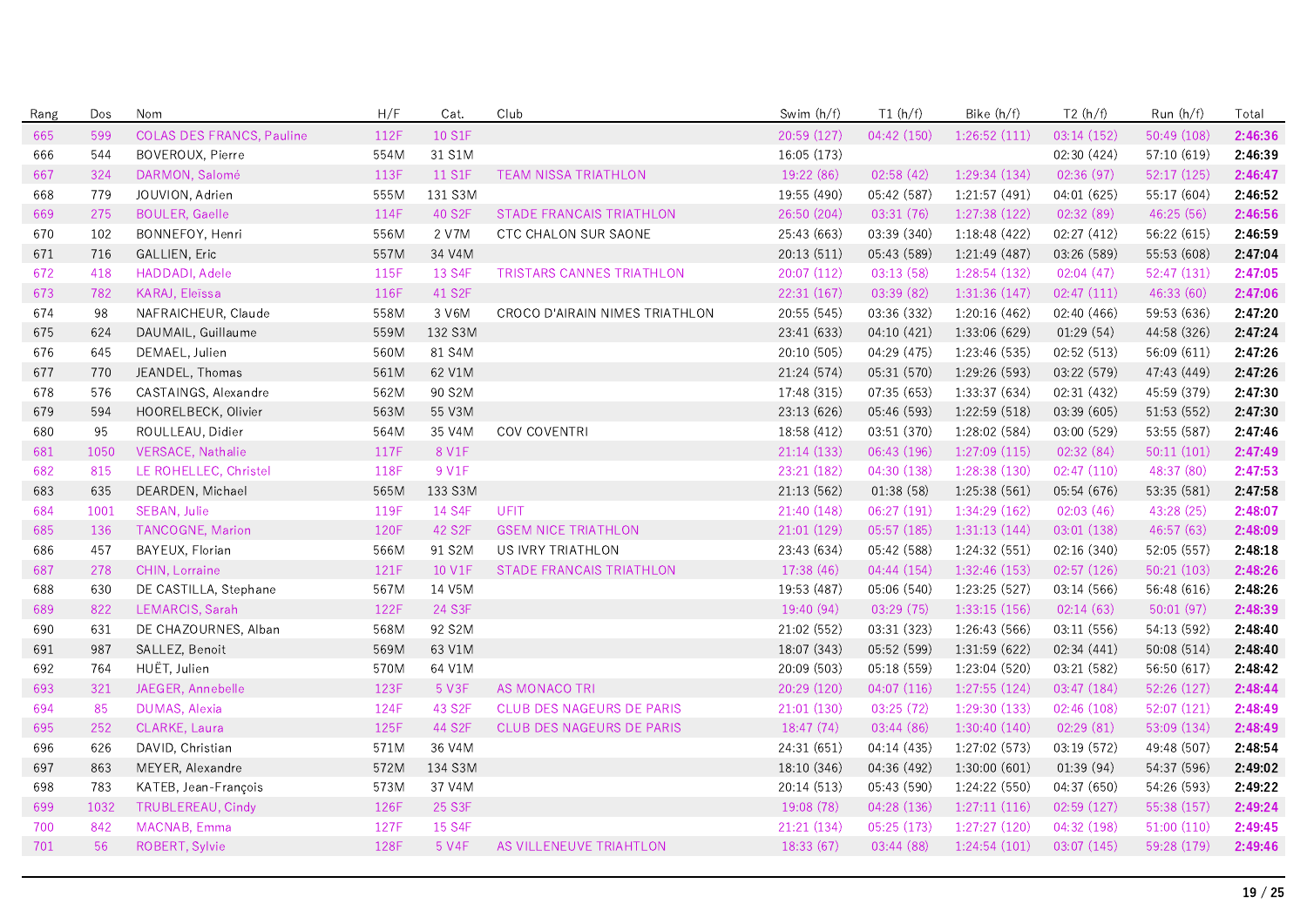| Rang | Dos            | Nom                      | H/F  | Cat.                | Club                            | Swim (h/f)  | T1(h/f)     | Bike (h/f)    | T2(h/f)     | Run (h/f)     | Total   |
|------|----------------|--------------------------|------|---------------------|---------------------------------|-------------|-------------|---------------|-------------|---------------|---------|
| 702  | 1076           | LABRIFFE, Alban          | 574M | 57 V2M              |                                 | 20:23 (521) | 05:42 (586) | 1:26:46 (567) | 06:19 (680) | 50:42 (529)   | 2:49:52 |
| 703  | 942            | PROSPER, Fabien          | 575M | 82 S4M              |                                 | 19:22 (441) | 10:32 (683) | 1:28:13 (586) | 02:51 (510) | 48:57 (482)   | 2:49:55 |
| 704  | 998            | <b>SCHOEN, Veerle</b>    | 129F | 2 JUF               |                                 | 20:16(118)  | 04:32(143)  | 1:23:46(96)   | 03:18(160)  | 58:23 (175)   | 2:50:15 |
| 705  | 979            | ROUSSEAU, Sophie         | 130F | 12 V <sub>2</sub> F |                                 | 21:55(161)  | 04:18 (123) | 1:30:28 (139) | 02:22 (70)  | 51:17(114)    | 2:50:20 |
| 706  | 610            | CORTÉS CASERO, Cristina  | 131F | 26 S3F              |                                 | 19:41 (96)  | 07:54 (204) | 1:29:56 (136) | 03:57 (192) | 48:56 (85)    | 2:50:24 |
| 707  | 502            | BARRÉ, Emmanuel          | 576M | 56 V3M              |                                 | 21:38 (594) | 06:14 (619) | 1:28:01 (582) | 02:49 (500) | 51:47 (550)   | 2:50:29 |
| 708  | 926            | PION, Steve              | 577M | 58 V2M              |                                 | 20:53 (544) | 05:08 (545) | 1:27:50 (581) | 02:51 (508) | 53:48 (584)   | 2:50:30 |
| 709  | 668            | DOUAY, Marie             | 132F | 27 S3F              |                                 | 21:45 (151) | 05:26 (175) | 1:32:52(154)  | 03:09 (147) | 47:21 (66)    | 2:50:33 |
| 710  | 1019           | TANAKA, Alban            | 578M | 135 S3M             |                                 | 24:03 (639) | 03:27 (316) | 1:26:57(571)  | 02:15 (327) | 53:54 (586)   | 2:50:36 |
| 711  | $\overline{4}$ | XHEMAILI, Dorina         | 133F | 28 S3F              |                                 | 21:39(147)  | 03:03(47)   | 1:22:22(80)   | 02:32 (88)  | 1:01:18(189)  | 2:50:54 |
| 712  | 679            | DURAND, Catherine        | 134F | 29 S3F              |                                 | 19:13 (81)  | 03:55(98)   | 1:31:13(145)  | 02:52(118)  | 53:42 (140)   | 2:50:55 |
| 713  | 763            | HUCK, Romain             | 579M | 93 S2M              |                                 | 24:04 (640) | 03:55 (378) | 1:29:56 (599) | 02:11(313)  | 51:01(535)    | 2:51:07 |
| 714  | 766            | HURÉ, Gaultier           | 580M | 94 S2M              |                                 | 19:43 (472) | 07:47 (659) | 1:33:07 (630) | 03:22 (581) | 47:13 (430)   | 2:51:12 |
| 715  | 862            | MÉTÉE, Guillaume         | 581M | 83 S4M              |                                 | 21:37 (591) | 08:06 (662) | 1:29:17 (592) | 02:59 (528) | 49:27 (499)   | 2:51:26 |
| 716  | 799            | LANDRA, Joseph           | 582M | 59 V2M              |                                 | 23:59 (638) | 05:58 (606) | 1:23:37 (533) | 02:41 (469) | 55:16 (603)   | 2:51:31 |
| 717  | 941            | PROFIT, Yoanne           | 583M | 60 V2M              |                                 | 19:31 (454) | 04:18 (449) | 1:25:12(556)  | 04:01 (623) | 58:29 (625)   | 2:51:31 |
| 718  | 994            | SCALIA, Charlotte        | 135F | 45 S2F              |                                 | 19:22 (85)  | 04:30(140)  | 1:36:36 (178) | 01:52(30)   | 49:13 (93)    | 2:51:33 |
| 719  | 868            | MIJNO, Gregory           | 584M | 65 V1M              |                                 | 21:47 (599) | 04:12 (428) | 1:31:26 (618) | 02:40 (465) | 51:30 (543)   | 2:51:35 |
| 720  | 840            | LOUVEAU, Eric            | 585M | 66 V1M              |                                 | 20:52 (543) | 04:03 (400) | 1:31:10(612)  | 01:30(57)   | 54:02 (588)   | 2:51:37 |
| 721  | 392            | LEMAIRE, Stéphane        | 586M | 136 S3M             | TRIATHLON CLUB MACONNAIS        | 20:09 (504) | 03:40 (341) | 1:24:48 (553) | 02:33 (439) | 1:00:28 (637) | 2:51:38 |
| 722  | 1099           | KRIVOSIC, Pierre         | 587M | 57 V3M              |                                 | 21:13 (560) | 06:13 (618) | 1:22:37 (508) | 02:45 (483) | 59:09 (631)   | 2:51:57 |
| 723  | 622            | DARIZCUREN, Agnès        | 136F | 13 V2F              |                                 | 21:36 (144) | 06:15(189)  | 1:30:26 (138) | 02:53(122)  | 50:52(109)    | 2:52:02 |
| 724  | 265            | GALY, Mathilde           | 137F | 30 S3F              | <b>SHARC TEAM TRIATHLON</b>     | 19:25 (87)  | 07:35(202)  | 1:26:59(113)  | 03:51(188)  | 54:17 (145)   | 2:52:07 |
| 725  | 266            | HABRANT, Estelle         | 138F | 46 S2F              | <b>SHARC TEAM TRIATHLON</b>     | 22:34 (169) | 04:26 (134) | 1:26:59(112)  | 03:50 (187) | 54:18 (146)   | 2:52:07 |
| 726  | 997            | SCHMITZ, Nicolas         | 588M | 95 S2M              |                                 | 18:12 (352) | 05:07 (544) | 1:32:43 (626) | 04:13 (631) | 52:13 (560)   | 2:52:28 |
| 727  | 662            | DIALLO, Bachir           | 589M | 96 S2M              |                                 | 23:38 (631) | 04:07 (412) | 1:32:49 (627) | 03:00 (534) | 49:00 (485)   | 2:52:34 |
| 728  | 154            | OLSSON, Emma             | 139F | 47 S2F              | <b>KBK BIKES CK</b>             | 21:28 (141) | 03:43(84)   | 1:30:57(141)  | 03:33 (178) | 52:55 (132)   | 2:52:36 |
| 729  | 581            | CEREJA, Benoît           | 590M | 67 V1M              |                                 | 22:33 (612) | 04:10 (419) | 1:24:00(541)  | 02:51 (509) | 59:02 (627)   | 2:52:36 |
| 730  | 295            | TREVISE, Alexandre       | 591M | 68 V1M              | STADE FRANCAIS TRIATHLON        | 26:17 (670) | 08:35 (668) | 1:28:26 (588) | 03:31 (596) | 46:25 (397)   | 2:53:14 |
| 731  | 404            | LEMESLE, Catherine       | 140F | 6 V4F               | <b>TRIAXION</b>                 | 21:50(157)  | 04:55(160)  | 1:31:02(143)  | 03:15(154)  | 52:14(124)    | 2:53:16 |
| 732  | 995            | <b>SCARLATI, Audrey</b>  | 141F | 11 V1F              |                                 | 21:26 (140) | 04:10(120)  | 1:32:38 (152) | 03:00 (133) | 52:02 (120)   | 2:53:16 |
| 733  | 848            | MALENGE, Olivier         | 592M | 58 V3M              |                                 | 26:57 (675) | 04:14 (437) | 1:29:46 (598) | 02:29 (417) | 49:58 (509)   | 2:53:24 |
| 734  | 333            | PIVETTI, Fabio           | 593M | 59 V3M              | TEAM TRIATHLON MENDRISIOTTO     | 20:04 (496) | 03:49 (366) | 1:35:01 (639) | 03:00 (526) | 51:43 (548)   | 2:53:37 |
| 735  | 151            | RANVIER, Céline          | 142F | 14 V2F              | <b>ISSY TRIATHLON</b>           | 21:24 (137) | 05:20 (172) | 1:28:20 (129) | 02:48 (113) | 55:46 (158)   | 2:53:38 |
| 736  | 1045           | VANDEVELDE, Benoit       | 594M | 84 S4M              |                                 | 19:42 (469) | 08:20 (664) | 1:28:34 (589) | 04:25 (641) | 52:48 (570)   | 2:53:49 |
| 737  | 571            | CARDONA SANCHEZ, Gerardo | 595M | 137 S3M             |                                 | 23:12 (625) | 06:42 (630) | 1:31:18(616)  | 03:47 (612) | 49:09 (493)   | 2:54:08 |
| 738  | 284            | LORENZO, Anne-Louise     | 143F | 31 S3F              | <b>STADE FRANCAIS TRIATHLON</b> | 23:39 (185) | 04:15(122)  | 1:37:42 (181) | 03:43 (182) | 44:52 (39)    | 2:54:11 |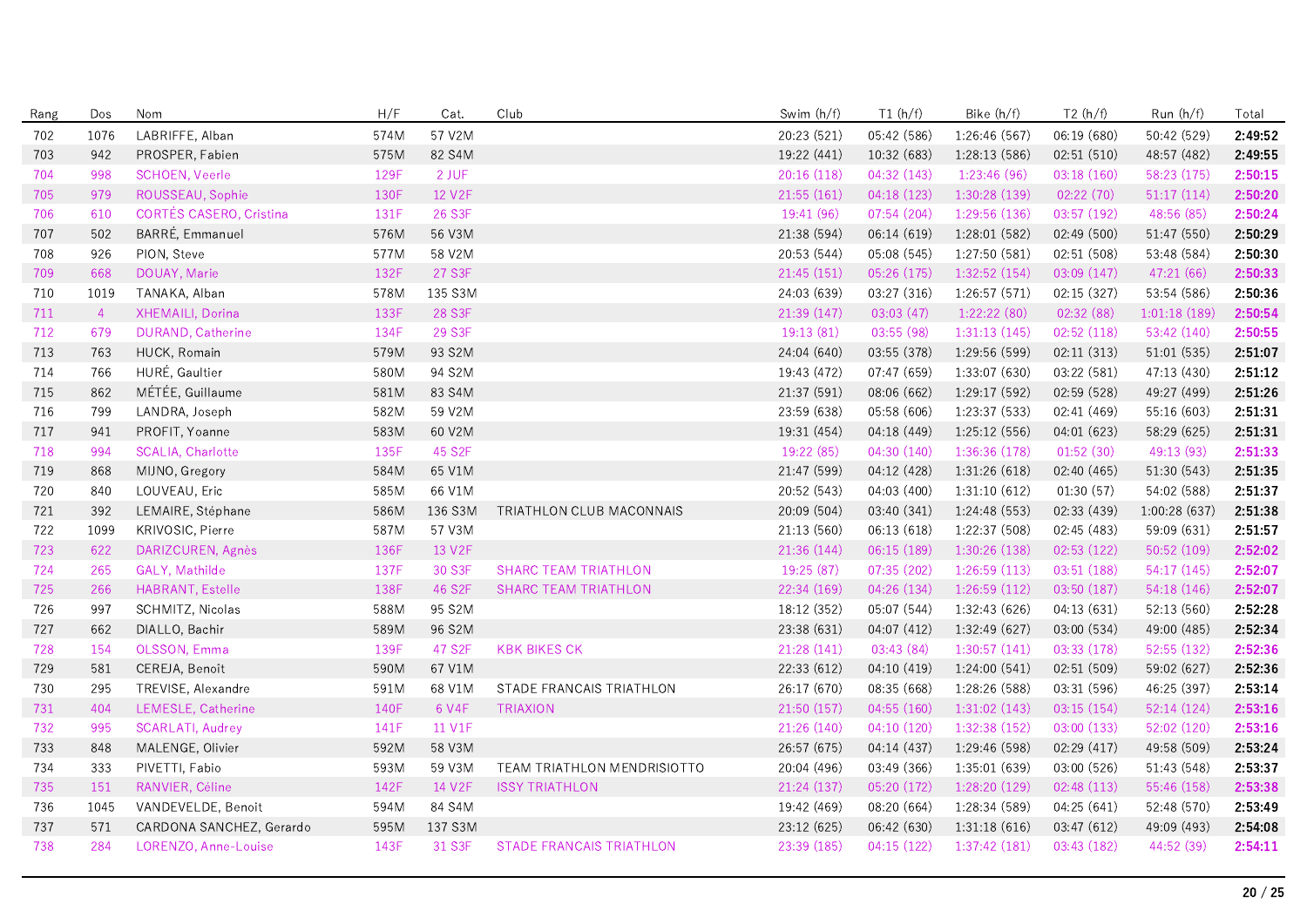| Rang | Dos  | Nom                     | H/F  | Cat.    | Club                              | Swim (h/f)  | T1(h/f)     | Bike (h/f)    | T2(h/f)     | Run (h/f)    | Total   |
|------|------|-------------------------|------|---------|-----------------------------------|-------------|-------------|---------------|-------------|--------------|---------|
| 739  | 1028 | TRAN, Thi Ha            | 144F | 16 S4F  |                                   | 25:02 (195) | 04:27 (135) | 1:32:57 (155) | 02:03(45)   | 49:46 (95)   | 2:54:15 |
| 740  | 968  | ROGER, Louise           | 145F | 48 S2F  |                                   | 21:46 (154) | 04:28 (137) | 1:27:26 (119) | 04:05 (195) | 57:00 (168)  | 2:54:45 |
| 741  | 1002 | SEBOK, Tomas            | 596M | 61 V2M  |                                   | 21:01(551)  | 04:06 (406) | 1:26:48 (568) | 03:07 (547) | 59:43 (633)  | 2:54:45 |
| 742  | 970  | ROGOVIC, Azur           | 597M | 97 S2M  |                                   | 25:03 (656) | 05:12 (551) | 1:33:00 (628) | 02:15 (334) | 49:26 (498)  | 2:54:56 |
| 743  | 538  | BOUTOU, Alexandre       | 598M | 98 S2M  |                                   | 18:34 (382) | 05:47 (595) | 1:38:51 (658) | 02:41 (470) | 49:11 (495)  | 2:55:04 |
| 744  | 1043 | VAN VUGT, Sander        | 599M | 60 V3M  |                                   | 25:04 (657) | 06:58 (637) | 1:22:00 (493) | 06:13 (679) | 54:54 (599)  | 2:55:09 |
| 745  | 602  | <b>COLLIN, Claire</b>   | 146F | 49 S2F  |                                   | 19:56 (104) | 04:22 (128) | 1:34:53 (165) | 01:57(36)   | 54:14(143)   | 2:55:22 |
| 746  | 775  | JIMENEZ ALCAIDE, Rafael | 600M | 138 S3M |                                   | 21:39 (595) | 04:23 (462) | 1:39:50 (661) | 01:41 (106) | 47:55 (454)  | 2:55:28 |
| 747  | 1093 | LEE, Lorna              | 147F | 12 V1F  |                                   | 20:11(114)  | 05: (177)   | 1:26:22(107)  | 03:52 (189) | 59:36 (181)  | 2:55:31 |
| 748  | 717  | GALMACCI, Daniel        | 601M | 62 V2M  |                                   | 22:56 (620) | 05:23(561)  | 1:22:53(513)  | 03:33 (599) | 1:00:49(640) | 2:55:34 |
| 749  | 1047 | VANWAES, Arnaud         | 602M | 61 V3M  |                                   | 30:35 (683) | 06:46 (632) | 1:25:39 (560) | 03:40 (606) | 49:04 (487)  | 2:55:44 |
| 750  | 917  | PEREIRA, Anais          | 148F | 32 S3F  |                                   | 25:16 (199) | 05:48 (184) | 1:27:06(114)  | 03:25 (167) | 54:17 (144)  | 2:55:52 |
| 751  | 459  | MOREAU, Vanessa         | 149F | 13 V1F  | US PALAISEAU TRIATHLON            | 18:15(59)   | 04:13(121)  | 1:34:02(158)  | 02:52(120)  | 56:31(164)   | 2:55:53 |
| 752  | 692  | FAILLY, Mathilde        | 150F | 17 S4F  |                                   | 22:25 (166) | 04:56(161)  | 1:32:06(151)  | 02:08(55)   | 54:32 (151)  | 2:56:07 |
| 753  | 238  | LEROY, Samuel           | 603M | 63 V2M  | RONCO TRIATHLON                   | 26:58 (676) | 09:22 (679) | 1:25:53 (563) | 02:58 (525) | 51:08 (538)  | 2:56:19 |
| 754  | 891  | NARMADA, Xxx            | 151F | 15 V2F  |                                   | 21:24 (138) | 06:30 (193) | 1:28:40(131)  | 02:27 (80)  | 57:35 (174)  | 2:56:36 |
| 755  | 768  | ISSALY, Jean Philippe   | 604M | 85 S4M  |                                   | 21:16 (564) | 05:46 (592) | 1:33:48 (636) | 03:00 (532) | 52:51 (571)  | 2:56:41 |
| 756  | 743  | GRIMM, Gaspard          | 605M | 99 S2M  |                                   | 18:25 (376) | 05:45 (591) | 1:25:52 (562) | 01:53 (200) | 1:04:47(651) | 2:56:42 |
| 757  | 1008 | SIMON DE TINGUY, Côme   | 606M | 69 V1M  | EXPATRIES TRIATHLON PARIS         | 18:45 (396) | 04:43 (503) | 1:27:34 (579) | 02:41 (467) | 1:03:05(644) | 2:56:48 |
| 758  | 347  | MAOUT, Victoria         | 152F | 33 S3F  | <b>TEAM TRIATHLON ROOUEBRUNE</b>  | 18:39 (70)  | 03:51(95)   | 1:36:00(174)  | 03:25(165)  | 55:27 (156)  | 2:57:22 |
| 759  | 137  | VAN CAUTENBERG, Mélissa | 153F | 50 S2F  | <b>GSEM NICE TRIATHLON</b>        | 21:00 (128) | 03:03(46)   | 1:34:06 (159) | 02:32 (90)  | 56:48 (167)  | 2:57:29 |
| 760  | 646  | DEMARE, Laurie          | 154F | 51 S2F  |                                   | 18:06 (55)  | 04:58 (162) | 1:32:05(150)  | 04:58 (204) | 57:29 (173)  | 2:57:36 |
| 761  | 774  | JEHANNO, Adrien         | 607M | 70 V1M  |                                   | 22:24 (610) | 04:44 (505) | 1:33:13(631)  | 02:39 (461) | 54:45 (598)  | 2:57:45 |
| 762  | 43   | GERBI, Thierry          | 608M | 38 V4M  | AMADEUS ATHLETIC ASSOCIATION TRIA | 21:28 (579) | 09:13 (677) | 1:31:50 (620) | 03:29 (594) | 51:48 (551)  | 2:57:48 |
| 763  | 731  | GINESTE, Philippe       | 609M | 62 V3M  |                                   | 23:55 (637) | 09:00 (675) | 1:31:09(610)  | 03:16 (568) | 50:40 (526)  | 2:58:00 |
| 764  | 601  | COLINEAU, Stéphane      | 610M | 63 V3M  |                                   | 23:55 (636) | 08:59 (674) | 1:31:13(614)  | 03:13 (560) | 50:41 (527)  | 2:58:01 |
| 765  | 962  | RIBLET, Mathilde        | 155F | 52 S2F  |                                   | 20:44 (125) | 04:32 (142) | 1:31:25(146)  | 02:51(116)  | 58:30 (176)  | 2:58:02 |
| 766  | 636  | DEBECHE, Samy           | 611M | 71 V1M  |                                   | 27:47 (679) | 04:53 (522) | 1:31:14(615)  | 02:15 (330) | 52:20 (563)  | 2:58:29 |
| 767  | 725  | GELISE, Marc            | 612M | 64 V3M  |                                   | 24:11 (645) | 05:41 (584) | 1:29:57 (600) | 03:52 (617) | 55:10 (602)  | 2:58:51 |
| 768  | 207  | GIRARD, Christelle      | 156F | 6 V3F   | <b>PLM CONFLANS1</b>              | 23:13 (180) | 04:46 (155) | 1:40:46(190)  | 02:57(124)  | 47:13 (65)   | 2:58:55 |
| 769  | 671  | DUCHATELLIER, Thomas    | 613M | 100 S2M |                                   | 17:36 (292) | 07:17(646)  | 1:34:38 (637) | 05:07 (668) | 54:39 (597)  | 2:59:17 |
| 770  | 890  | NAPPÉ, Alexia           | 157F | 53 S2F  |                                   | 24:16 (192) | 05:44(181)  | 1:31:00(142)  | 04:00 (194) | 54:19 (147)  | 2:59:19 |
| 771  | 829  | LEULLIER, Mattéo        | 614M | 32 S1M  |                                   | 15:57 (158) | 09:19 (678) | 1:30:11(604)  | 04:54 (661) | 59:04 (628)  | 2:59:25 |
| 772  | 828  | LEULLIER, Fabien        | 615M | 64 V2M  |                                   | 19:17 (436) | 06:11(616)  | 1:30:20(605)  | 04:33 (647) | 59:08 (630)  | 2:59:29 |
| 773  | 499  | <b>BARBIERA, Julie</b>  | 158F | 12 S1F  |                                   | 21:38 (146) | 03:57 (100) | 1:34:22(161)  | 02:39 (99)  | 57:07 (169)  | 2:59:43 |
| 774  | 443  | TESORO, Rossana         | 159F | 7 V3F   | <b>TRYLOGY ASD</b>                | 22:35 (170) | 04:23 (129) | 1:35:37 (169) | 02:50(115)  | 54:29 (150)  | 2:59:54 |
| 775  | 1053 | VIGNAL, Xavier          | 616M | 86 S4M  |                                   | 26:31 (672) | 05:50 (597) | 1:32:33(624)  | 03:37 (602) | 51:46 (549)  | 3:00:17 |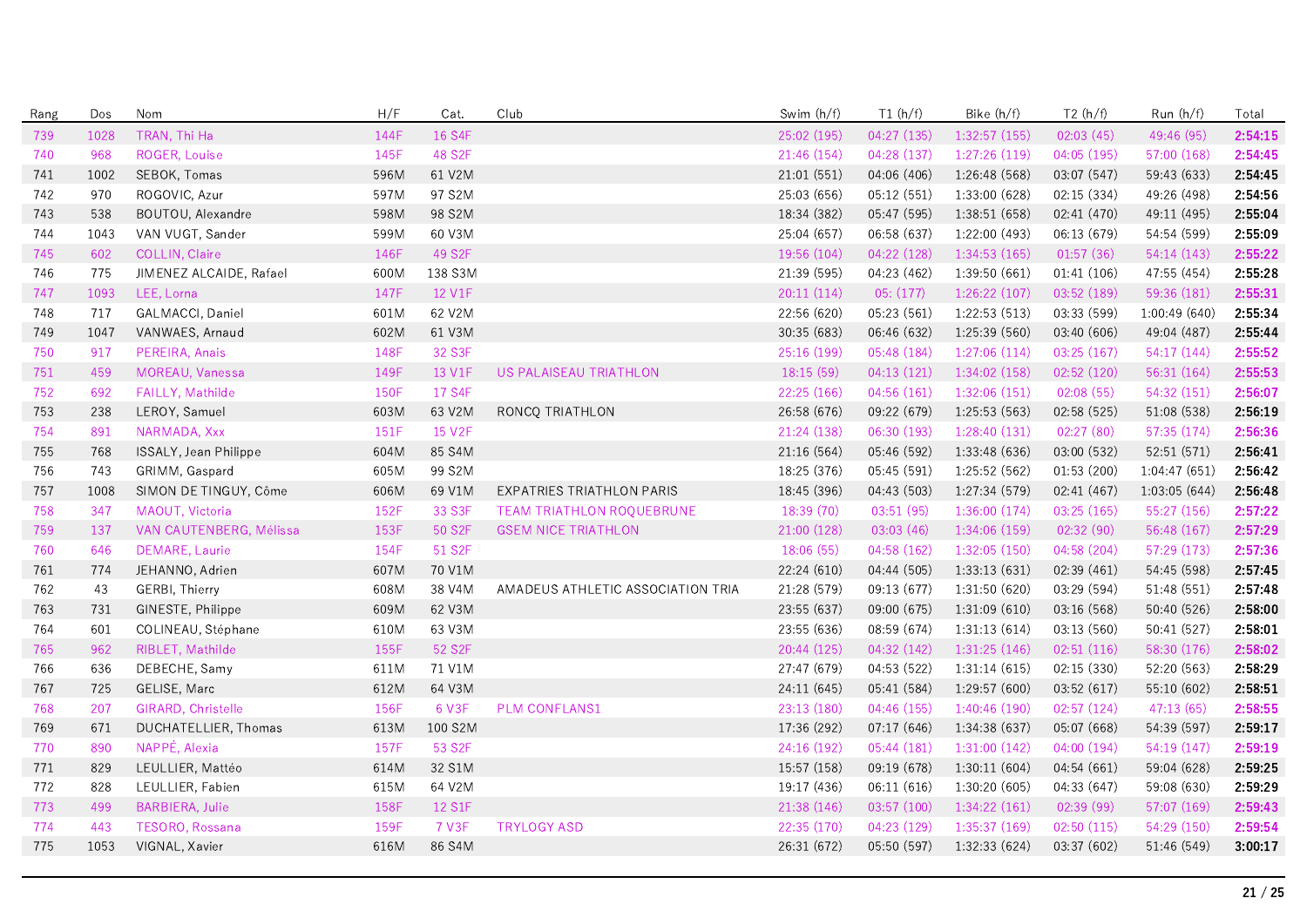| Rang | Dos  | Nom                      | H/F  | Cat.              | Club                                | Swim (h/f)  | T1(h/f)     | Bike (h/f)    | T2(h/f)     | Run (h/f)     | Total   |
|------|------|--------------------------|------|-------------------|-------------------------------------|-------------|-------------|---------------|-------------|---------------|---------|
| 776  | 1085 | VERSACE, Franck          | 617M | 72 V1M            |                                     | 25:47 (666) | 06:00 (608) | 1:30:38(606)  | 02:57 (522) | 54:59 (600)   | 3:00:21 |
| 777  | 619  | CYGLER, Jonathan         | 618M | 87 S4M            |                                     | 19:29 (451) | 05:12 (549) | 1:36:23 (647) | 02:35 (444) | 56:51 (618)   | 3:00:30 |
| 778  | 691  | FABRE, Camille           | 160F | 34 S3F            |                                     | 22:38 (171) | 06:33 (194) | 1:38:02 (182) | 03:08 (146) | 50:11(100)    | 3:00:32 |
| 779  | 381  | DOMINICI, Sarah          | 161F | 13 S1F            | TRIATHL'AIX                         | 18:55 (75)  | 03:58 (103) | 1:25:43 (102) | 03:58 (193) | 1:08:09(199)  | 3:00:43 |
| 780  | 773  | JEANNOT, Sophia          | 162F | 35 S3F            |                                     | 25:43 (202) | 04:07(115)  | 1:30:25(137)  | 03:27 (170) | 57:18 (171)   | 3:01:00 |
| 781  | 706  | FOSSAT, Rouba            | 163F | 7 V4F             |                                     | 19:38 (91)  | 08:50 (208) | 1:31:38(148)  | 04:15 (196) | 56:42 (166)   | 3:01:03 |
| 782  | 60   | <b>BONNET, Patrick</b>   | 619M | 4 V6M             | <b>ASPL</b>                         | 19:44 (473) | 05:07 (543) | 1:33:14 (632) | 04:50 (660) | 58:24 (623)   | 3:01:19 |
| 783  | 396  | MOURAD, Rami             | 620M | 39 V4M            | TRIATHLON QUÉBEC                    | 19:35 (457) | 04:38 (494) | 1:30:56 (607) | 03:57 (621) | 1:02:22 (643) | 3:01:28 |
| 784  | 699  | FIORE, Fabrice           | 621M | 65 V2M            |                                     | 23:28 (628) | 05:32 (572) | 1:33:29 (633) | 02:59 (524) | 56:12 (612)   | 3:01:40 |
| 785  | 1102 | WILMOUTH, Pierre         | 622M | 88 S4M            | STADE FRANCAIS TRIATHLON            | 19:52 (485) | 05:59 (607) | 1:24:15(546)  | 03:31 (597) | 1:08:10(660)  | 3:01:47 |
| 786  | 929  | PLAZZI, Olivia           | 164F | 54 S2F            |                                     | 22:32 (168) | 04:40(147)  | 1:35:28(168)  | 03:05(144)  | 57:26 (172)   | 3:03:11 |
| 787  | 380  | DEL NEGRO, Emmanuelle    | 165F | 8 V3F             | TRIATHL'AIX                         | 22:15 (162) | 04:34 (144) | 1:36:25(177)  | 03:45 (183) | 56:17 (162)   | 3:03:16 |
| 788  | 938  | POUPION, Michel          | 623M | 40 V4M            |                                     | 23:51 (635) | 05:57 (605) | 1:31:18(617)  | 03:37 (603) | 58:57 (626)   | 3:03:40 |
| 789  | 854  | MARQUES, Paul            | 624M | 33 S1M            |                                     | 20:33 (530) | 06:59 (638) | 1:37:08 (650) | 03:43 (609) | 55:20 (605)   | 3:03:43 |
| 790  | 924  | PINTO, Philippe          | 625M | 65 V3M            |                                     | 25:04 (658) | 07:38 (655) | 1:36:20 (646) | 04:50 (658) | 50:02 (512)   | 3:03:54 |
| 791  | 427  | RAOUL, Sylvie            | 166F | 1 V6F             | TRISTARS CANNES TRIATHLON           | 21:45 (152) | 05:31 (179) | 1:40:00(184)  | 03:32 (177) | 53:14 (136)   | 3:04:02 |
| 792  | 802  | LANKHORST, Noor          | 167F | 3 JUF             |                                     | 24:13 (191) | 03:10(50)   | 1:36:20 (176) | 03:20(161)  | 57:10 (170)   | 3:04:13 |
| 793  | 683  | EIKENBERRY, Mark         | 626M | 89 S4M            |                                     | 21:19 (567) | 03:58 (390) | 1:29:42 (596) | 02:16 (343) | 1:07:02(657)  | 3:04:17 |
| 794  | 1061 | ZAMORA, Olivier          | 627M | 66 V3M            |                                     | 22:12 (609) | 05:15(557)  | 1:32:14(623)  | 05:11(671)  | 59:39 (632)   | 3:04:31 |
| 795  | 618  | CULMINE, Laurent-Pierre  | 628M | 67 V3M            |                                     | 20:52 (542) | 08:24 (665) | 1:31:11(613)  | 03:26 (588) | 1:00:50(641)  | 3:04:43 |
| 796  | 140  | DEGOT, Laurence          | 168F | 2 V <sub>5F</sub> | <b>GUILHERAND GRANGES TRIATHLON</b> | 23:01 (176) | 03:19(68)   | 1:36:43 (179) | 03:18 (159) | 58:32 (177)   | 3:04:53 |
| 797  | 451  | MORO, Mélanie            | 169F | 55 S2F            |                                     | 21:41 (150) | 04:42 (152) | 1:35:02 (166) | 03:23 (164) | 1:00:31(187)  | 3:05:19 |
| 798  | 416  | <b>DUMAIN, Charlotte</b> | 170F | 56 S2F            | <b>TRISTARS CANNES TRIATHLON</b>    | 19:16 (82)  | 02:53(36)   | 1:40:02(185)  | 03:25(166)  | 59:44 (183)   | 3:05:20 |
| 799  | 170  | SOUESME, Marie Astrid    | 171F | 14 V1F            | <b>LUGDUNUM TRIATHLON</b>           | 25:28 (200) | 03:36 (78)  | 1:34:45(164)  | 02:53(121)  | 58:44 (178)   | 3:05:26 |
| 800  | 857  | MARTINI, Chiara          | 172F | 36 S3F            | <b>BROCCHI TEAM</b>                 | 28:05 (206) | 05:12(167)  | 1:28:09(127)  | 03:54 (190) | 1:00:19(185)  | 3:05:39 |
| 801  | 78   | MONREAL, Néréa           | 173F | 16 V2F            | <b>CAVIGAL NICE TRIATHLON</b>       | 20:35 (124) | 04:19(125)  | 1:35:48(171)  | 02:51(117)  | 1:02:15(191)  | 3:05:48 |
| 802  | 582  | CERINATO, Thierry        | 629M | 41 V4M            |                                     | 21:33 (588) | 08:27 (666) | 1:40:58 (664) | 04:20 (638) | 50:31 (524)   | 3:05:49 |
| 803  | 574  | CASAGRANDE, Luis         | 630M | 101 S2M           |                                     | 29:22 (682) | 04:01 (395) | 1:36:13(645)  | 03:29 (593) | 52:52 (572)   | 3:05:57 |
| 804  | 855  | MARTEAU, Alexandre       | 631M | 102 S2M           |                                     | 22:38 (613) | 06:55 (634) | 1:37:42 (651) | 05:22 (674) | 53:30 (580)   | 3:06:07 |
| 805  | 745  | GROSSET-JANIN, Emmanuel  | 632M | 42 V4M            |                                     | 21:23 (573) | 06:57 (636) | 1:31:09(611)  | 03:19 (573) | 1:03:23 (646) | 3:06:11 |
| 806  | 797  | LAMANNA, Dimitri         | 633M | 139 S3M           |                                     | 27:30 (677) | 06:08(614)  | 1:40:04(663)  | 02:33(433)  | 49:58 (510)   | 3:06:13 |
| 807  | 735  | GOMES, Anthony           | 634M | 103 S2M           |                                     | 24:18 (648) | 08:52 (672) | 1:36:02(644)  | 04:23 (639) | 53:22 (579)   | 3:06:57 |
| 808  | 203  | GIGNOUX, Claude          | 635M | 15 V5M            | PASSION TRIATHLON                   |             |             |               |             |               | 3:07:12 |
| 809  | 386  | LEMARECHAL, Bertrand     | 636M | 43 V4M            | TRIATHL'AIX                         | 26:50 (674) | 05:29 (567) | 1:31:44 (619) | 04:03 (626) | 59:06 (629)   | 3:07:12 |
| 810  | 803  | LAPASSERIE, Thalie       | 174F | 14 S1F            |                                     | 18:28 (63)  |             |               |             |               | 3:07:12 |
| 811  | 864  | MEYER, Guillaume         | 637M | 73 V1M            |                                     | 20:33 (529) | 07:35 (652) | 1:35:53(643)  | 04:49 (657) | 59:43 (634)   | 3:08:33 |
| 812  | 426  | NOEL, Cecile             | 175F | 9 V3F             | <b>TRISTARS CANNES TRIATHLON</b>    | 24:03 (186) | 04:32(141)  | 1:32:04(149)  | 02:43(102)  | 1:05:36(195)  | 3:08:58 |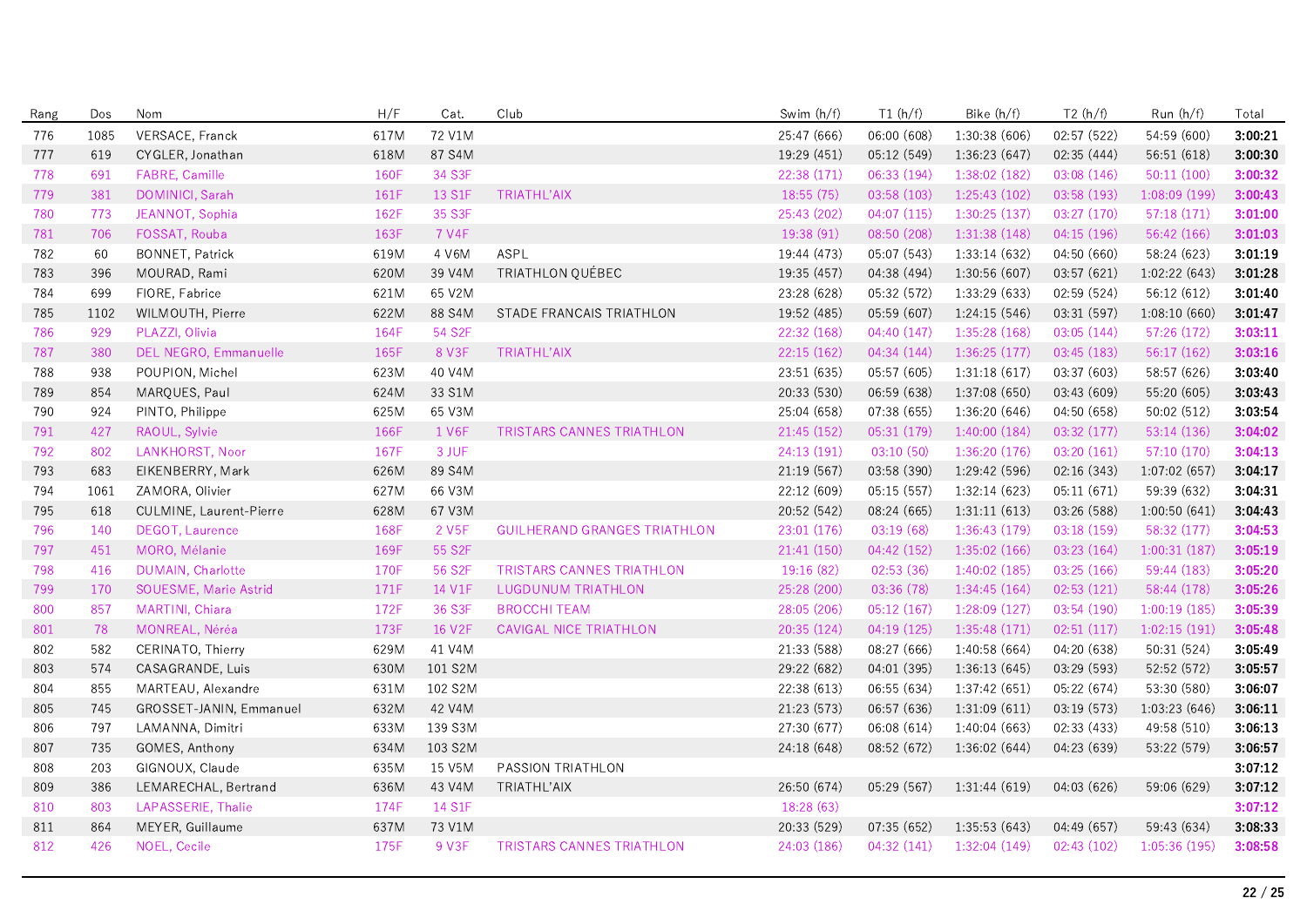| Rang | Dos  | Nom                       | H/F  | Cat.    | Club                                | Swim (h/f)  | T1(h/f)     | Bike (h/f)    | T2(h/f)     | Run (h/f)     | Total   |
|------|------|---------------------------|------|---------|-------------------------------------|-------------|-------------|---------------|-------------|---------------|---------|
| 813  | 356  | TEMBOURET, Thierry        | 638M | 68 V3M  | TEAM TRIATHLON ROQUEBRUNE           | 20:27 (525) | 05:40 (580) | 1:43:21(671)  | 05:24 (675) | 54:08 (590)   | 3:09:00 |
| 814  | 818  | LEEMANS, Constance        | 176F | 15 S1F  |                                     | 23:06 (178) | 06:12(187)  | 1:35:53 (172) | 03:27 (169) | 1:00:24(186)  | 3:09:02 |
| 815  | 873  | MOLTER, Dane              | 639M | 90 S4M  |                                     | 20:19 (517) | 06:34 (627) | 1:39:56 (662) | 03:10 (553) | 59:43 (635)   | 3:09:42 |
| 816  | 15   | BROOTHAERTS, Toon         | 640M | 104 S2M |                                     | 25:27 (662) | 07:30 (648) | 1:36:29 (648) | 06:07 (678) | 54:11 (591)   | 3:09:44 |
| 817  | 967  | ROGEAU, Philippine        | 177F | 37 S3F  |                                     | 23:26 (184) | 07:05 (199) | 1:41:53 (194) | 02:58 (128) | 54:23 (149)   | 3:09:45 |
| 818  | 505  | BATES, Adina              | 178F | 18 S4F  |                                     | 25:46 (203) | 06:04 (186) | 1:40:03 (186) | 03:00 (134) | 55:06 (154)   | 3:09:59 |
| 819  | 980  | ROUVIERE, Frederic        | 641M | 66 V2M  |                                     | 26:41 (673) | 06:11(617)  | 1:33:43(635)  | 03:15 (567) | 1:00:29(638)  | 3:10:19 |
| 820  | 406  | NOLLET, Nadia             | 179F | 8 V4F   | <b>TRIAXION</b>                     | 28:19 (207) | 05:26 (176) | 1:40:16(187)  | 04:19(197)  | 52:39 (130)   | 3:10:59 |
| 821  | 1017 | STRAUMANN, Léa            | 180F | 57 S2F  |                                     | 30:43 (210) | 06:43 (197) | 1:36:49(180)  | 04:33 (199) | 52:13(123)    | 3:11:01 |
| 822  | 884  | MUGNIER, Maro             | 181F | 38 S3F  |                                     | 22:23 (164) | 05:48 (183) | 1:39:03 (183) | 02:34 (92)  | 1:01:37(190)  | 3:11:25 |
| 823  | 705  | FOSSAT, Olivier           | 642M | 44 V4M  |                                     | 21:30 (582) | 06:50 (633) | 1:29:42 (597) | 04:30 (644) | 1:09:12(664)  | 3:11:44 |
| 824  | 543  | BOVEROUX, Bernard         | 643M | 69 V3M  |                                     | 20:20 (519) | 07:06 (644) | 1:36:53(649)  | 03:54 (620) | 1:03:44(647)  | 3:11:57 |
| 825  | 915  | PEGEOT, Julie             | 182F | 17 V2F  |                                     | 25:31 (201) | 09:09 (210) | 1:40:48 (191) | 04:58 (203) | 51:37(117)    | 3:12:03 |
| 826  | 13   | GROSSMANN, Daniel         | 644M | 70 V3M  |                                     | 21:28 (580) | 06:26 (623) | 1:48:50 (679) | 03:42 (608) | 51:42 (547)   | 3:12:08 |
| 827  | 578  | CAVAGLIA, Magali          | 183F | 10 V3F  |                                     | 18:06 (56)  | 07:45(203)  | 1:41:11(192)  | 04:43 (201) | 1:00:32(188)  | 3:12:17 |
| 828  | 292  | PRECIGOUT, Christian      | 645M | 45 V4M  | STADE FRANCAIS TRIATHLON            | 21:38 (593) | 09:35 (681) | 1:38:42 (656) | 04:31 (645) | 58:01 (621)   | 3:12:27 |
| 829  | 780  | <b>JULIEN, Marlene</b>    | 184F | 18 V2F  |                                     | 22:59 (175) | 04:50 (158) | 1:34:35 (163) | 03:31 (176) | 1:06:41(196)  | 3:12:36 |
| 830  | 510  | <b>BEGHELLI</b> , Laurent | 646M | 67 V2M  |                                     | 22:02 (607) | 06:38 (629) | 1:35:39 (641) | 04:24 (640) | 1:04:34 (650) | 3:13:17 |
| 831  | 164  | CHIROUZE, Julie           | 185F | 19 V2F  | LES HYDROCYCLOPEDS - ANNECY         | 19:53 (101) | 03:57(102)  | 1:35:39(170)  | 03:00(137)  | 1:11:15(203)  | 3:13:44 |
| 832  | 865  | MICHEL, Lisa              | 186F | 58 S2F  |                                     | 21:22 (135) | 08:20 (206) | 1:40:42(189)  | 03:29 (171) | 59:58 (184)   | 3:13:51 |
| 833  | 523  | BLANC, Ornella            | 187F | 39 S3F  |                                     | 18:22(61)   | 04:59(164)  | 1:40:19(188)  | 03:03 (140) | 1:07:15(197)  | 3:13:58 |
| 834  | 905  | PAGNON, Sylvain           | 647M | 140 S3M |                                     | 25:27 (661) | 05:38 (578) | 1:32:36 (625) | 03:01 (535) | 1:07:16(658)  | 3:13:58 |
| 835  | 990  | SARAH, Salek              | 188F | 59 S2F  |                                     | 24:28 (193) | 05:44(182)  | 1:46:05(198)  | 03:50 (186) | 54:05 (142)   | 3:14:12 |
| 836  | 317  | CANCELLARA, Michel        | 648M | 71 V3M  | TEAM NISSA TRIATHLON                | 26:08 (669) | 06:06 (613) | 1:38:20(654)  | 04:12 (630) | 1:00:43(639)  | 3:15:29 |
| 837  | 765  | HUGUET, Marion            | 189F | 60 S2F  |                                     | 27:30 (205) | 05:30 (178) | 1:44:08 (197) | 03:23 (163) | 55:03 (153)   | 3:15:34 |
| 838  | 466  | SACHE, Fabrice            | 649M | 68 V2M  | VÉLO CLUB ANNEMASSE                 | 29:14 (681) | 07:20 (647) | 1:25:25 (559) | 04:39 (651) | 1:09:04(663)  | 3:15:42 |
| 839  | 616  | CUBEDO, Nicolas           | 650M | 141 S3M |                                     | 27:38 (678) | 08:52 (673) | 1:38:26 (655) | 05:10 (670) | 55:47 (606)   | 3:15:53 |
| 840  | 753  | HAMADA, Benoni            | 651M | 72 V3M  |                                     | 31:09 (686) | 02:23 (133) | 1:35:44(642)  | 03:36 (601) | 1:03:09 (645) | 3:16:01 |
| 841  | 501  | BARNOUIN, Henri           | 652M | 73 V3M  |                                     | 21:31 (585) | 05:29 (565) | 1:39:19(659)  | 04:41 (652) | 1:05:44(654)  | 3:16:44 |
| 842  | 139  | DA SILVA, Huyen           | 190F | 20 V2F  | <b>GUILHERAND GRANGES TRIATHLON</b> | 24:05 (187) | 04:47 (156) | 1:41:45(193)  | 02:59 (129) | 1:03:26 (192) | 3:17:02 |
| 843  | 1049 | VERROUST, Edouard         | 653M | 142 S3M |                                     | 25:19 (660) | 08:18 (663) | 1:43:14 (669) | 06:02 (677) | 54:27 (594)   | 3:17:20 |
| 844  | 652  | DEPRESLE, Axel            | 654M | 34 S1M  |                                     | 21:02 (553) | 05:06 (541) | 1:41:06(665)  | 03:04 (541) | 1:07:39 (659) | 3:17:57 |
| 845  | 237  | ALZIAL, Clémentine        | 191F | 15 V1F  | ROANNE TRIATHLON                    | 23:12 (179) | 04:40 (148) | 1:48:13(201)  | 02:26 (76)  | 59:30 (180)   | 3:18:01 |
| 846  | 1087 | FIGHIERA, Gilles          | 655M | 46 V4M  |                                     | 23:08 (623) | 04:51 (518) | 1:28:01 (583) | 04:11 (629) | 1:18:14(674)  | 3:18:25 |
| 847  | 785  | KIEHN, François Xavier    | 656M | 143 S3M |                                     | 33:06 (690) | 07:31 (650) | 1:31:03 (609) | 03:14 (563) | 1:03:48 (648) | 3:18:42 |
| 848  | 633  | DE PRETTO, Noelle         | 192F | 21 V2F  |                                     | 22:44 (172) | 05:18 (170) | 1:52:21 (206) | 04:41 (200) | 53:49 (141)   | 3:18:53 |
| 849  | 823  | LEONARDI, Vincenzo        | 657M | 91 S4M  |                                     | 24:22 (650) | 09:04 (676) | 1:34:45(638)  | 05:09(669)  | 1:05:40(653)  | 3:19:00 |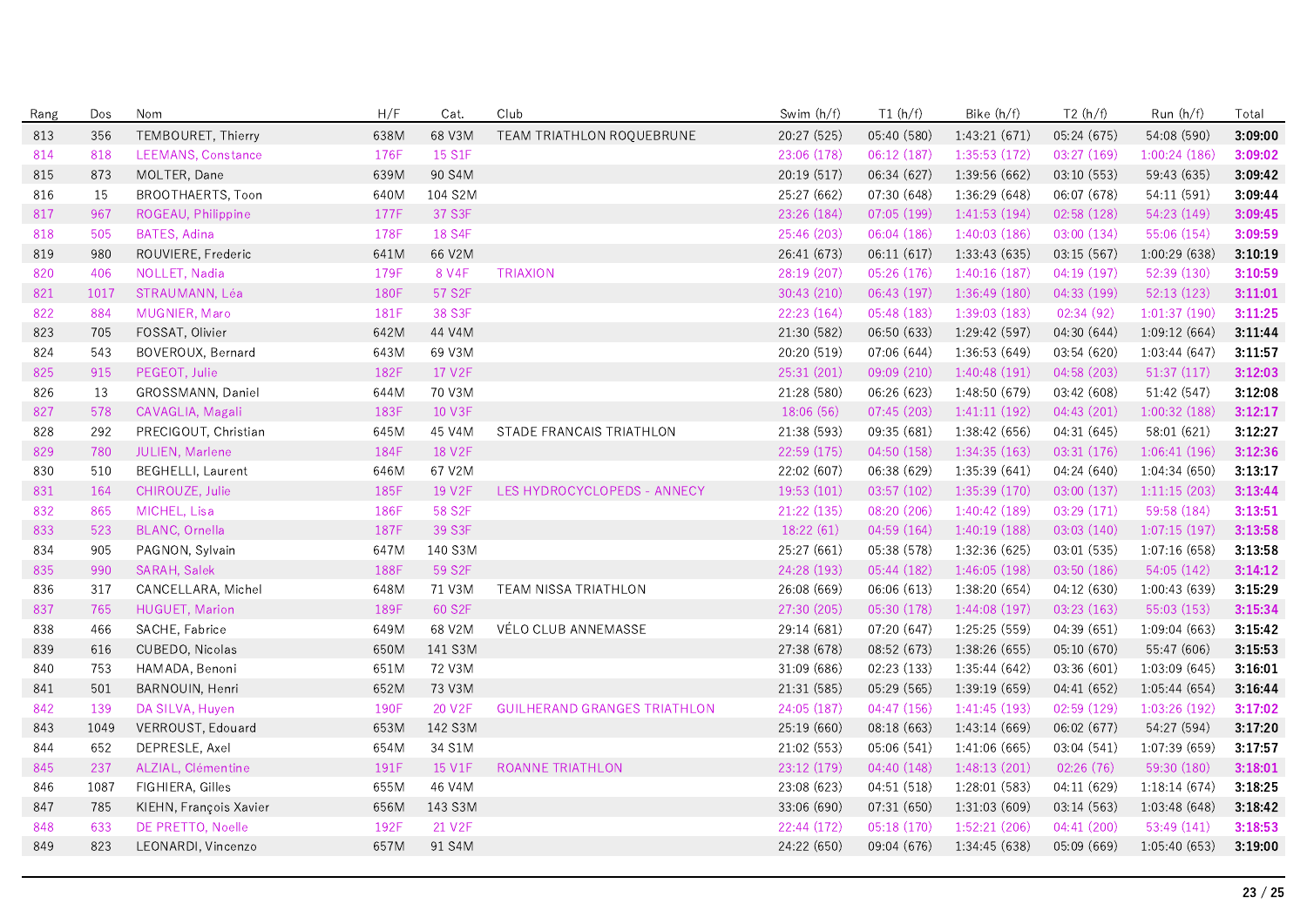| Rang | Dos  | Nom                          | H/F  | Cat.                | Club                              | Swim (h/f)  | T1(h/f)     | Bike (h/f)    | T2(h/f)     | Run (h/f)     | Total   |
|------|------|------------------------------|------|---------------------|-----------------------------------|-------------|-------------|---------------|-------------|---------------|---------|
| 850  | 695  | FAURE, Evan                  | 658M | 35 S1M              |                                   | 20:17 (516) | 04:36 (487) | 1:45:42 (675) | 02:31 (429) | 1:06:39 (656) | 3:19:45 |
| 851  | 878  | MOREL, Xavier                | 659M | 69 V2M              |                                   | 31:08 (685) | 05:23 (562) | 1:42:20 (667) | 02:50 (504) | 58:12 (622)   | 3:19:53 |
| 852  | 583  | CEZARD, Juliette             | 193F | 61 S2F              |                                   | 22:23 (163) | 04:39 (146) | 1:42:12(195)  | 03:15(153)  | 1:07:25 (198) | 3:19:54 |
| 853  | 447  | LABAUME, Stéphanie           | 194F | 22 V <sub>2</sub> F | <b>TUVB TRIATHLON</b>             | 24:56 (194) | 04:26 (132) | 1:51:36 (204) | 02:32 (86)  | 56:41 (165)   | 3:20:11 |
| 854  | 908  | PAREDES, Tatiana             | 195F | 62 S <sub>2</sub> F |                                   | 18:45(72)   | 07:12(201)  | 1:36:01(173)  | 04:55(202)  | 1:13:18(205)  | 3:20:11 |
| 855  | 88   | ZAMPIERI, Isabelle           | 196F | 9 V4F               | CLUB DES NAGEURS DE PARIS         | 23:25 (183) | 05:16 (169) | 1:36:14(175)  | 05:17 (205) | 1:10:23(202)  | 3:20:35 |
| 856  | 122  | HAMM, Daniel                 | 660M | 16 V5M              | EXPATRIES TRIATHLON PARIS         | 17:49 (317) | 04:44 (507) | 1:45:46 (676) | 03:39 (604) | 1:08:50 (662) | 3:20:48 |
| 857  | 945  | RAACH, Myriam                | 197F | 16 V1F              |                                   | 22:24 (165) | 08:55(209)  | 1:51:21(203)  | 03:47 (185) | 55:47 (159)   | 3:22:14 |
| 858  | 534  | <b>BOUDON, Anne-Sophie</b>   | 198F | 63 S2F              |                                   | 24:08 (188) | 10:01(212)  | 1:46:10(199)  | 06:55 (209) | 56:20 (163)   | 3:23:34 |
| 859  | 585  | CHABRIER, Thomas             | 661M | 105 S2M             |                                   | 22:08 (608) | 12:05 (686) | 1:45:38 (674) | 07:22 (681) | 56:21 (614)   | 3:23:34 |
| 860  | 896  | NOURY, Laurent               | 662M | 74 V3M              |                                   | 21:37 (592) | 05:40 (582) | 1:39:37 (660) | 03:16 (569) | 1:13:24(670)  | 3:23:34 |
| 861  | 517  | <b>BERNARD, Valerie</b>      | 199F | 11 V3F              |                                   | 25:09 (197) | 06:26 (190) | 1:34:22 (160) | 05:24 (207) | 1:13:01(204)  | 3:24:22 |
| 862  | 214  | CORSARO, Michele             | 663M | 3 V7M               | PPR TEAM                          | 31:11 (687) | 08:43 (671) | 1:26:49 (569) | 05:03 (665) | 1:13:25(671)  | 3:25:11 |
| 863  | 213  | CORSARO, Marco               | 664M | 70 V2M              | PPR TEAM                          | 31:11(688)  | 08:42 (669) | 1:26:53(570)  | 05:00 (663) | 1:13:31(672)  | 3:25:17 |
| 864  | 424  | MESA, Jacques                | 665M | 4 V7M               | TRISTARS CANNES TRIATHLON         | 24:16 (646) | 04:51 (516) | 1:38:48 (657) | 04:33 (648) | 1:13:06 (669) | 3:25:34 |
| 865  | 751  | HAJJAR, Tania                | 200F | 64 S2F              |                                   | 25:02 (196) | 06:28 (192) | 1:51:14(202)  | 03:26 (168) | 59:44 (182)   | 3:25:54 |
| 866  | 1004 | SÉNÉCLAUZE, Camille          | 201F | 16 S1F              |                                   | 21:34(143)  | 04:09(118)  | 1:53:12(208)  | 03:40(181)  | 1:05:23(194)  | 3:27:58 |
| 867  | 696  | FERGUI, Noura                | 202F | 10 V4F              |                                   | 33:34 (211) | 11:45(213)  | 1:42:21(196)  | 07:47 (210) | 52:32 (128)   | 3:27:59 |
| 868  | 794  | LAFON, Sylvain               | 666M | 74 V1M              |                                   | 21:27 (577) | 07:02 (640) | 1:51:34 (682) | 05:02 (664) | 1:03:49 (649) | 3:28:54 |
| 869  | 519  | <b>BETAILLE, Eric</b>        | 667M | 75 V3M              |                                   | 20:24 (522) | 07:37 (654) | 1:45:12(673)  | 04:50 (659) | 1:11:22(666)  | 3:29:25 |
| 870  | 301  | ILDZSA, Zsolt                | 668M | 92 S4M              | TRIBE                             | 25:08 (659) | 05:54(601)  | 1:35:35(640)  | 04:05 (627) | 1:18:55(675)  | 3:29:37 |
| 871  | 664  | DJIAN, David                 | 669M | 47 V4M              |                                   | 21:51 (602) | 08:28 (667) | 1:49:41 (681) | 04:37 (649) | 1:06:31(655)  | 3:31:08 |
| 872  | 1016 | STERPU, Alexandru            | 670M | 144 S3M             |                                   | 24:08 (641) | 06:56 (635) | 1:43:19 (670) | 03:12 (558) | 1:13:45(673)  | 3:31:20 |
| 873  | 1064 | AKKARI, Sami                 | 671M | 75 V1M              | METROPOLE NICE COTE D AZUR SPORTS | 25:49 (667) | 07:02 (643) | 1:41:37 (666) | 04:30 (643) | 1:12:27(667)  | 3:31:25 |
| 874  | 1020 | TEA, Brigitte                | 203F | 40 S3F              |                                   | 36:17 (214) | 06:54 (198) | 1:53:37(209)  | 02:39 (98)  | 55:12 (155)   | 3:34:39 |
| 875  | 1057 | VOLET, Emmanuel              | 672M | 76 V3M              |                                   | 32:15 (689) | 07:35(651)  | 1:46:11(677)  | 03:54 (619) | 1:05:36 (652) | 3:35:31 |
| 876  | 500  | <b>BARDE SCHOEN, Manoela</b> | 204F | 4 JUF               |                                   | 24:13 (190) | 08:33 (207) | 1:47:40 (200) | 05:41 (208) | 1:09:26(201)  | 3:35:33 |
| 877  | 1021 | TEXIER, Léa                  | 205F | 65 S2F              |                                   | 24:12 (189) | 04:30 (139) | 1:55:45(210)  | 03:30 (175) | 1:08:45(200)  | 3:36:42 |
| 878  | 1048 | VASSAUX, Gilles              | 673M | 77 V3M              |                                   | 20:35 (531) | 07:07 (645) | 1:49:09 (680) | 08:05 (682) | 1:12:34 (668) | 3:37:30 |
| 879  | 965  | RIVA ROVEDA, Sebastien       | 674M | 78 V3M              |                                   | 26:22 (671) | 11:55 (684) | 1:51:52 (683) | 03:50 (616) | 1:10:34(665)  | 3:44:33 |
| 880  | 759  | HERBETTE, Jean-Pierre        | 675M | 17 V5M              |                                   | 34:41 (691) | 09:26 (680) | 1:47:30 (678) | 05:11 (672) | 1:08:23 (661) | 3:45:11 |
| 881  | 682  | EICHENAUER, Claudia          | 206F | 66 S2F              |                                   | 25:16 (198) | 09:30 (211) | 1:52:07(205)  | 13:36 (211) | 1:05:05(193)  | 3:45:34 |
| 882  | 640  | DEGREZ, Valérie              | 207F | 23 V <sub>2</sub> F |                                   | 30:09 (209) | 05:20 (171) | 1:53:04 (207) | 02:41 (100) | 1:18:28(208)  | 3:49:42 |
| 883  | 1009 | SIMONS, Aurore               | 208F | 67 S2F              |                                   | 22:57 (174) | 06:12 (188) | 2:03:00(212)  | 03:22 (162) | 1:14:33(206)  | 3:50:04 |
| 884  | 124  | LUCAS, Chloé                 | 209F | 68 S2F              | <b>FFTRI</b>                      | 36:17 (213) | 07:06(200)  | 1:59:27(211)  | 03:30 (174) | 1:16:10(207)  | 4:02:30 |
| 885  | 752  | HAMADA, Benjamin             | 676M | 36 S1M              |                                   | 28:11 (680) | 04:39 (495) | 2:20:55 (684) | 03:23 (583) | 1:22:24 (676) | 4:19:32 |
| 886  | 181  | VIDAL, Pierrick              | 677M | 93 S4M              | <b>MEUDON TRIATHLON</b>           | 12:11(12)   | 02:19 (120) | 1:05:20(46)   | 01:18(17)   |               | 1:56:46 |